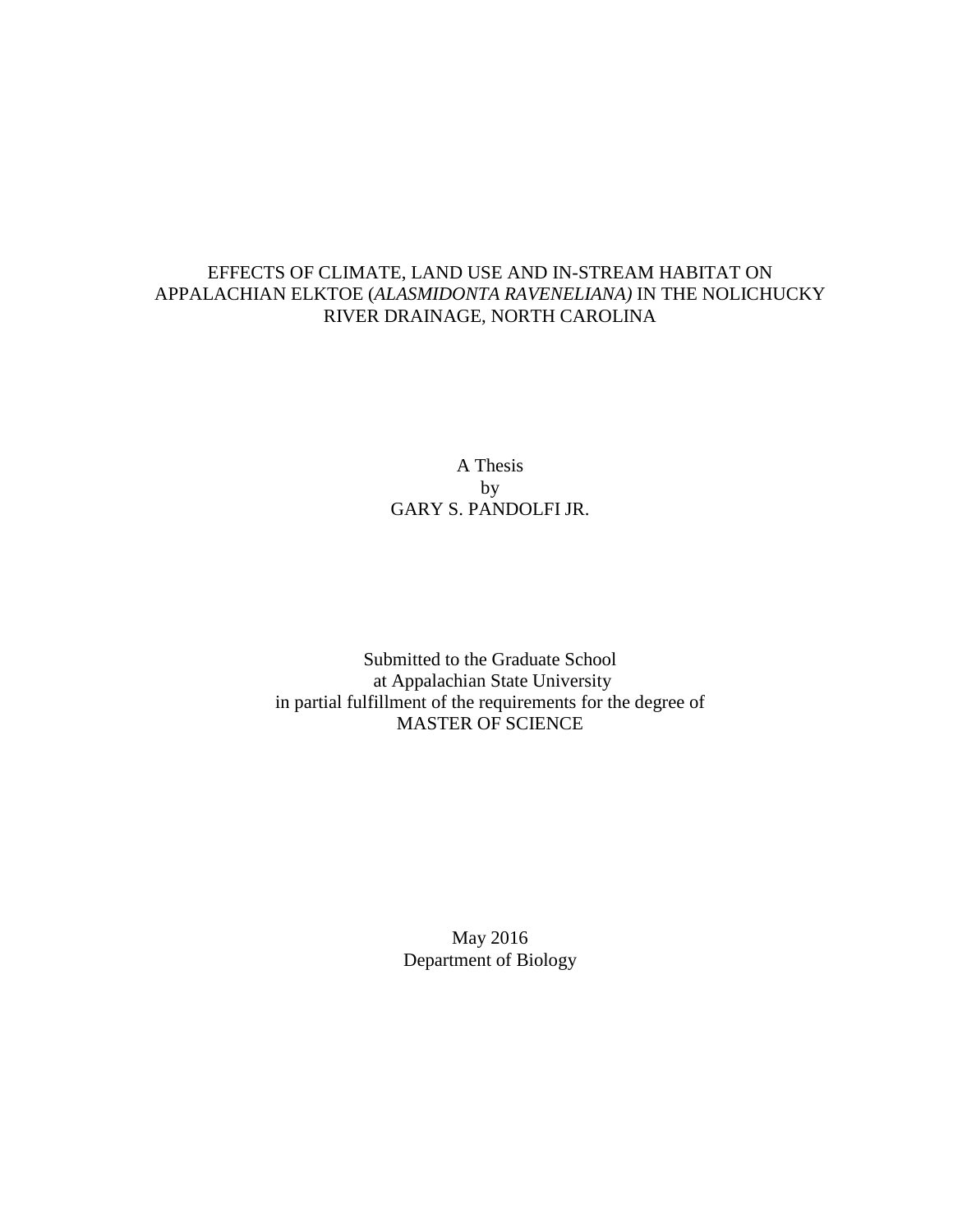## EFFECTS OF CLIMATE, LAND USE AND IN-STREAM HABITAT ON APPALACHIAN ELKTOE (*ALASMIDONTA RAVENELIANA)* IN THE NOLICHUCKY RIVER DRAINAGE, NORTH CAROLINA

## A Thesis by GARY S. PANDOLFI JR. May 2016

#### APPROVED BY:

Dr. Michael M. Gangloff Chairperson, Thesis Committee

Jason Mays Member, Thesis Committee

Dr. Michael D. Madritch Member, Thesis Committee

Dr. Zack E. Murrell Chairperson, Department of Biology

Max C. Poole, Ph.D. Dean, Cratis D. Williams School of Graduate Studies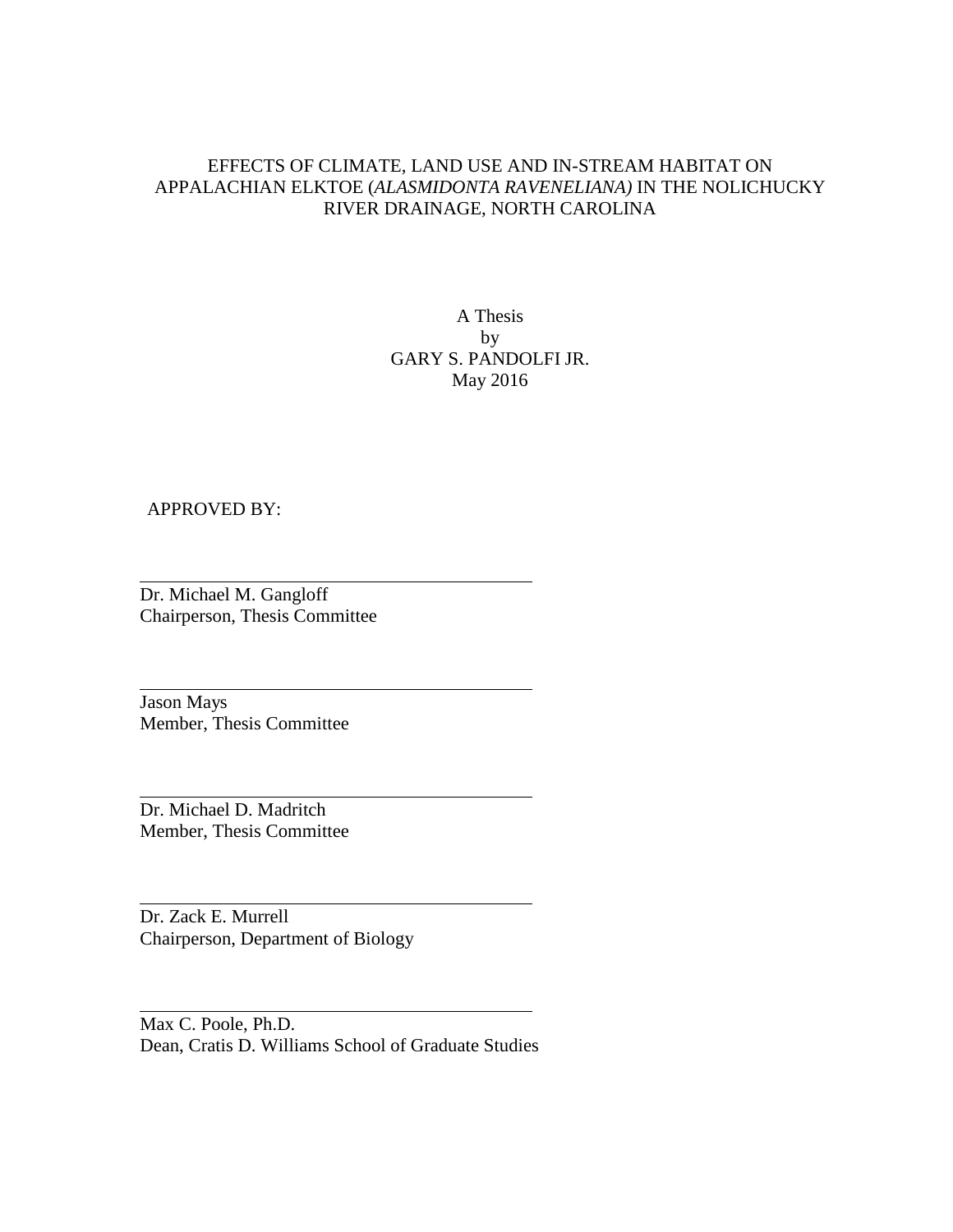Copyright by Gary S. Pandolfi Jr. 2016 All Rights Reserved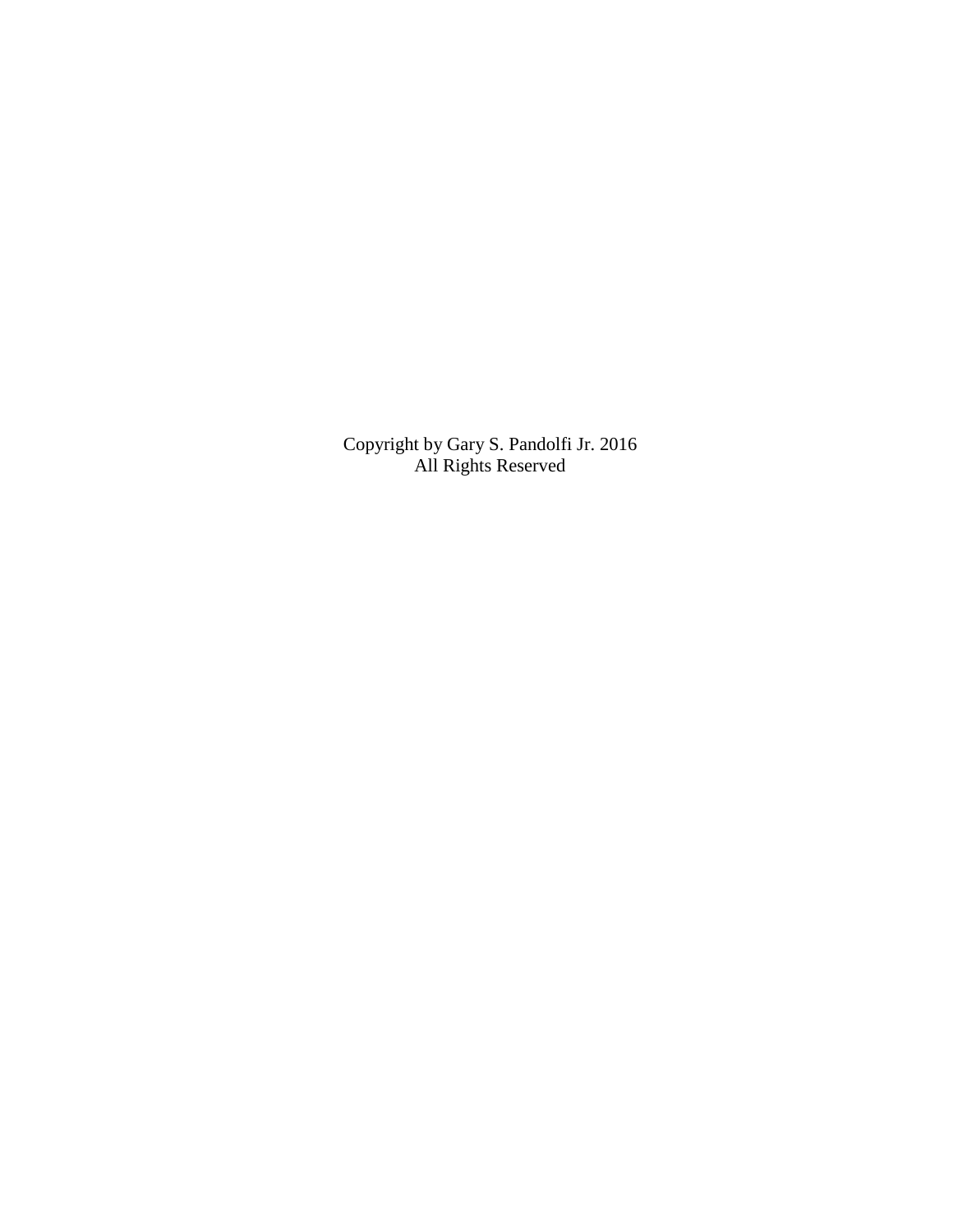#### **Range-wide effects of climate change and increasing water temperature on the federally**

#### **endangered Appalachian elktoe** *(Alasmidonta raveneliana)*

Gary S. Pandolfi Jr. B.S., Appalachian State University M.S., Appalachian State University

Chairperson: Dr. Michael M. Gangloff, Ph.D

#### **Abstract**

The Appalachian elktoe is endemic to cool, high-elevation streams draining the Blue Ridge Physiographical Province in western North Carolina and eastern Tennessee. Populations are small and geographically isolated in the headwaters of 10 streams in western North Carolina. Appalachian elktoe populations face a range of threats including land use change, population fragmentation and modification of in-stream habitat by dams. Additionally climate change-related factors, including stream warming and altered flow regimes, may affect Appalachian elktoe populations as this species appears to occur near the upstream dissolved ion and temperature tolerance limits of freshwater bivalves. I examined long term water chemistry and temperature data obtained for 19 streams that historically supported Appalachian elktoe populations. Data were obtained from the US EPA STOrage and RETrival (STORET) dataset and I computed land use statistics using 1992 and 2011 coverages. I grouped streams into two categories; those with apparently stable Appalachian elktoe populations and those with extirpated or severely declining populations. Land use in all streams was predominantly forest with some catchments having >90% forest in both 1992 and 2011. Forest cover in streams with stable Appalachian elktoe populations changed little compared to streams with declining or extirpated populations. Stream temperatures were

iv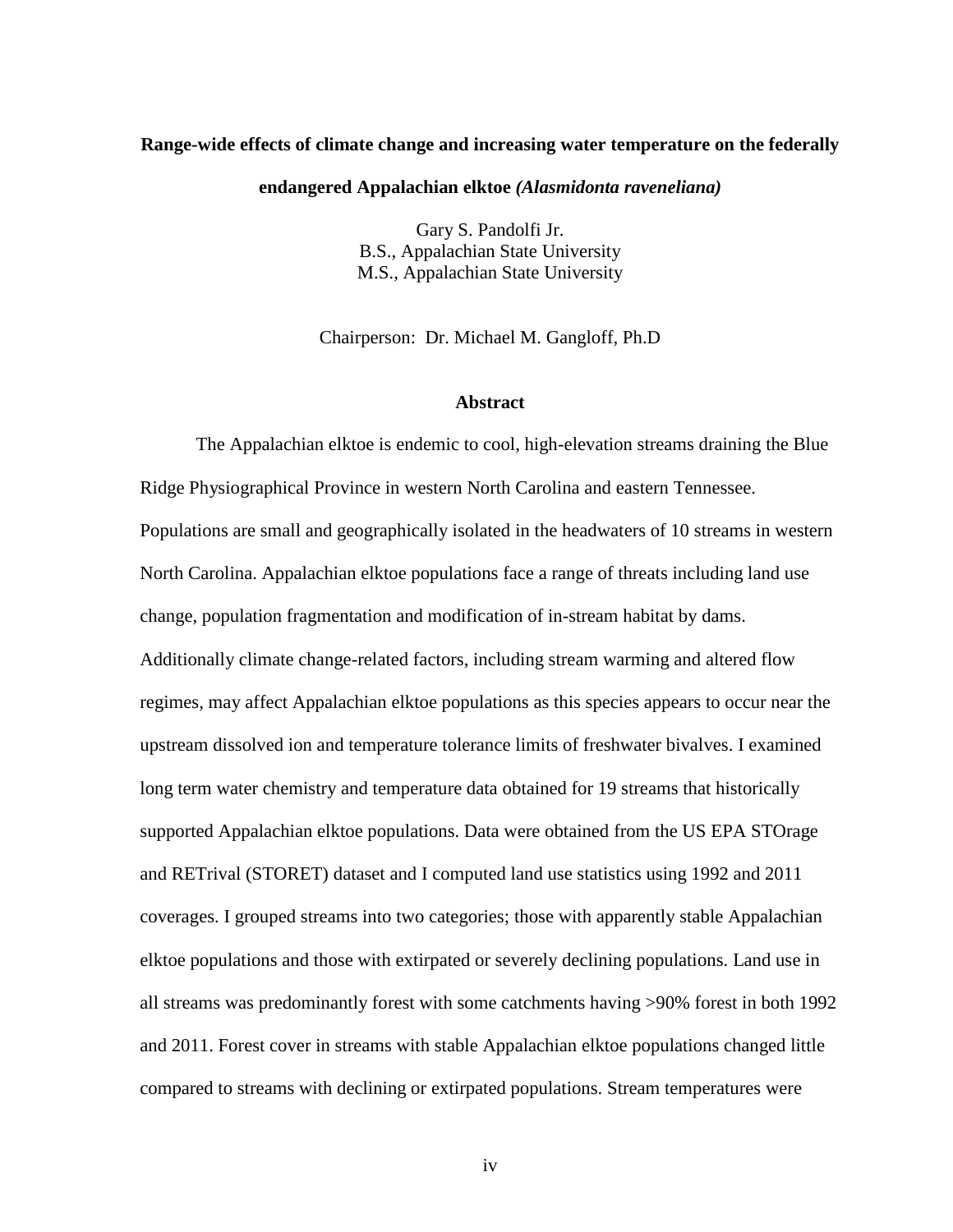negatively correlated with both 1992 and 2011 forest cover. Moreover, I found that streams with stable Appalachian elktoe populations were cooler with higher dissolved oxygen (DO) and lower specific conductance levels compared to streams with declining or extirpated populations. Although the mechanisms responsible for Appalachian elktoe population declines remain poorly understood, my data provide compelling evidence that increased water temperatures, likely in response to forest loss, may be an important underlying factor. Future work should experimentally test the hypothesis that Appalachian elktoe growth, survival or reproductive output is affected by changing water temperature.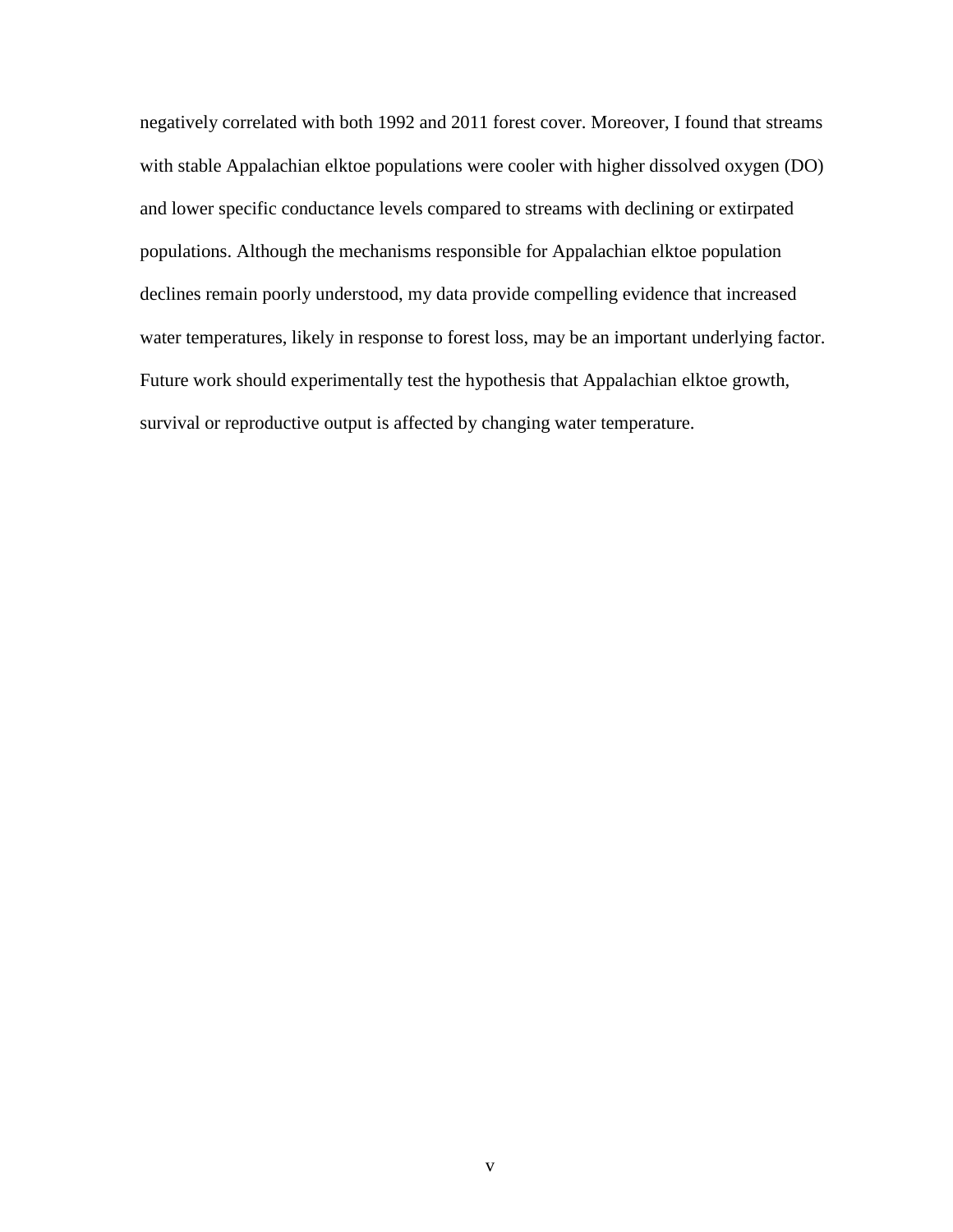#### **Acknowledgments**

First and foremost I would like to express the upmost gratitude to my committee chair, Dr. Michael M. Gangloff, who has always been a patient mentor, and superb friend. Without his supervision and guidance my career aspirations and this thesis would not have been possible. I feel incredibly lucky to have been able to transition from undergraduate with nearly no direction to a career aquatic biologist under his supervision. From stinky swamps to ice-cold rivers and all the administrative red-tape in between he was always there to lend a helping hand, or help row the boat. I would like to thank my committee members, Dr. Michael Madritch and Jason Mays for guidance throughout the development, field research, analysis, and writing of this thesis.

I would also like to thank the following people: Jason Selong, Worth Pugh, Monica Winebarger, Susan Geda, Daniel Mason and all students (past and present) in the Aquatic Conservation Research Lab at ASU for invaluable field, logistical and moral support. John A Jones and Thomas Franklin for recommendations and guidance in statistical modeling. Anthony Love of the ASU Geology Department for access to his laboratory, valuable insights and instruction on thin-sectioning. Dr. Jeff Colby in the ASU Geography Department and Mark Endries (USFWS) for suggestions and assistance with Geographic Information Systems modeling. Anita Goetz, John Fridell, and Jason Mays for guidance and supervision during a directed student internship with the USFWS during 2015. Robert (Bob) Butler (USFWS) and Stephen Fraley with the NC Wildlife Resources Commission for comments and recommendations in developing the project. Finally, a special thanks to Laura Ellis my parents and grandparents for providing patience, loving support and encouragement throughout this research. This study was funded by grants from the Appalachian State

vi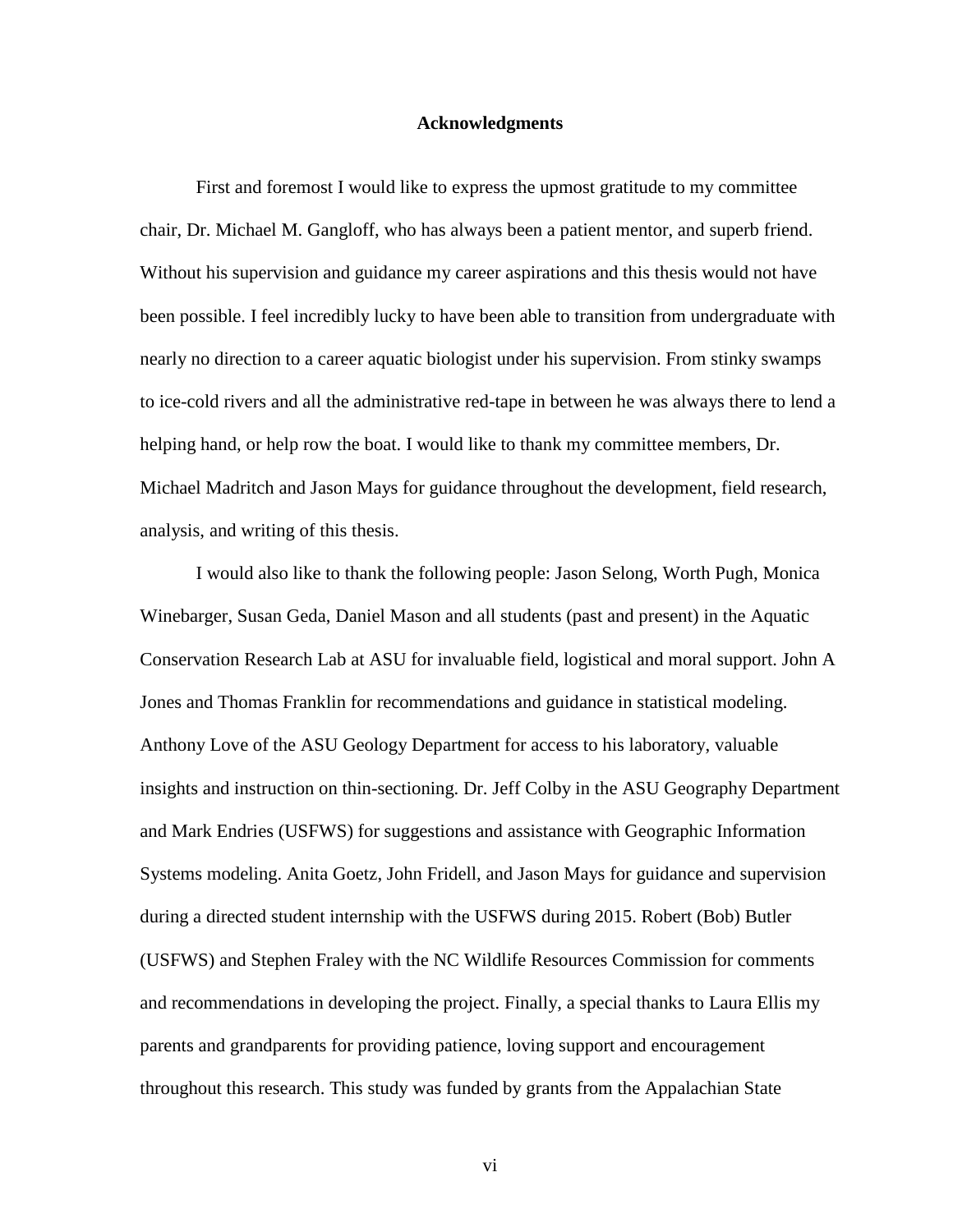University (ASU) Office of Student Research, and the United States Fish and Wildlife Service (USFWS).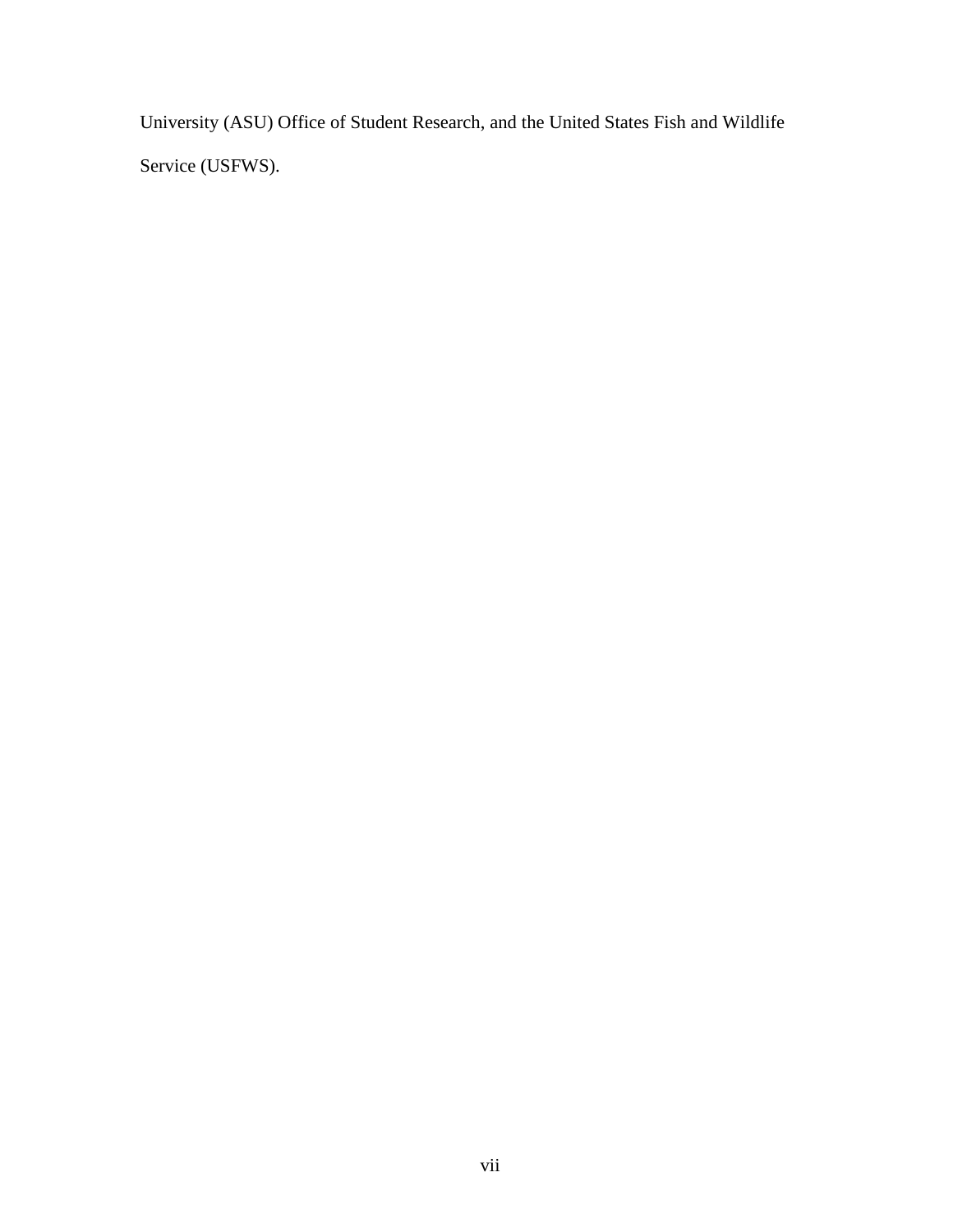# **Table of Contents**

| 1. Range-wide effects of climate change and increasing water temperature on the federally    |            |
|----------------------------------------------------------------------------------------------|------------|
| endangered Appalachian elktoe (Alasmidonta raveneliana)                                      |            |
|                                                                                              |            |
|                                                                                              |            |
|                                                                                              |            |
|                                                                                              |            |
|                                                                                              |            |
|                                                                                              |            |
| 2. Effects of land use and in-stream habitat on Appalachian elktoe (Alasmidonta raveneliana) |            |
| in the Nolichucky River Drainage, North Carolina                                             |            |
|                                                                                              |            |
|                                                                                              |            |
|                                                                                              |            |
|                                                                                              | $\Delta A$ |
|                                                                                              |            |
|                                                                                              |            |
|                                                                                              |            |
|                                                                                              |            |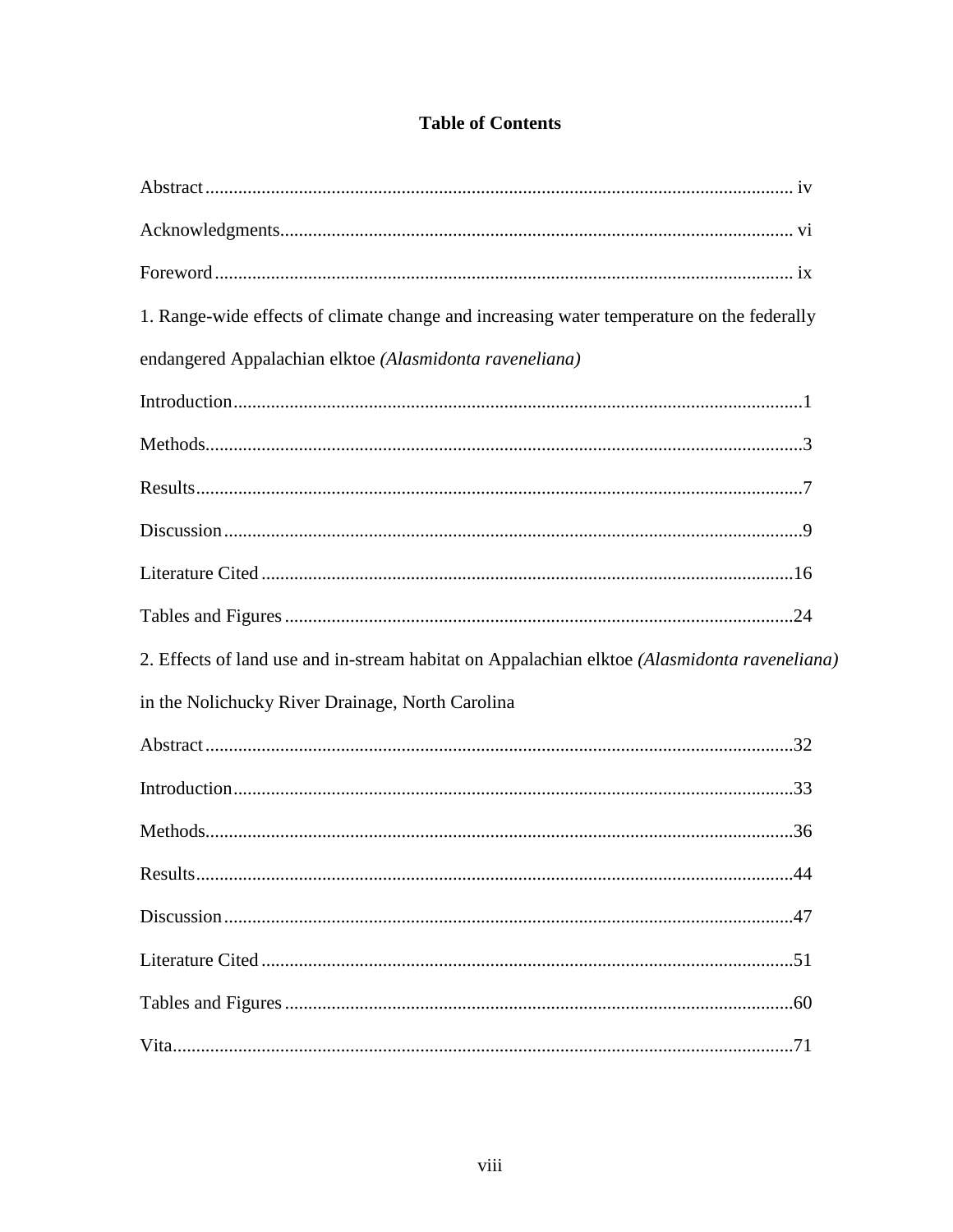# **Foreword**

Chapters 1 and 2 will be submitted for publication and are formatted according to specific journal formatting requirements: Global Change Biology (Chapter 1), and Freshwater Science (Chapter 2).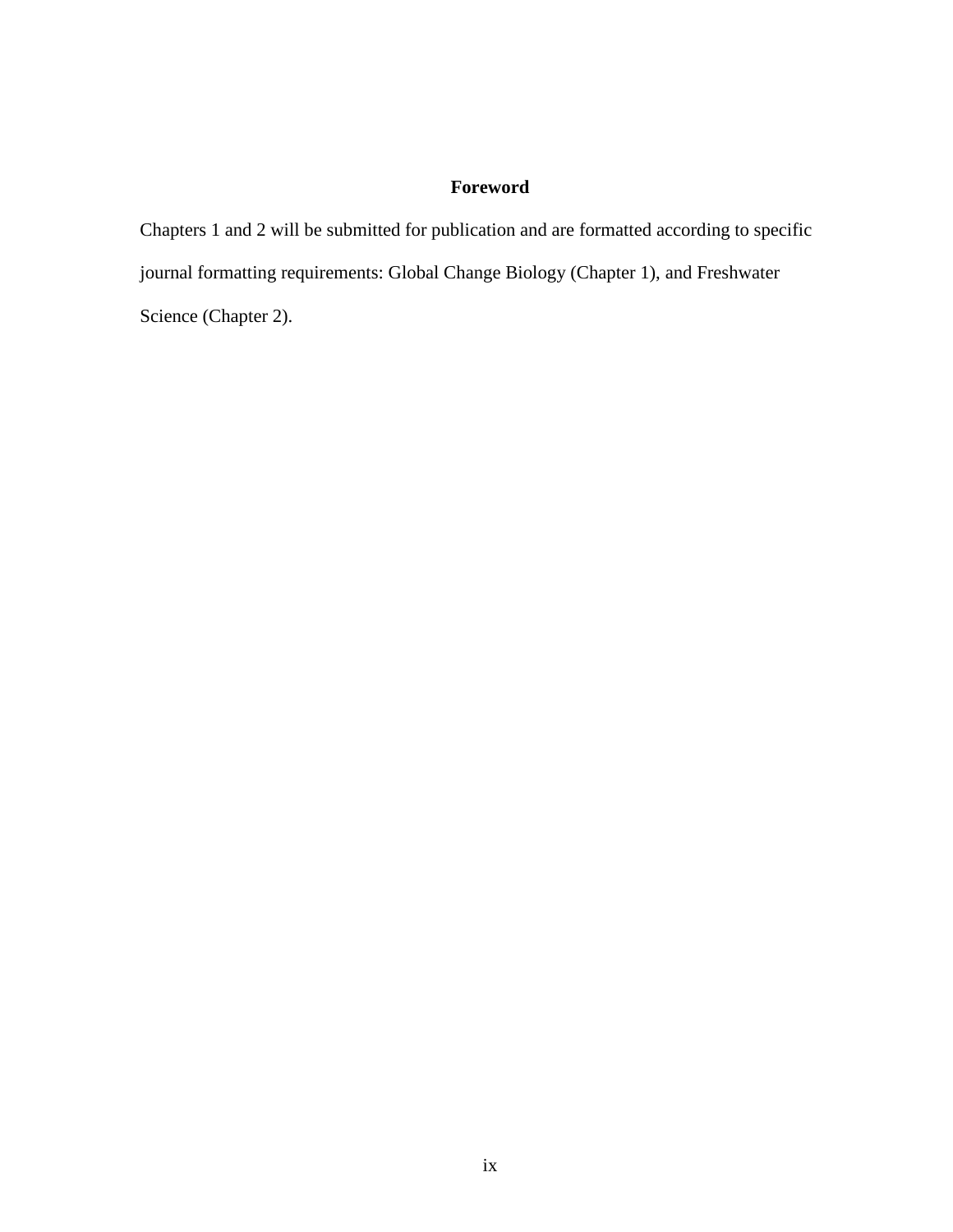#### **CHAPTER 1**

# **Range-wide effects of climate change and increasing water temperature on the federally endangered Appalachian elktoe** *(Alasmidonta raveneliana)*

#### **Introduction**

Although Earth's climate varies substantially over seasonal and millennial time scales, the current rate of climate change is unprecedented (Intergovernmental Panel on Climate Change, 2007; Visser, 2008). Changes to climatic conditions are regarded by many scientists as the greatest known threat to biodiversity and global ecosystems (IPCC, 2007; Woodward *et al.,*  2010). Anthropogenically-derived increases in atmospheric carbon dioxide gas  $(CO<sub>2</sub>)$  levels are associated with increased temperatures, increased temperature variability and altered precipitation regimes worldwide (Siegenthaler & Oeschger, 1978; Easterling *et al.*, 2000). Elevated  $CO<sub>2</sub>$  levels in the atmosphere are driving warming of polar latitudes and montane systems and leading to cooling and desertification of more tropical latitudes (Hassan *et al.,* 2005; Woodward *et al.,* 2010). Climate change is affecting the seasonality and severity of flooding and drought in many river systems (Easterling *et al.*, 2000; Hastie *et al*., 2003; Woodward *et al.,*  2010). Analyses by the Intergovernmental Panel on Climate Change (IPCC) of global surface temperature data conclude that over the past 30 years (yr), the earth's mean temperature has risen ~0.2<sup>o</sup> C per decade (Hastie *et al.*, 2003). Climate records also indicate that Earth's warming trend over the past 50 years is nearly double that of the last 100 yr (IPCC, 2007).

Stream temperature changes associated with forest clearing in rural regions can be substantial and may mirror changes seen in more urbanized catchments (Lo *et al.*, 1997; Kaushal *et al.*, 2010). Most models suggest that the largest changes to stream temperature are expected in high latitude and high altitude catchments. Changes to riverine thermal regimes may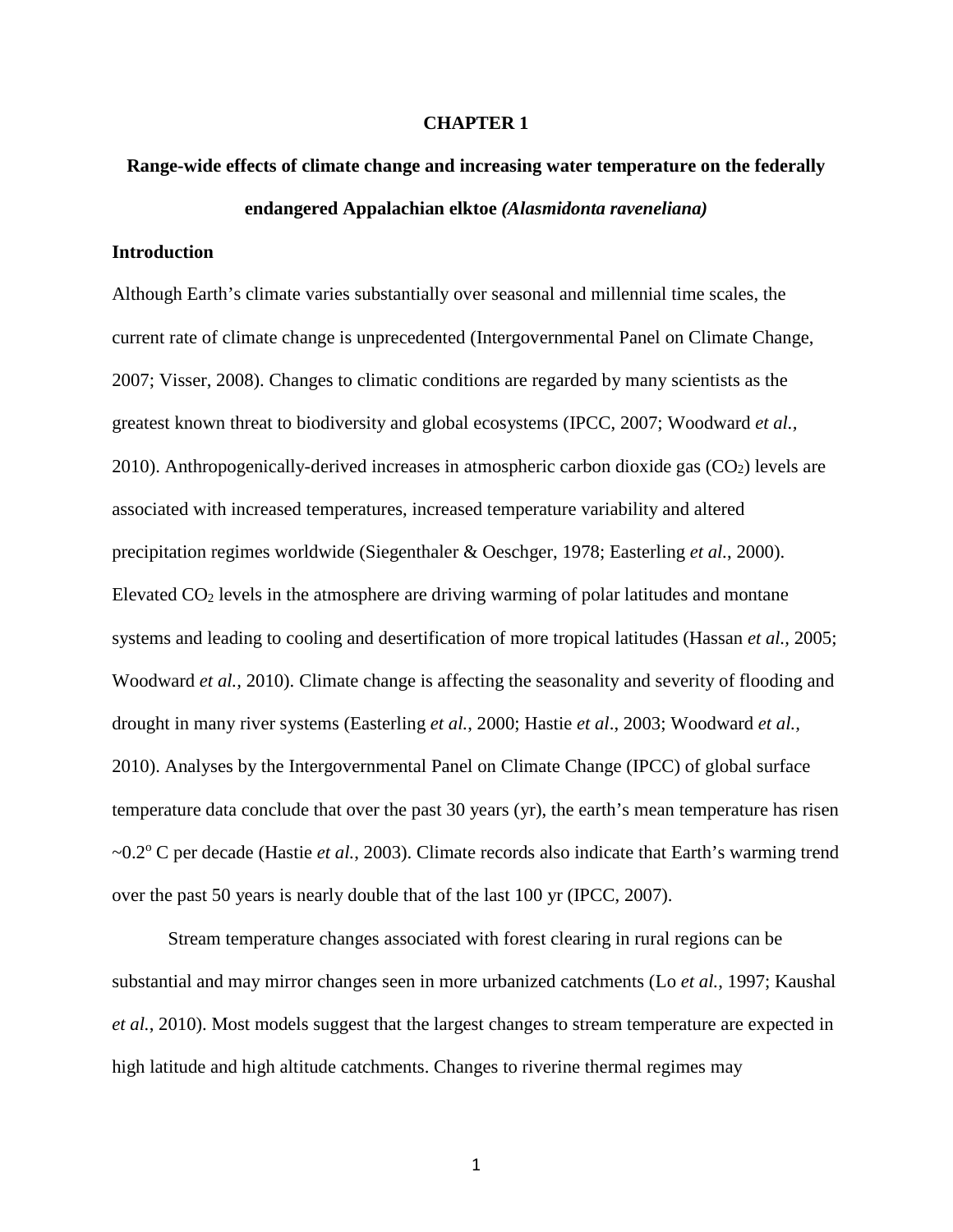dramatically alter the growth, survival and functional efficiency of lotic species while altering the thermal environment and also the concentration of dissolved oxygen and other ions (Vannote & Sweeny, 1980; Chadwick & Feminella, 2001; Durance & Ormerod, 2007). Although climatechange effects are predicted to be most evident in developed catchments, recent data suggest that climate change effects are also evident in streams draining largely forested watersheds (Kaushal *et al.*, 2010).

Climate and other changes have already begun to affect water quality, ecosystem function, and biodiversity across the globe. (Hastie *et al.,* 2003; Bernhardt & Palmer, 2011). Although freshwater systems make up  $\langle 0.8 \times 0.8 \times 0.8 \times 0.8 \times 0.8 \times 0.8 \times 0.8 \times 0.8 \times 0.8 \times 0.8 \times 0.8 \times 0.8 \times 0.8 \times 0.8 \times 0.8 \times 0.8 \times 0.8 \times 0.8 \times 0.8 \times 0.8 \times 0.8 \times 0.8 \times 0.8 \times 0.8 \times 0.8 \times 0.8 \times 0.8 \times 0.8 \times 0.8 \times 0.8 \times 0$ species diversity (Dudgeon *et al.*, 2006; Woodward *et al.,* 2010). Despite the fact that the increasing scarcity of freshwater resources has been identified as a current and future driver of geo-political unrest, the direct effects of climate change on streams remain under-studied (Meyer *et al.*, 1999; Daufresne *et al.*, 2004; Durance & Ormerod, 2007). Understanding the implications of this unprecedented rate of climate change for stream biodiversity and ecosystem function will be among the great challenges for 21st century conservation efforts (Kaushal *et al.*, 2010). Forecasting future stream responses to long-term fluctuation in water temperature will be critical in regulation of eutrophication, nutrient cycling and other ecosystem processes (Caissie, 2006). Many freshwater species are restricted to discrete thermal regimes and their ability to disperse and move to other habitats may be impeded by an ever-changing and increasingly fragmented hydroscape (Urban *et al.,* 2013).

Freshwater mussels are among the world's most-imperiled groups of freshwater taxa. In North American >74% of freshwater mussel taxa are considered imperiled or extinct (Williams *et al.*, 1993; Parmalee & Bogan, 1998; Strayer *et al.*, 2004; Cope *et al.*, 2008). These bivalves are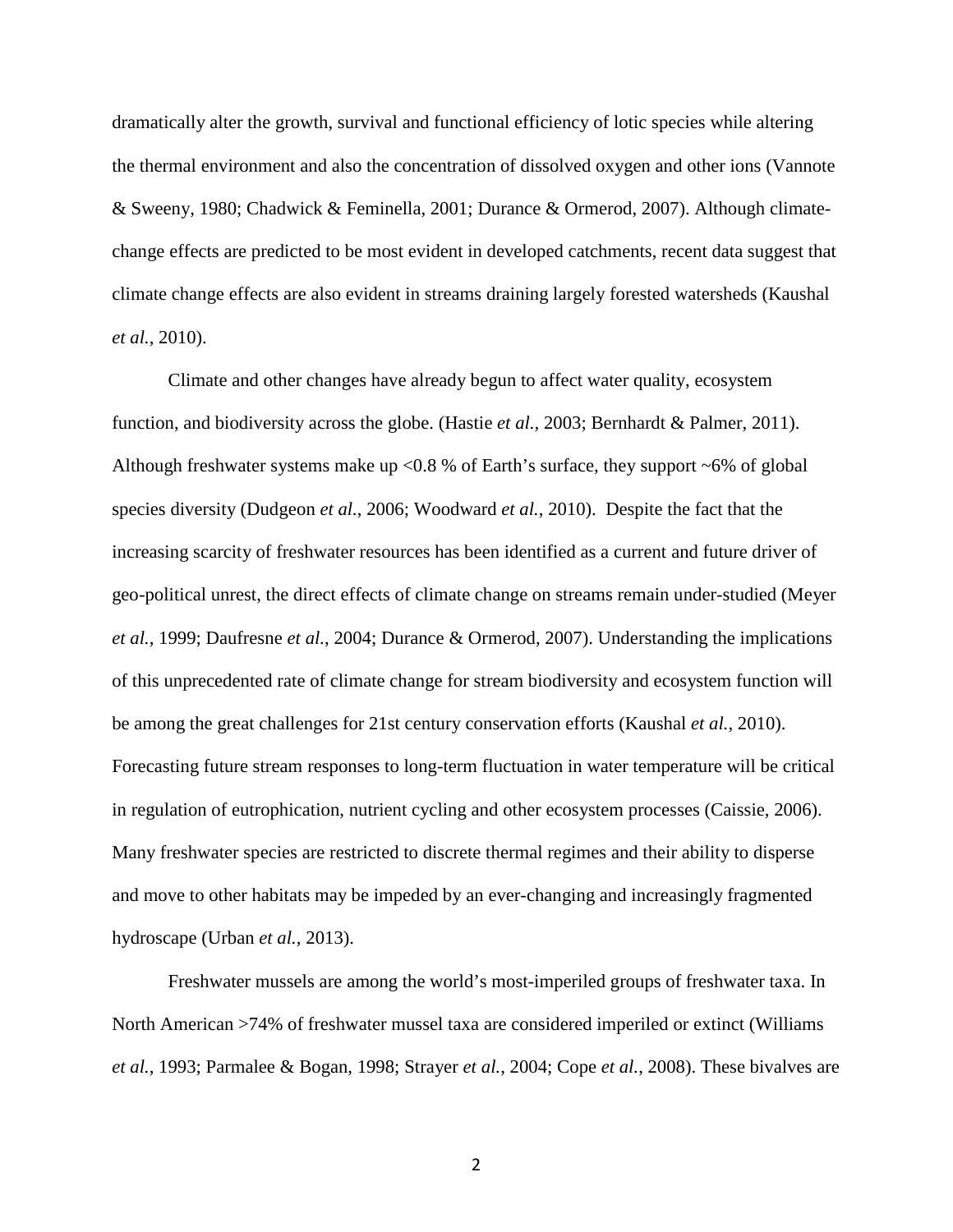acutely sensitive to changes in water temperature and other stream physicochemical parameters. Freshwater mussel larvae (glochidia) are obligate fish parasites and reside on hosts for a few days to a few weeks, presumably as a dispersal mechanism (Williams *et al.*, 1993; Strayer *et al.*, 2004; Bey & Sullivan, 2015). Increasing stream temperatures are predicted to negatively affect mussel populations by potentially altering reproductive timing, fecundity, juvenile survival, adult longevity, and fish host availability or behavior (Vaughn & Taylor, 2000; Hastie *et al.*, 2003; Bey & Sullivan, 2015).

In this study, I examine changes to stream ecosystems across the range of Appalachian elktoe, an endangered freshwater mussel. I hypothesize that Appalachian elktoe populations are sensitive to changes in stream temperature and water chemistry and predict that streams that have lost populations will exhibit evidence of changes to habitat conditions, whereas streams with stable populations will exhibit little change in water chemistry parameters. By examining these changes in association with changes to forest cover over the past two decades, I will attempt to describe whether observed changes to stream physicochemical conditions are related to land use and climate change.

#### **Methods**

#### *Stream Physicochemical Parameters*

The United States Environmental Protection Agency (EPA) archives physical and chemical data obtained from atmospheric, sediment and water samples from multiple agencies. This data set is publicly available from the STORET web portal operated by the US EPA (EPA STORET website: https://www.epa.gov/waterdata/storage-and-retrieval-and-water-quality-exchange). I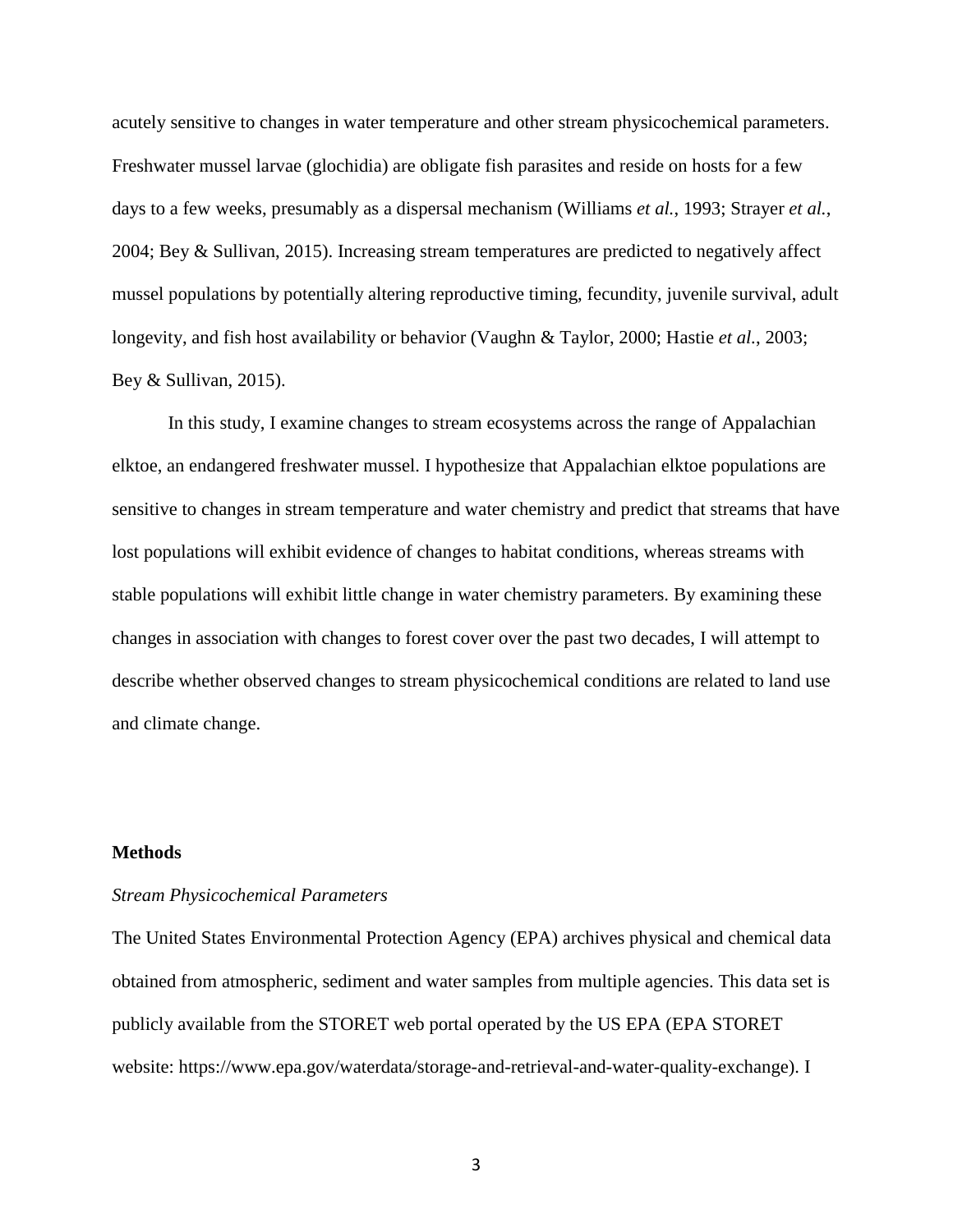obtained data from four commonly measured parameters: water temperature (°C), specific conductance (μs/cm), dissolved oxygen (mg/L), and pH (as H+ ion concentration) from the STORET portal. I obtained data for streams across the known range of Appalachian elktoe as of 17 February 2016. These data were largely collected by the North Carolina Department of Environment and Natural Resources (NCDENR) during routine stream water-quality monitoring studies.

I separated streams into those with extant and presumably viable Appalachian elktoe populations and those exhibiting population declines or from which Appalachian elktoe are believed to have been extirpated. Streams were separated into stable vs declining/extirpated populations by analyzing previous US Fish and Wildlife Service (USFWS) and North Carolina Wildlife Resource Commission (NCWRC) survey data. I removed sites that did not have monthly sampling events near continuously over the period of interest (1970-2009) from the dataset. This resulted in a total  $n = 18$  sites, 5 sites were classified as stable and 13 were classified as extirpated/declining. Data were nearly continuous for all sites and across all decades (Table 1).

North Carolina Wildlife Resource Commission and US Fish and Wildlife Service data were used to assess trends in Appalachian elktoe populations (USFWS, 1994; USFWS, 2002; NC Wildlife Action Plan, 2005; USFWS, 2009). The South Toe, Mills, Little, Tuckasegee, and Cane Rivers were characterized as stable populations whereas the French Broad, Pigeon, Little Tennessee, Nolichucky, North Toe, and Cheoah Rivers were categorized as declining or extirpated populations. The Cane River was affected by a recent (2008) sewage treatment plant spill that resulted in the extirpation of much of that stream's Appalachian elktoe populations. However, the majority of the water quality data used in this study were from pre-2008 when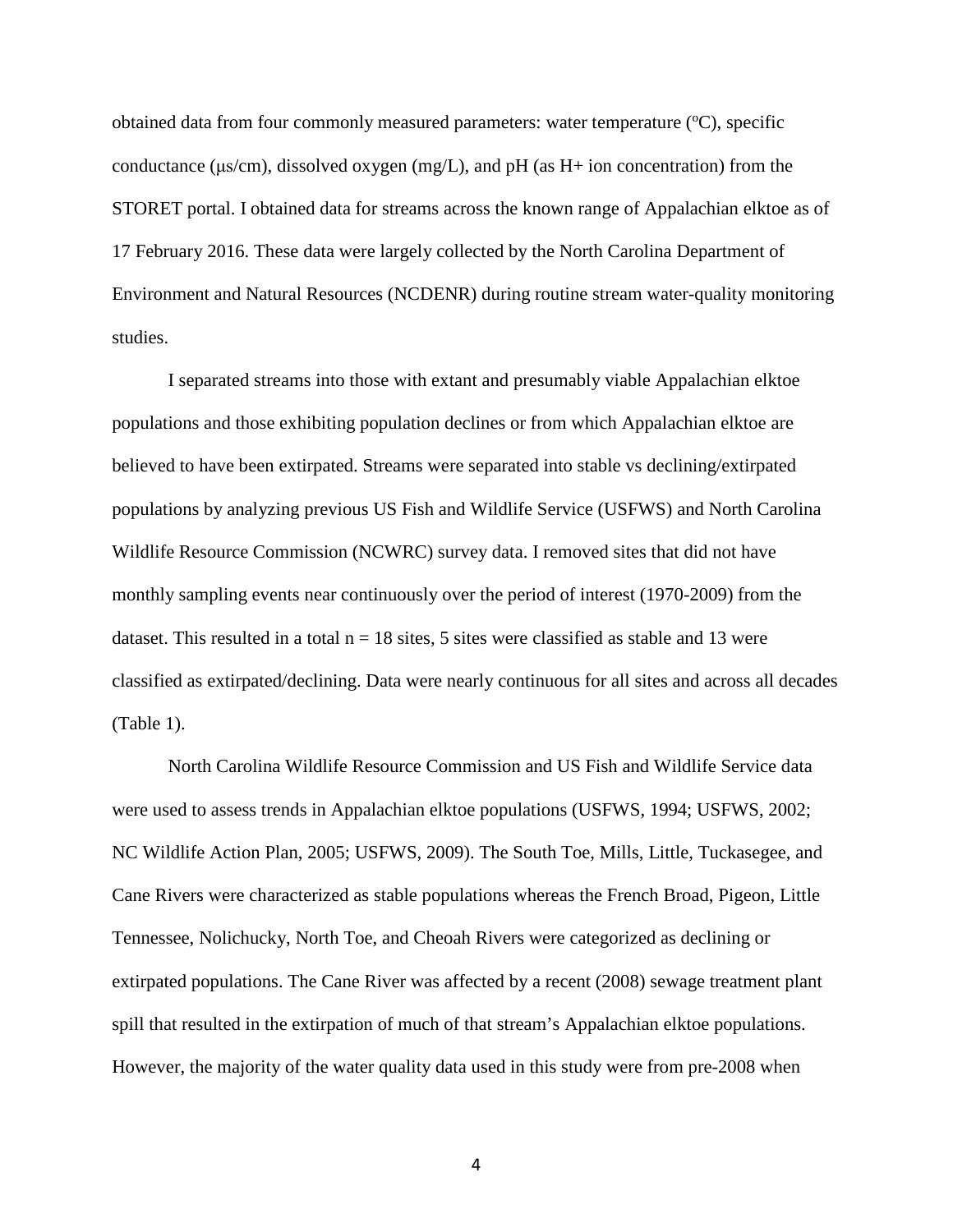Appalachian elktoe populations were much larger, for the purpose of this analysis, the Cane River is considered to be a stable population.

#### *Land use and Land Cover*

I determined land use and land cover (LULC) cover for 1992 and 2011. To accomplish this I used ArcGIS v10.3 (ESRI, Redlands, CA 2015) and the ArcHydro toolset to delineate drainages for each of the 18 sites. Drainages were delineated using amended protocol for Merwade (2012). In my analysis, I amended the protocol by changing the stream initiation threshold. ArcHydro toolset > Flow Accumulation tool uses the slope of each digital elevation model (DEM) cell to calculate the number of cell's flowing in a down-hill direction. Initially every cell is assigned a value of 1, and as cells flow downhill they combine cell value, more commonly referred to as cell weight. I chose to set the Flow Accumulation tool to initiate a stream catchment where one cell obtained a weight of 1000. This differed from Merwade (2012) as they allowed the default Flow Accumulation threshold to automatically select the cell weight based on overall number of cells in the entire map. The default setting for the ArcHydro Toolset was to use the number of cells contained in 1% of the overall map area. I amended this cell weight threshold after visually assessing stream catchments and determining that default auto-selection under represented 1<sup>st</sup> and 2nd order streams thereby altering watershed size.

Drainages were delineated from the Advanced Spaceborne Thermal Emission and Reflection Radiometer (ASTER) Digital Elevation Models (DEM) downloaded from the US Geological Survey (USGS) Earth Explorer (30-m cell resolution) operated by USGS. The ASTER Global Digital Elevation Models were initial developed by the National Aeronautics and Space Administration (NASA) and Japan's Ministry of Economy, Trade and Industry (METI). I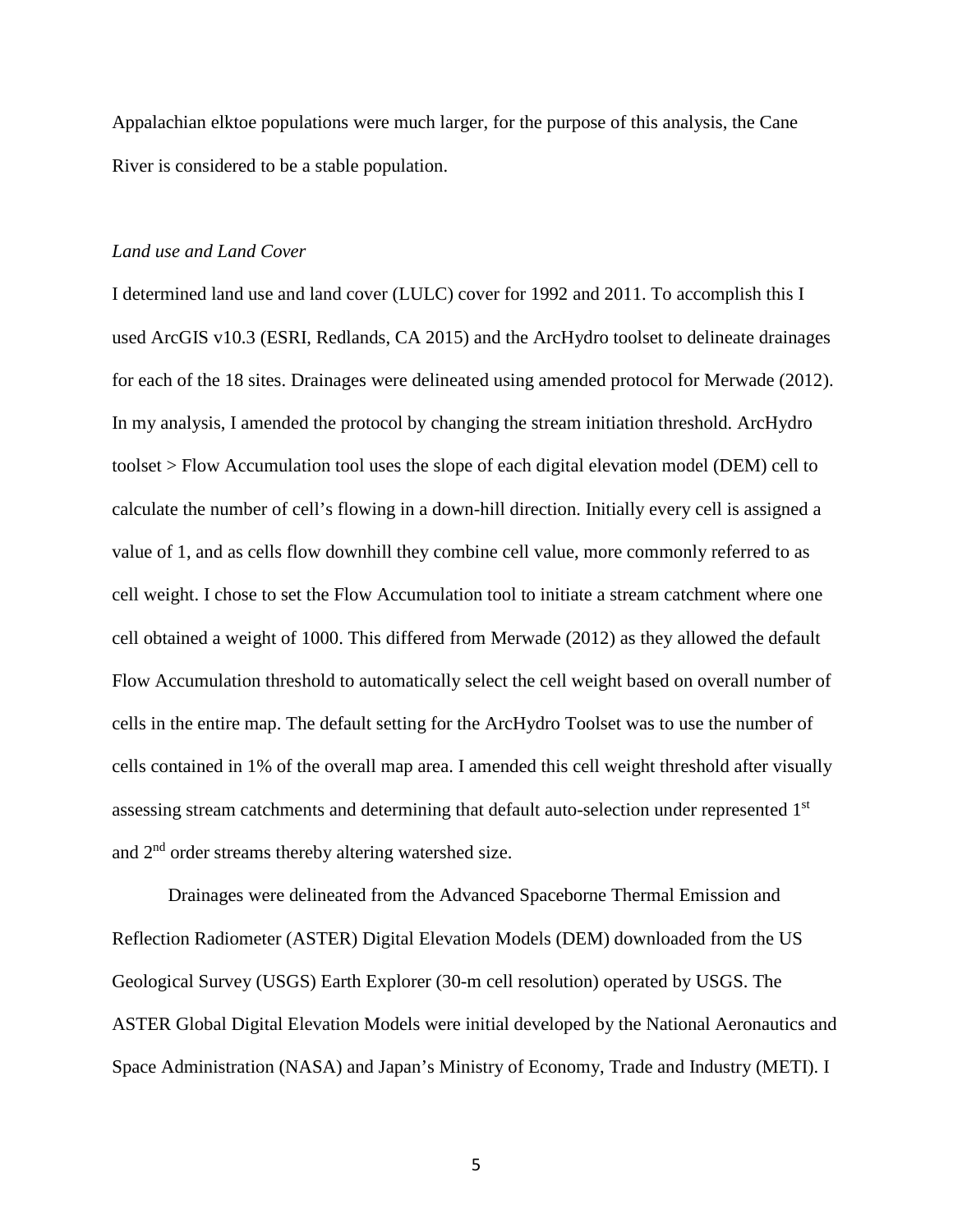obtained land use and land cover (LULC) data also from the USGS Earth Explorer data portal. Land use data was obtained as 30m x 30m cells, where each cell represented a unique LULC value. Watershed drainages calculated from the DEM file were used to extract the corresponding LULC data.

To simplify statistical analysis, I combined several categories of USGS LULC characteristics. Deciduous, evergreen and mixed forest land use characteristics were combined into a single category called forest cover. I also combined the USGS categories of low, moderate, and highly disturbed areas to one category, called disturbed. Finally, USGS LULC coverage data for row crop and pasture/hay LULC were combined to form the category of agriculture (Chapter 2).

#### *Statistical Analysis*

I implemented a commonly-used method for analyzing temperature, cumulative degree days (GDD), to assess temperature change at the monthly scale (McMaster & Wilhelm, 1997; Cayton *et al.* 2015). The following equation was used to derive the cumulative degree months (CDM) in my study:

$$
CDM = [(\underline{Max^{T} + Min^{T}})] - Base^{T}
$$

Where CDM is cumulative degree months,  $Max<sup>T</sup>$  is the monthly highest temperature,  $Min<sup>T</sup>$  is the monthly low temperature, and  $Base<sup>T</sup>$  is a standardized temperature threshold used commonly in other studies, in this case 10°C. If the CDM calculation resulted in a negative value (i.e. CDM <10°C) the CDM for that month was set to zero (McMaster & Wihelm, 1997; Cayton *et al.,* 2015). This equation yielded the cumulative temperature per month for each Appalachian elktoe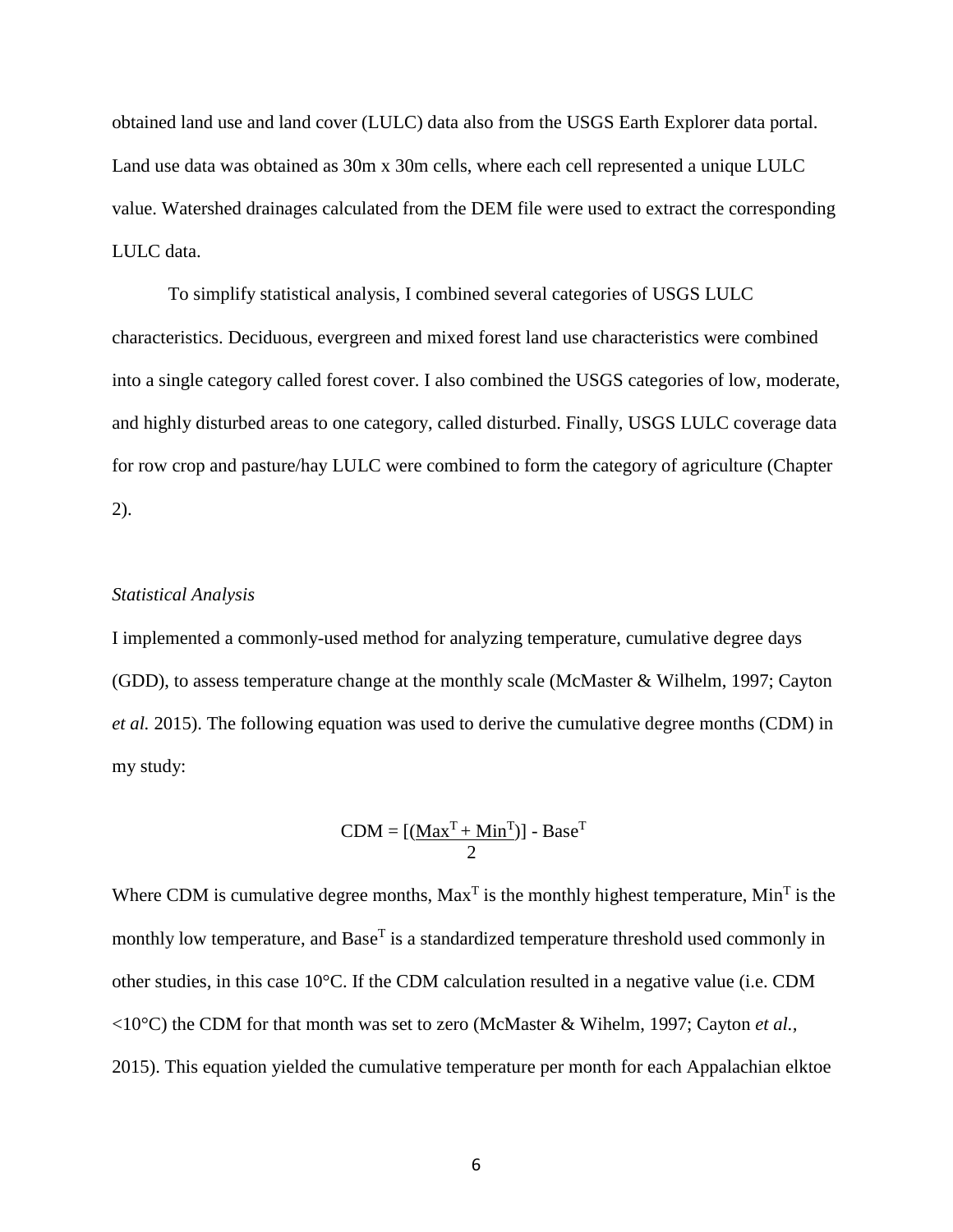population. I determined CDM for each month of each decade as data were divided into the decadal scale to graphically illustrate temperature change over the given time frame (~1970- 2009). Further, CDM was calculated for each river individually, then averaged among stable and declining/extirpated sites.

I used Spearman correlations to assess whether water temperature, specific conductance, dissolved oxygen (DO), and pH for the decades of 1990-2000 and 2000-2010 were correlated with 1992 or 2011 forest cover. I used *T*-tests to assess whether physicochemical parameters differed within each decade (1970s, 1980s, 1990s, 2000s) between sites with stable and declining or extirpated Appalachian elktoe populations. Because it was unknown whether many of the sites were occupied during each decade, I used the current distribution of Appalachian elktoe to assign population status classes. However it is important to note that some sites considered declining or extirpated (e.g., Little Tennessee River, North Toe River) had stable (at the time) Appalachian elktoe populations up until the mid-2000s (Fraley & Simmons, 2006; USFWS, 2009).

#### **Results**

#### *Cumulative Degree Months*

Analysis of cumulative long-term temperature data as degree months indicates that there has been considerable warming of all streams that historically supported Appalachian elktoe populations. Although cumulative water temperatures are much greater at sites with declining or extirpated Appalachian elktoe populations, streams with stable populations have become substantially warmer over the last 40 y (Figures 1 and 2). Additionally, cumulative temperatures in streams with stable populations have only increased during the late summer and fall months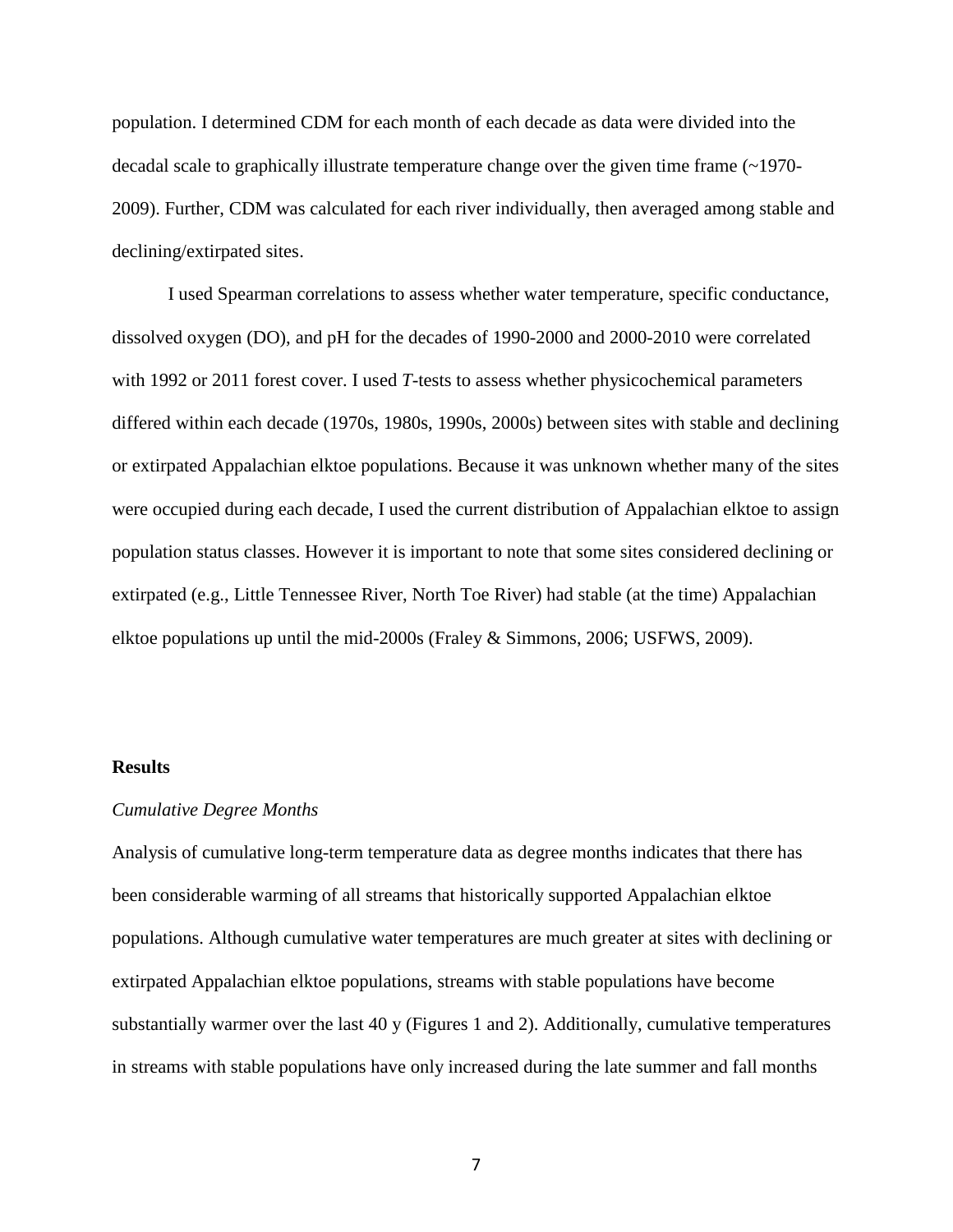whereas temperatures in streams with declining populations have increased during all portions of the growing season.

#### *Water Temperature*

*T*-tests indicate that water temperatures were statistically different between sites with and without stable Appalachian elktoe populations during the 1980s (*p*=0.05, *n*=18), 1990s (*p*=0.036,  $n=18$ ) and 2000s ( $p=0.038$ ,  $n=18$ ). Differences between sites during the 1970s were not significant ( $p=0.583$ ,  $n=13$ ). However, I had a lower overall sample size and lacked 1970s data for 2 of the 5 extant Appalachian elktoe populations (Table 2).

Mean water temperatures were significantly negatively related to forest cover during both the 1990s (*p*=0.002, *r*=-0.668, *n*=18) and 2000s (*p*=0.006, *r*=-0.617, *n*=18) (Figure 3 and 4). Streams with more forested watersheds had generally cooler waters. Models suggest that for each 30x30 m area of forest cover lost, water temperatures increase by 0.08 (1990s) to 0.10 (2000s) °C (Table 3).

#### *Dissolved Oxygen*

I found no significant differences in DO concentration at the decadal scale between sites with and without stable Appalachian elktoe populations (Table 2). However, there was a significant positive relationship between DO levels and the percent of forest cover from 1992 (*p*=0.001, *r*=0.705, *n*=18) and 2011 (*p*=0.021, *r*=0.538, *n*=18). Models suggest that DO increases by 0.02 and 0.03 mg/L with every corresponding increase in forest cover for the 1992 and 2011 datasets (Table 3, Figure 3 and 4).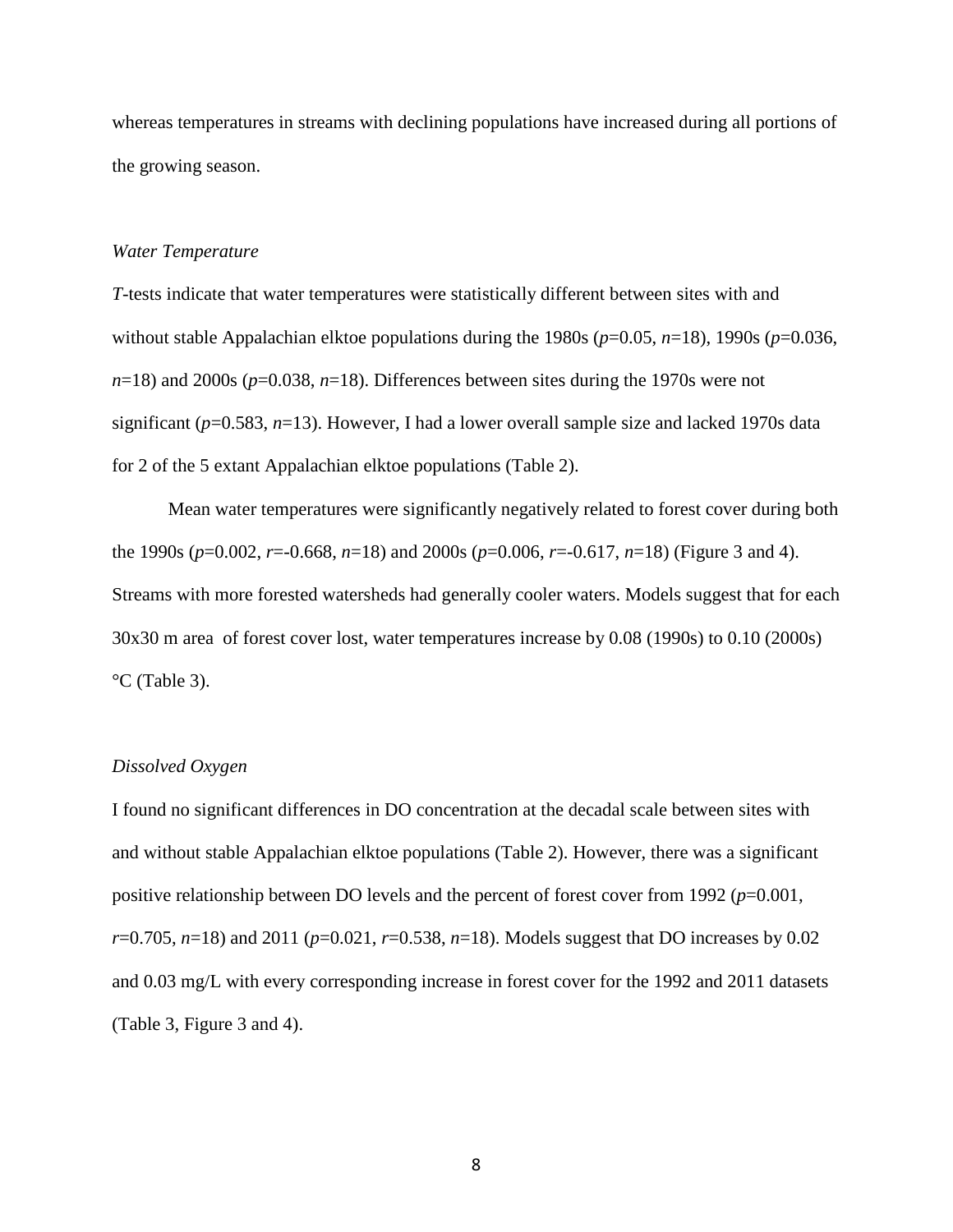#### *Specific Conductance*

My data revealed no differences between specific conductance between sites with and without stable Appalachian elktoe populations for all decades (Table 2). However, I found a significant negative relationship between forest cover and specific conductance using both the 1992 (*p*=0.002, *r*=-0.678, *n*=18) and 2011 (*p*=0.005, *r*=-0.628, *n*=18) land cover data sets (Table 2). Models suggest that for every corresponding unit of forest cover loss, specific conductance increased by 3.72 (1992) and 3.71 (2011) units (Table 3, Figure 3 and 4).

#### *pH*

I observed differences in pH between sites with and without stable Appalachian elktoe populations during the 1980s  $(p=0.029, n=18)$  but pH was not different during the 1970s, 1990s and 2000s (Table 2). Additionally, I found no significant interactions between 1992 and 2011 forest cover and pH values (Table 3, Figure 3and 4). While not significant, pH decreased by 0.01 (1992) and 0.02 (2011) with each increase in percentage of forest cover (Table 3).

#### **Discussion**

Although there has been considerable speculation about the potential for long-term changes in stream water quality and other habitat conditions to affect freshwater mussels and other sensitive riverine biota (e.g., Scott *et al.,* 2002; Hastie *et al*., 2003; Daraio *et al*., 2014), surprisingly few studies have used publically available datasets like EPA Storet to examine whether evidence exists for hypothesized changes to water or habitat quality (but see Daufresne *et al.,* 2004; Durance & Ormerod, 2007). These data provide some of the first evidence that changes in the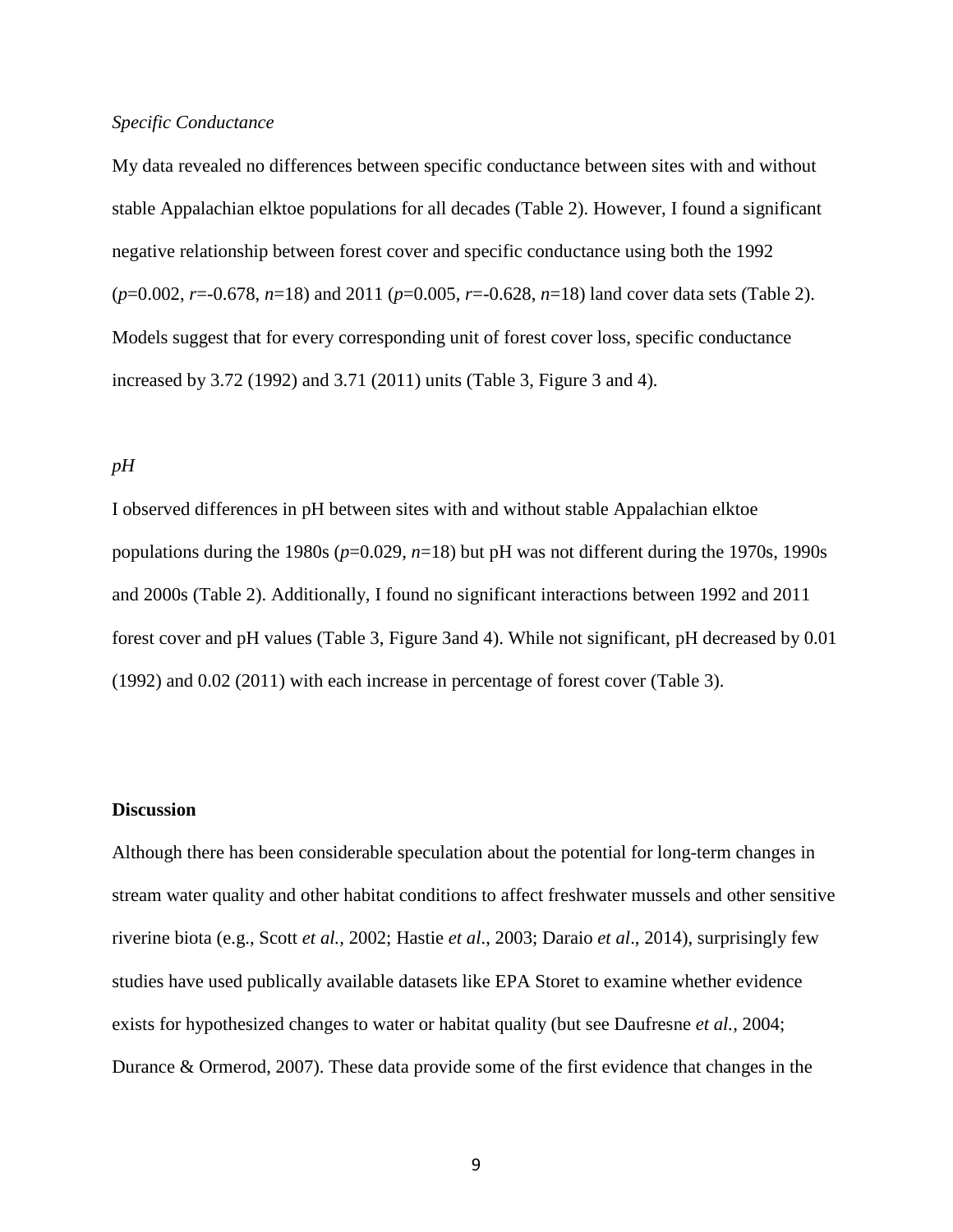distribution and status of an imperiled freshwater mussel are associated with long-term (multidecadal) changes to stream physicochemical parameters. Moreover, they suggest that these changes appear to be attributable to both relatively subtle shifts in land use and long term climate change. It is worrisome that relatively small losses to forest cover may trigger biologically meaningful changes in stream habitat conditions and while this is not likely unique to streams draining the southwestern end of the Blue Ridge Escarpment, it may reflect interactions between topography, geology and hydrology that are likely important to the conservation and management of sensitive freshwater taxa in this region (Chapter 2). Further, it appears that long term climate variation has been increasing temperatures over the past 4 decades while more recent land use and land cover degradation are exacerbating these changes by further altering water physicochemistry and in-stream habitat.

The limited amount of Appalachian elktoe population and distributional data available prior to the 1990s made it challenging to assess where populations historically occurred. In 1994 when this species was added to the Endangered Species List only three streams were known to contain Appalachian elktoe (The Little Tennessee, Nolichucky-North Toe and Cane rivers). Between 1996 and 2006 researchers discovered Appalachian elktoe populations in 7 additional streams (Tuckasegee [1996], South Toe [1998], Pigeon and West Fork Pigeon [1999], Cheoah [2000], Little [2000], and Mills [2003] Rivers). The Appalachian elktoe holotype was described by Isaac Lea from the Swannanoa River in Buncombe Co. NC in 1834. The species is also historically recorded from Tennessee in Tulula Creek near Robbinsville in Graham County in the Tennessee River drainage (Clarke, 1981). However, it appears populations in Tulula Creek and Swannanoa River were eliminated prior to the species listing in 1994 (Clarke, 1981; USFWS 2002, 2009). The limited data available suggest that they certainly occupied much larger areas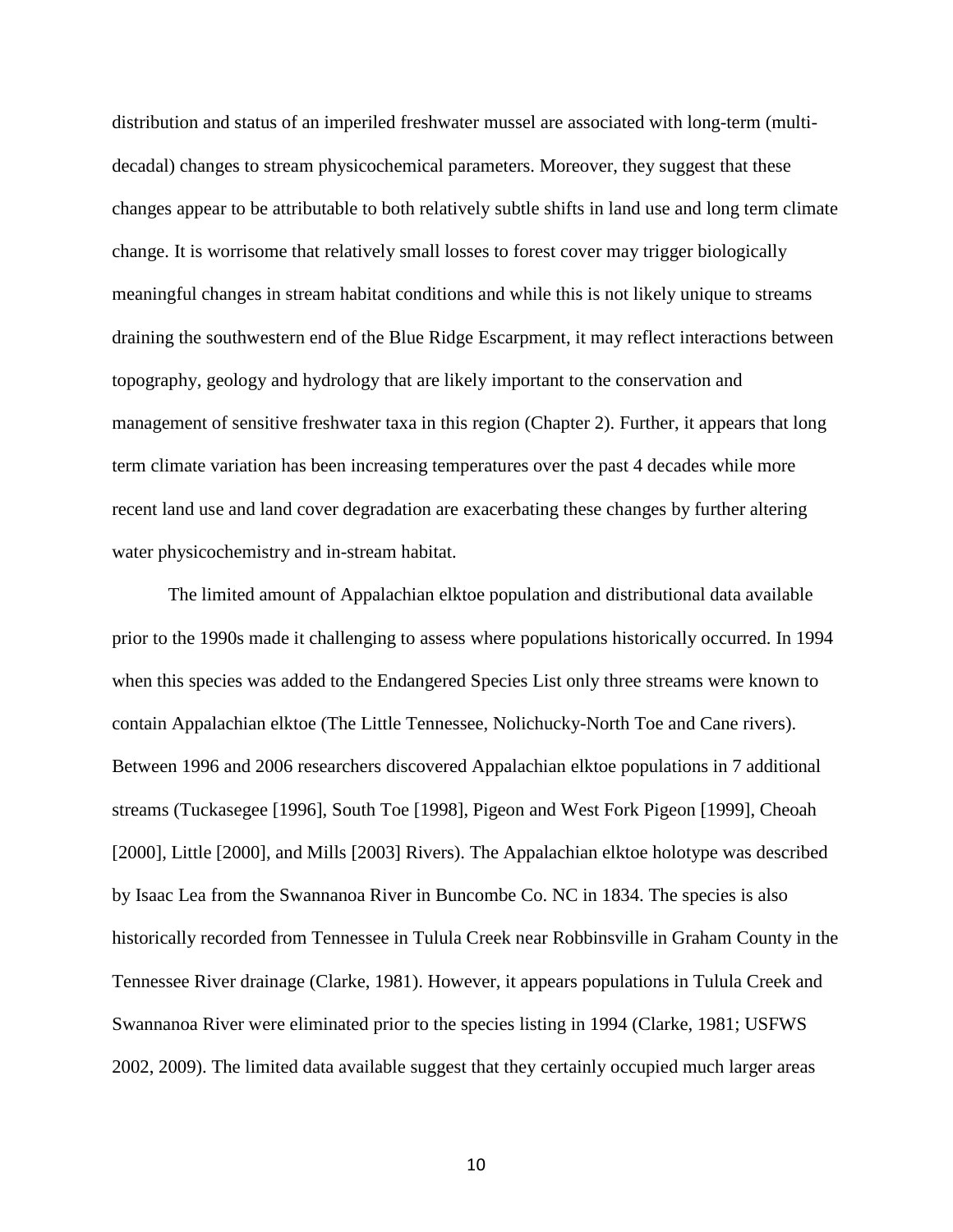within their current watersheds (e.g., there are pre-1990 records of the Appalachian elktoe from the lower Nolichucky Drainage) and it seems reasonable to assume that many upper Tennessee River Drainage streams supported populations historically but there are few collections from this region prior to 1990.

#### *Stream Physicochemistry and Mussels*

The mechanisms by which changes to stream temperature, DO, conductivity, and pH may be affecting Appalachian elktoe populations in these streams are unclear. However, changes to thermal profiles can dramatically affect the local and longitudinal distribution of organisms in stream community structure in a number of ways (Vannote *et al.*, 1980; Strayer *et al.*, 2004; Hill *et al.*, 2013). Appalachian elktoe glochidia are obligate fish parasites, so thermally-mediated changes to fish distributions or behaviors may affect mussel reproductive success (Hastie *et al.*, 2003, Strayer *et al.*, 2004; Lydeard *et al.*, 2004; Cope *et al.*, 2008; Daraio *et al.*, 2014; Bey & Sullivan, 2015). Appalachian elktoe parasitize *Cottus bairdii* and *Cottus carolinae*, two sculpins that are closely-associated with cold or cool-water streams (USFWS, 2009). Therefore, it is possible that Appalachian elktoe could be undergoing recruitment failure due to thermallymediated shifts in host fish abundance (Edwards & Cunjak, 2007). Water temperature may also influence mussel metabolic rates, reduce survivorship of glochidia, and alter other life history parameters (Zimmerman & Neves, 2002; Hastie *et al.,* 2003; Williams *et al.*, 2008; Pandolfo *et al.*, 2010). Further it has been shown that several species of freshwater mussels are at their upper thermal limits in many southeastern US streams (Pandolfo *et al.*, 2010).

The solubility of dissolved oxygen DO is inversely related to water temperature (Downing & Truesdale, 1955; Caissie, 2006). Low DO and hypoxic events are episodic stressors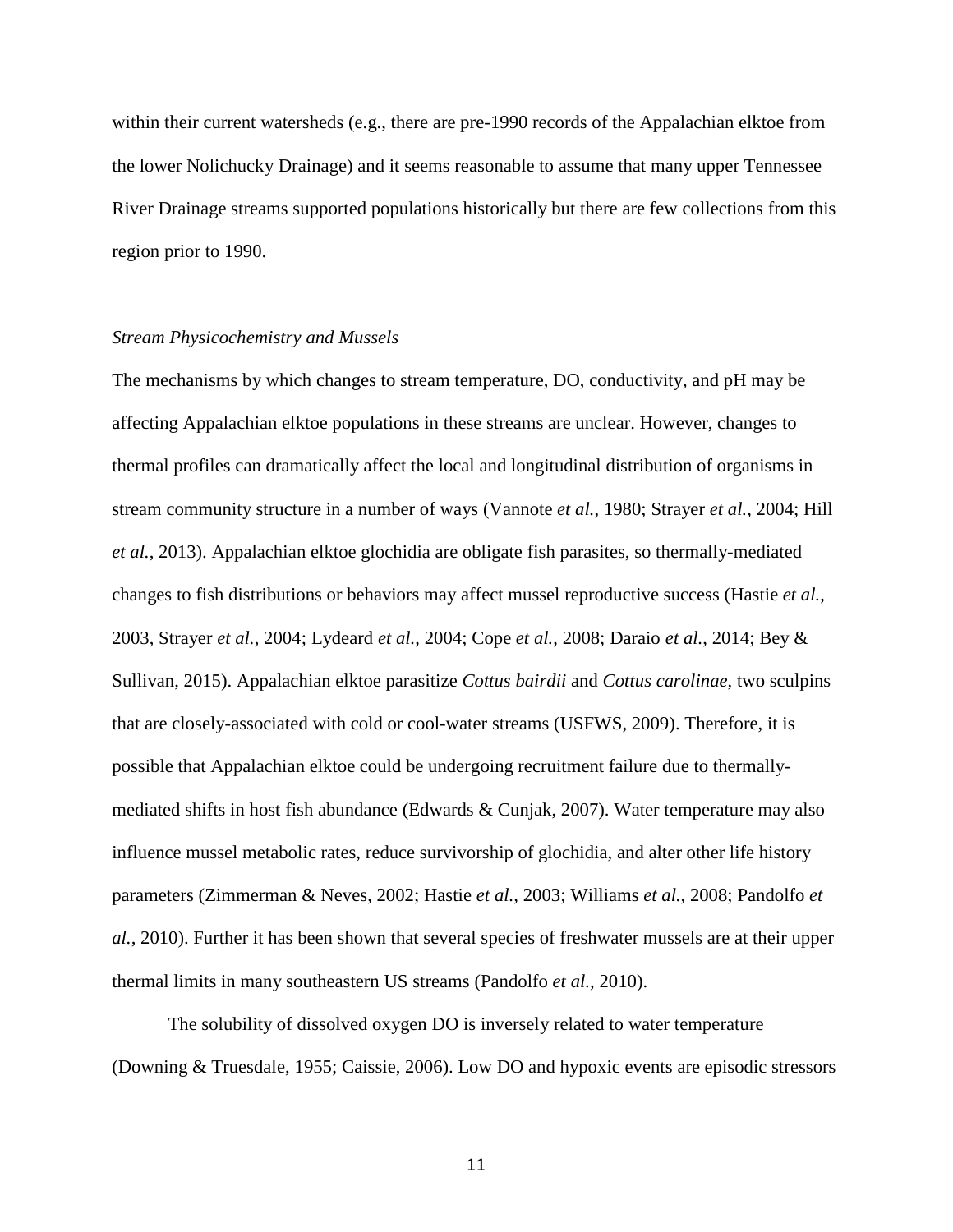in human-impacted freshwater systems but are relatively rare in cool-water streams (Bailey  $\&$ Ahmadi, 2014). Adult mussels are relatively tolerant of low DO episodes but respiratory and thermal stress are both linked to spontaneous abortion of under-developed glochidia (Tankersley & Dimock, 1993; Martin *et al.,* 2004). Presumably premature glochidia abortion facilitates more efficient oxygen uptake and reduces stress on adults (Lomte & Nagabhushanam, 1971). Further, adult mussels living at the substrate/water interphase are exposed too much greater DO concentrations are juvenile mussels buried in the substratum. Interstitial DO levels are typically lower compared to levels in the water column (Sparks & Strayer, 1998). Declines in overall DO may stress both adult and juvenile mussels but most studies reveal that hypoxia is more stressful to juveniles compared to adult mussels.

Aqueous pH levels in Appalachian stream drainages are linked to DO concentrations as well as underlying geology and organic matter level inputs (Scott *et al.*, 2002; Haag, 2012). Tolerance levels of Appalachian elktoe are unknown but site-scale mean pH values across streams with stable populations ranged from 6.48 to 7.73 across the period of study (1970-2009). Makela and Oikari (1992) found that decreases in stream pH may dramatically alter the ion concentrations in mussel hemolymph. Further, changes to pH coupled with the availability of aqueous  $Ca^{2+}$  may influence the distribution and abundance of freshwater mollusks (Okland  $\&$ Okland, 1986). Changes in mollusk species composition associated with increased acidity have been documented by previous studies (Haines, 1981; Havas & Hutchinson, 1983) and some blackwater streams are too acidic or have too little free calcium to support mollusks (Williams *et al.*, 2008). However, in comparison to other physicochemical parameters, relatively little is known about interactions between environmental pH and freshwater mussels (Makela & Oikari, 1992).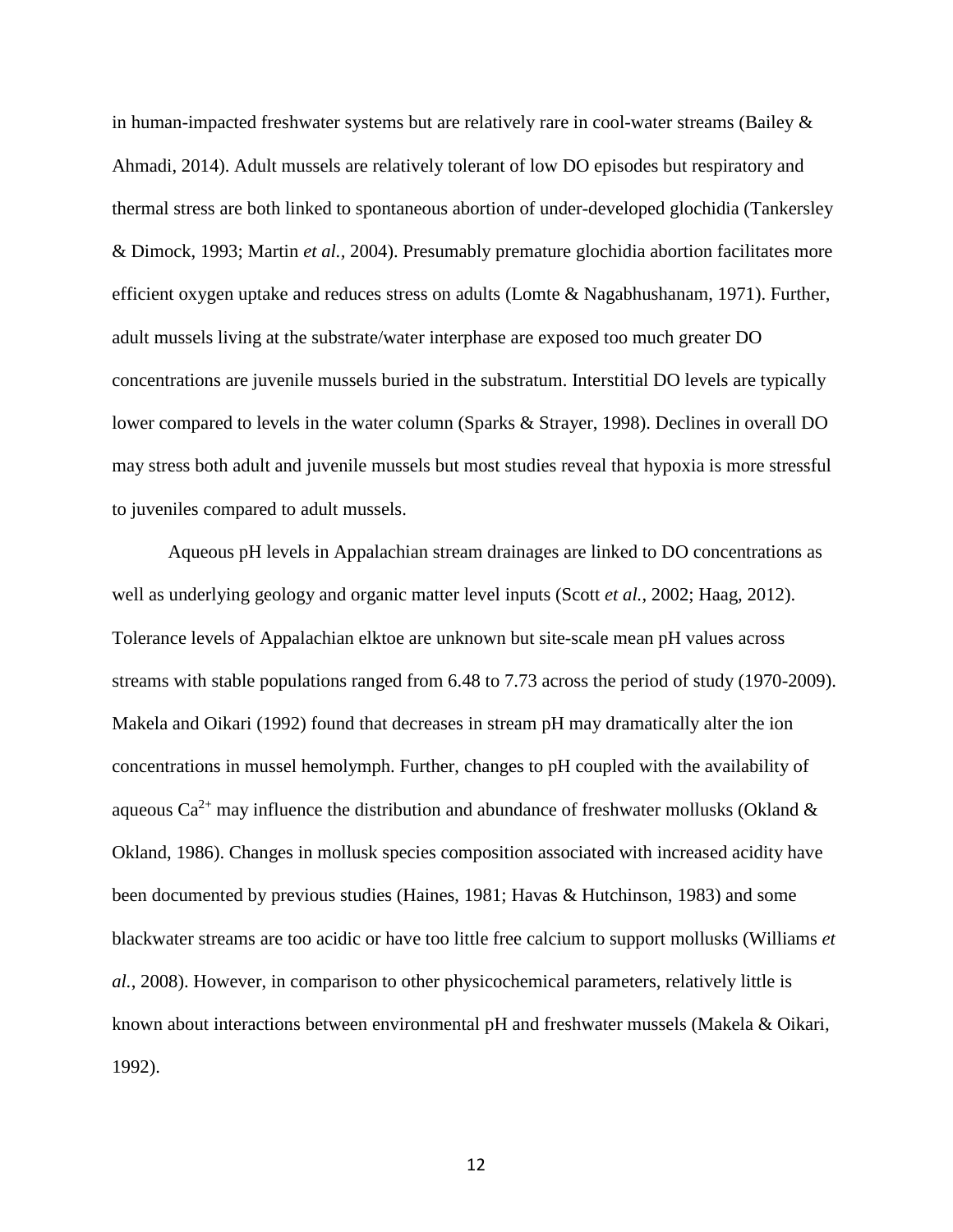Cumulative degree day models are commonly used to model the growing season of plants and ectothermic animals. Implicit in the use of these models is that growth only occurs within a certain thermal regime (Cayton *et al.*, 2015; McMaster & Wihelm, 1997). I used a modified version of this approach to illustrate how thermal conditions have changed over time in streams with and without stable Appalachian elktoe populations. My results demonstrate that temperature has increased during the past ~40 y in all streams historically and currently occupied by Appalachian elktoe (Figures 1 and 2). Additionally, temperature shifts appear much smaller and are not evident until later in the year (August-September) in streams with stable populations. However, in streams with declining or extirpated populations these shifts occur much sooner (March-April) and remain pronounced throughout the growing season (Figures 1 and 2). Appalachian elktoe exchange gametes during late summer, brood larvae throughout the fall and winter months and release glochidia in early spring (April-May, USFWS 1994, 2009). Therefore, it is possible that increased temperatures may directly affect the timing and duration of Appalachian elktoe gamete exchange or larval brooding. Changes to the timing of mussel reproductive and developmental traits may exacerbate the potential for phenology-based musselhost fish mismatches. Future research should investigate the thermal range which is most optimal for Appalachian elktoe. However, because the Appalachian elktoe is federally protected, research determining lethal temperature levels would require the use of propagated individuals.

#### *Land use and Land cover*

A large number of studies have demonstrated links between land use/land cover (LULC) and stream habitat parameters including temperature (e.g. Burton & Likens, 1973; Scott, 2006; Pandoflo *et al.*, 2010; Daraio *et al.*, 2014) and hydrogeology (Hopkins & Roush, 2013). Loss of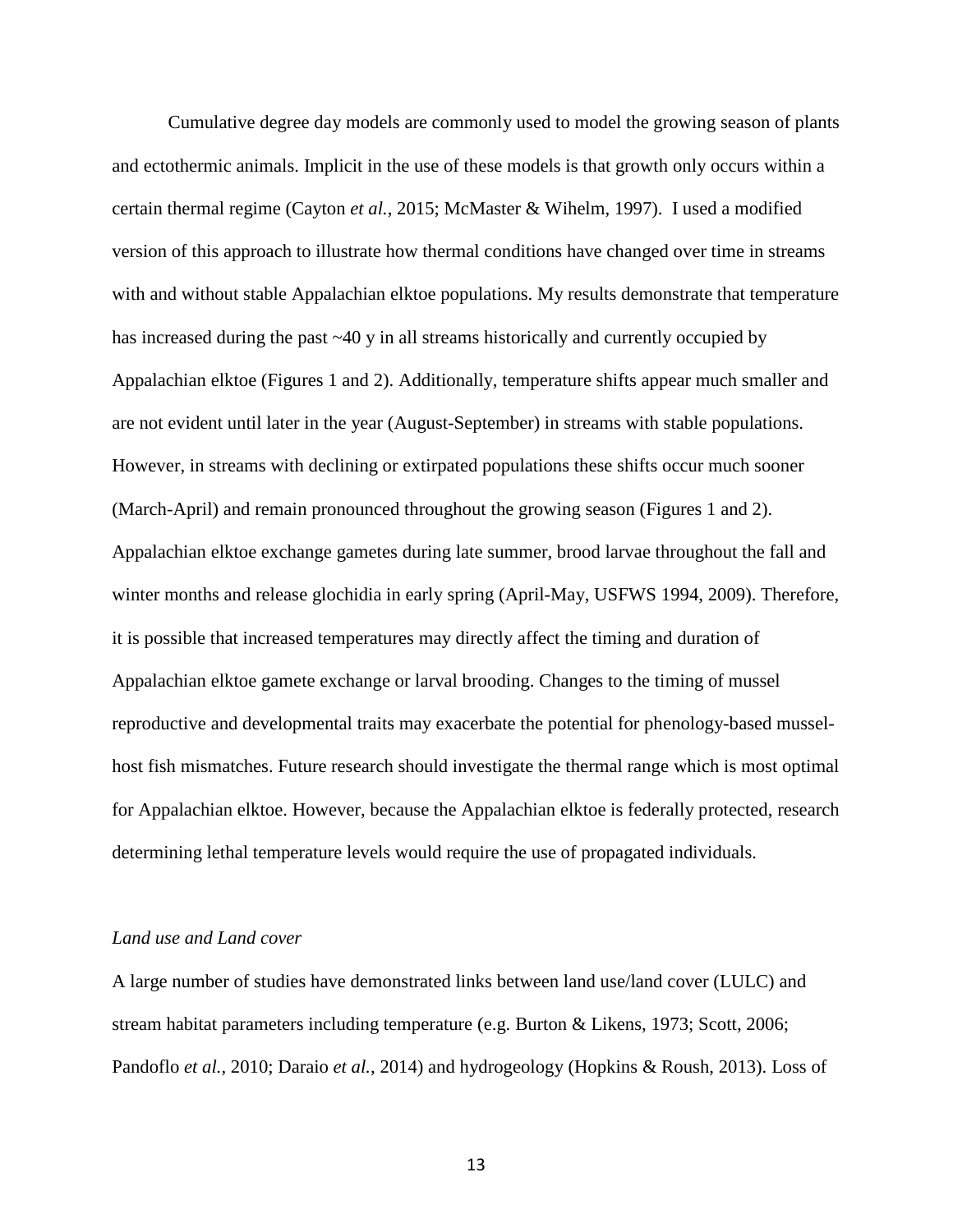forest cover has been implemented as the causative agent behind the decline and extirpation of multiple freshwater taxa including hellbenders (Pugh *et al.*, 2015), fishes (Hopkins & Roush, 2013) and freshwater mussels (Hopkins, 2009). These data suggest that watershed land use is correlated with all physicochemical parameters analyzed in this study (Table 3) and Appalachian elktoe presence during both 1992 and 2011 (Table 2). More comprehensive analysis of habitat and land use parameters across the Nolichucky Drainage suggest that riparian forest cover is an important predictor of Appalachian elktoe presence (Chapter 2).

#### *Management Implications*

These data suggest that there is some evidence that changes to stream thermal regimes across the range of Appalachian elktoe are due to extrinsic forces like climate change. Additionally, I found evidence that land use change may be responsible for the recent extirpation of many populations. These findings underscore the basic understanding that conservation of forest cover is critical to the long-term persistence of sensitive freshwater taxa (Scott *et al*., 2002, Helms *et al.*, 2009) specifically, retention of forest cover may play a critical role in mitigating the potential effects of both extrinsic and intrinsic threats to the persistence of these now small and highly-fragmented populations. All of the streams included in this study except the Mills River were listed as critical habitat for Appalachian elktoe by the USFWS in 2002. However, apart from parts of the upper Cheoah River and a short reach of the Little Tennessee River, all of the stream reaches currently or recently occupied by Appalachian elktoe are in private ownership but the headwaters of several key populations (Cane, South Toe, Tuckasegee, West Fork Pigeon rivers) drain lands managed by the US Forest Service (USFWS, 2009).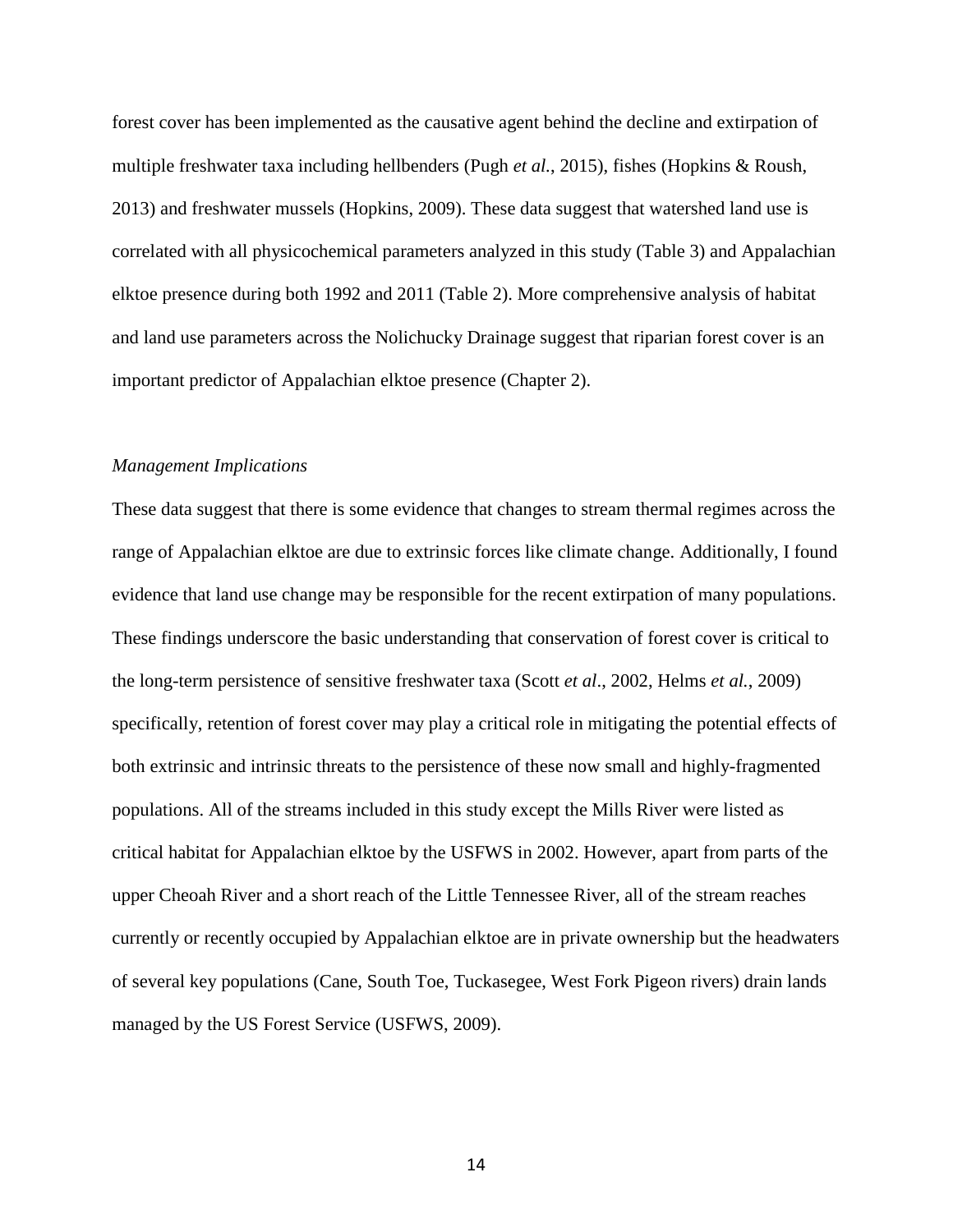Protected forest in the headwaters of many streams with existing Appalachian elktoe populations may help mitigate threats in the lower reaches of these watersheds. Chapter 2 found that stream substrate composition was a key factor associated with the presence of Appalachian elktoe populations in the Nolichucky Drainage and these findings mirror those of several natural resource agencies. For example, the lower Cane River and the entire formerly-occupied reach of the North Toe were recently added to the NC Department of Environmental Quality's 303(d) impaired streams list for excessive turbidity levels (USFWS, 1994, 2009). Critical habitat designation only provides protection from modification resulting from federally-funded projects and does not prevent private landowners from developing or clearing streamside or upland habitats. Although protection of forested lands can be challenging at a drainage scale, managing riparian forest cover is more practical and may be equally or more important in these watersheds (Chapter 2). Because the overall trend has been for elktoe populations to shift from larger streams to increasingly small and isolated sub-catchments, management of riparian corridors and forest cover at small scales becomes increasingly important. This is supported by my findings that readily observable and biologically meaningful changes to stream physicochemical parameters are associated with seemingly low levels of forest cover disturbance (<15%) and indicates an acute need for more active watershed protection within the increasingly small range of the Endangered Appalachian elktoe mussel.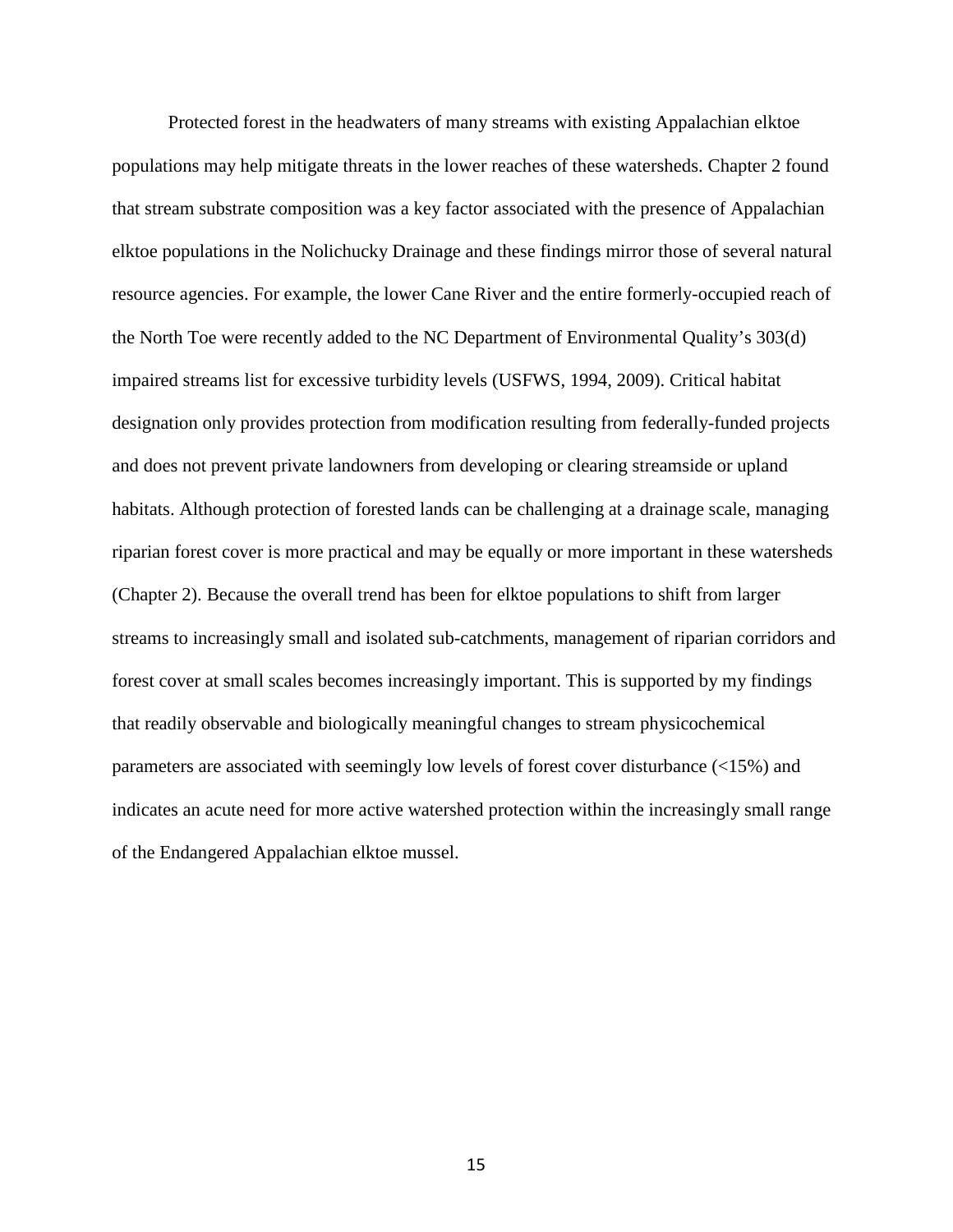#### **Literature Cited**

- Bailey RT, Ahmadi M (2014) Spatial and temporal variability of in-stream water quality parameter influence on dissolved oxygen and nitrate within a regional stream network. Ecological Modeling, **277**, 87-96.
- Bernhardt ES, Palmer MA (2011) River restoration: the fuzzy logic of repairing reaches to reverse catchment scale degradation. Ecological Applications, **21**, 1926–1931.
- Bey CR, Sullivan SM (2015) Associations between stream hydrogeomorphology and codependent mussel-fish assemblages: Evidence from an Ohio, USA river system. Aquatic Conservation: Marine and Freshwater Ecosystems, **25**, 555–568.
- Burton T, Likens G (1973) The effect of strip-cutting on stream temperature in the Hubbard Brook Experimental Forest. New Hampshire. American Institute of Biological Sciences, **23**, 433-435.
- Caissie D (2006) The thermal regime of rivers: a review. Freshwater Biology, **51**, 1389-1406.
- Cayton HL, Haddad NM, Gross K *et al.* (2015) Do growing degree days predict phenology across butterfly species? Ecology, **96**, 1473-1479.
- Chadwick MA, Feminella JW (2001) Influence of salinity and temperature on the growth and production of a freshwater mayfly in the Lower Mobile River, Alabama. Limnology and Oceanography, **46**, 532-542.
- Clarke AH (1981) The Tribe Alasmidontini (Unionidae: Anodontinae), Part I: Pegias, Alasmidonta, and Arcidens. Smithsonian contributions to Zoology, **399**, 1-75.
- Cope WG, Bringolf RB, Buchwalter DB, Newton TJ, Ingersoll CG, Wang N, Hammer E (2008) Differential exposure, duration, and sensitivity of unionoidean bivalve life stages to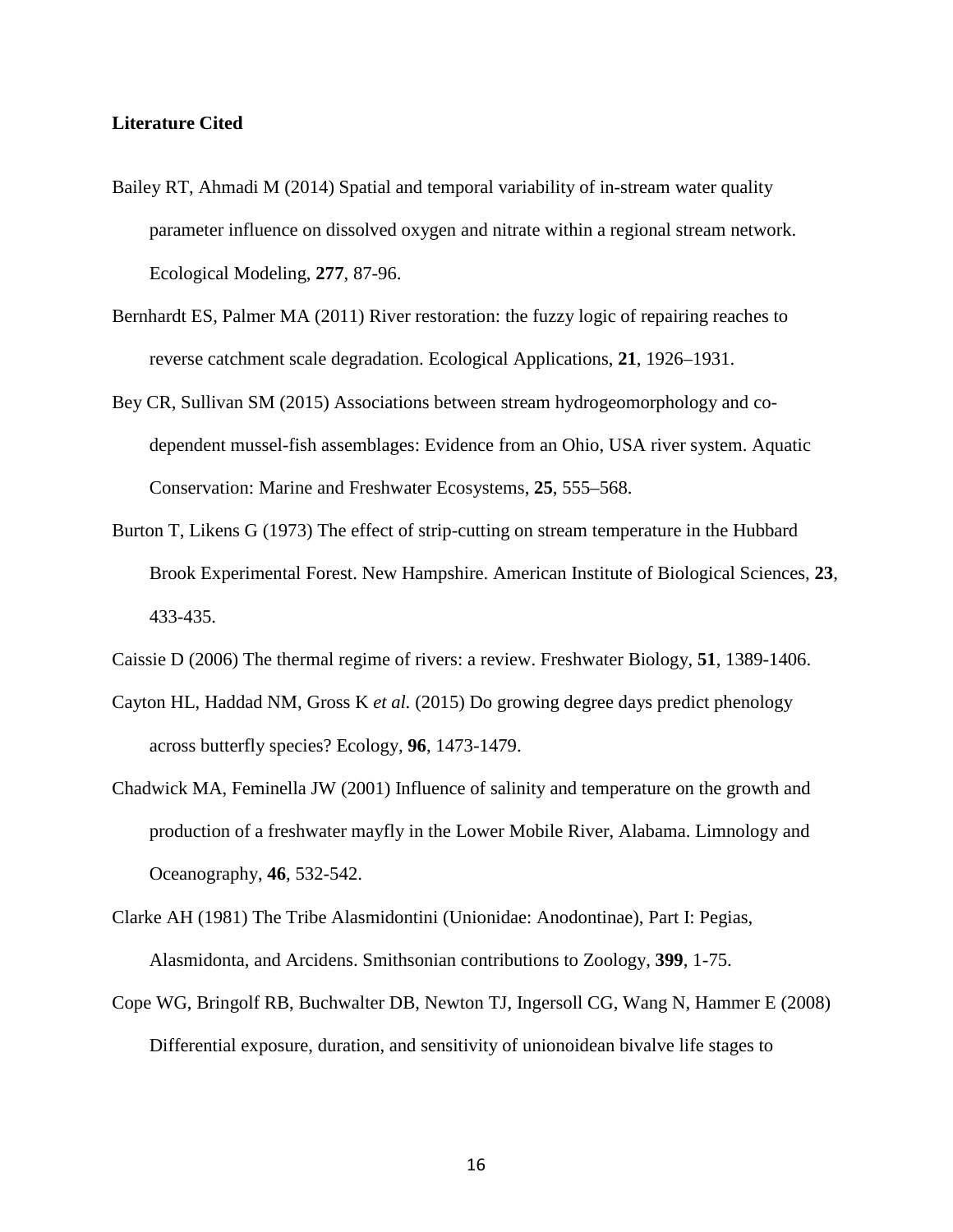environmental contaminants. Journal of the North American Benthological Society, **27**, 451–462.

- Daraio JA, Bales JD (2014) Effects of land use and climate change on stream temperature I: Daily flow and stream temperature projections. JAWRA Journal of the American Water Resources Association, **13**, 942-957.
- Daraio JA, Bales JD, Pandolfo TJ (2014) Effects of land use and climate change on stream temperature II: Threshold exceedance duration projections for freshwater mussels. JAWRA Journal of the American Water Resources Association, **50**, 1177-1190.
- Daufresne M, Roger MC, Capra H *et al.* (2004) Long-term changes within the invertebrate and fish communites of the Upper Rhone River: effects of climatic factors. Global Change Biology, **10**, 124-140.
- Downing AL, Truesdale GA. (1955) Some factors affecting the rate of solution of oxygen in water. Journal of Applied Chemistry, **5**, 570-581.
- Dudgeon D, Arthington AH, Gessner MO *et al.* (2006) Freshwater biodiversity: importance, threats, status and conservation challenges. Biological Reviews of the Cambridge Philosophical Society, **81**, 163–82.
- Durance I, Omerod S (2007) Climate change effects on upland stream macroinvertebrates over a 25-year period. Global Change Biology, **13**, 942-957.
- Easterling DR, Meehl GA, Parmesan C, *et al.* (2000) Climate Extremes: Observations, Modeling, and Impacts. Science's Compass, **289,** 2068–2075.
- Edwards PA, Cunjak RA (2007). Influence of water temperature and streambed stability on the abundance and distribution of slimy sculpin (Cottus cognatus). Environmental Biology of Fishes, **80**, 9–22.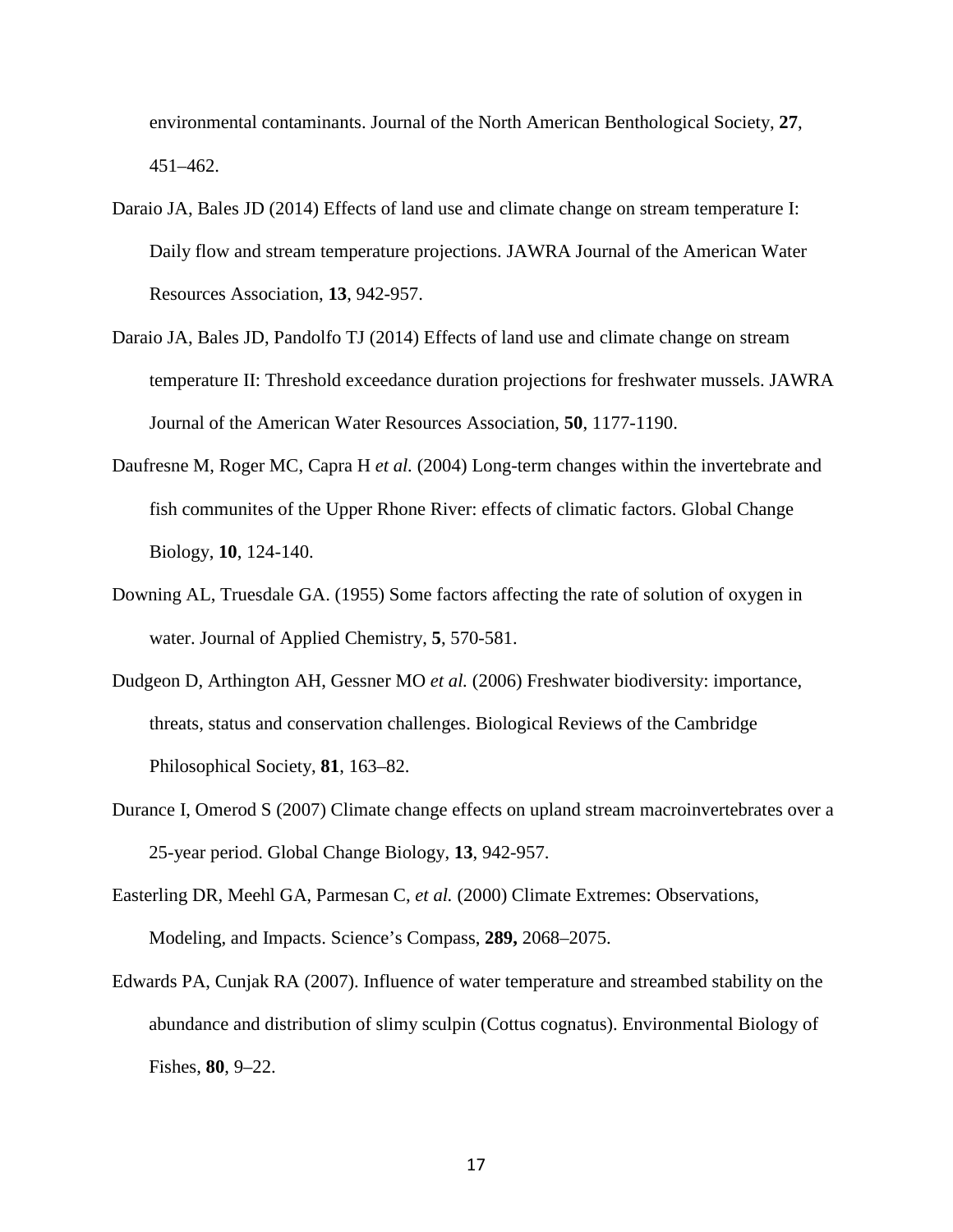- Fraley SJ, Simmons JW (2006) An assessment of selected rare mussel populations in Western North Carolina following extraordinary floods of September 2004. NC Department of Environment and Natural Resource Permit Report, Raleigh, NC.
- Gangloff MM, Feminella JW (2007) Stream channel geomorphology influences mussel abundance in southern Appalachian streams, U.S.A. Freshwater Biology, **52**, 64-74.
- Haag WR (2012) North American Freshwater Mussels: Natural History, Ecology, and Conservation. Cambridge University Press, Cambridge, UK.
- Haag WR, Commens-Carson AM (2008) Testing the assumption of annual shell ring deposition in freshwater mussels, Canadian Journal of Fisheries and Aquatic Sciences, **508**, 493–508.
- Haines TA (1981) Acidic precipitation and its consequences for aquatic ecosystems: a review. Transaction of the American fisheries society, **110**, 669-707.
- Hassan R, Scholes R, Ash N (2005) Ecosystems and human well-being: current state and trends. Millennium Ecosystem Assessment. Vol 1, Island Press, Washington, DC.
- Hastie LC, Cosgrove PJ, Ellis N, Gaywood MJ (2003) The threat of climate change to freshwater pearl mussel populations. Ambio, **32**, 40–6.
- Havas M, Hutchinson TC (1983) Effect of low pH on the chemical composition of aquatic invertebrates from tundra ponds at the Smoking Hills, N.W.T., Canada. Canadian Journal of Zoology, **61**, 241-249.
- Helms BS, Schoonover JE, Feminella JW (2009) Assessing influences of hydrology, physicochemistry and habitat on stream fish assemblages across a changing landscape. Journal of the American Water Resources Association, **45**, 1-13.
- Hill RA, Hawkins CP, Carlisle DM (2013) Predicting thermal reference conditions for USA streams and rivers. Freshwater Science, **32,** 39–55.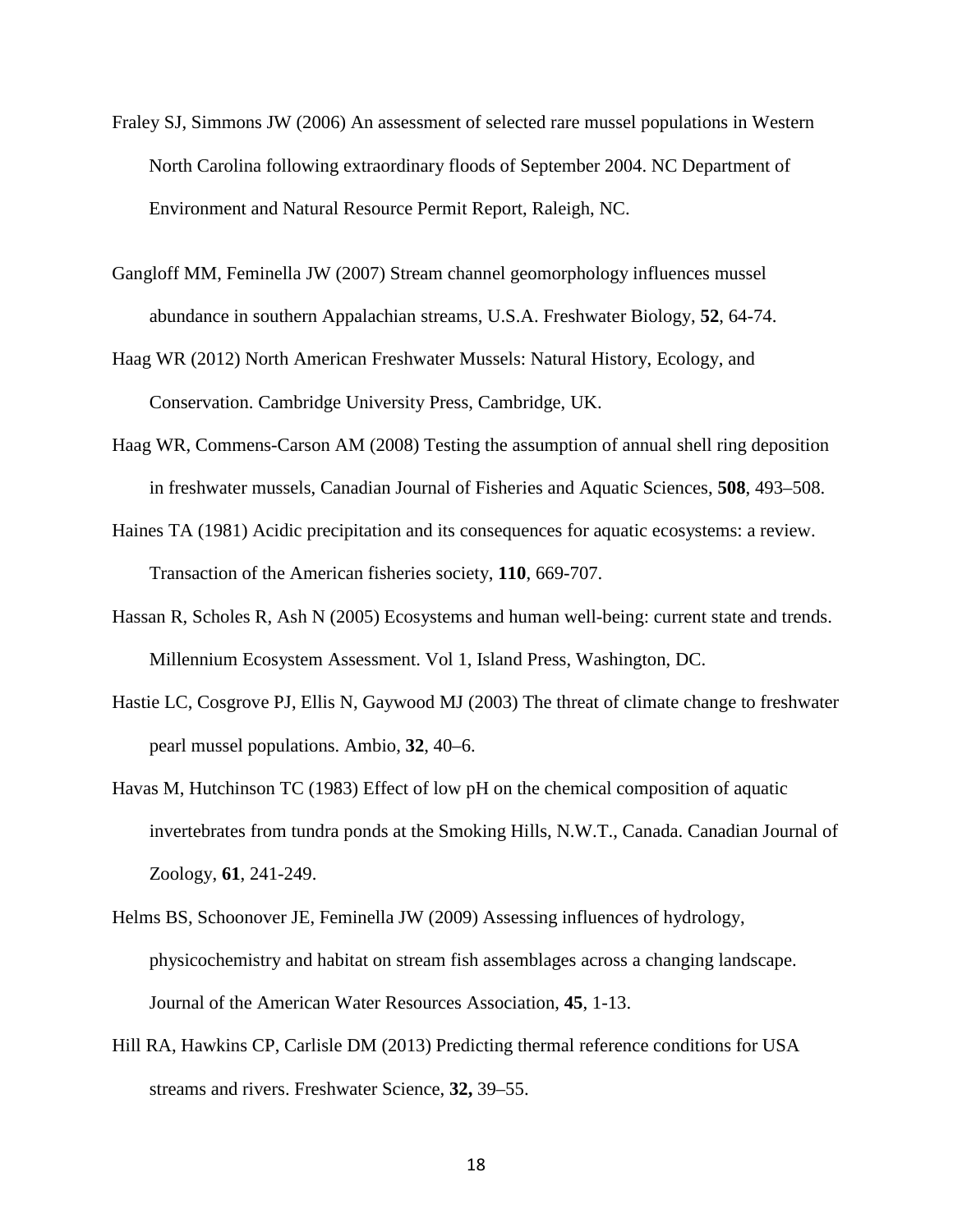- Hincks SS, Mackie GL (1997) Effects of pH, calcium, alkalinity, hardness, and chlorophyll on the survival, growth, and reproductive success of zebra mussel (*Dreissena polymorpha*) in Ontario lakes. Canadian Journal of Fisheries and Aquatic Science, **54**, 2049-2057.
- Hopkins, RL (2009) Use of landscape pattern metrics and multiscale data in aquatic species distribution models: a case study of a freshwater mussel. Landscape Ecology, **24**, 943-955.
- Hopkins RL, Roush JC (2013) Effects of mountaintop mining on fish distributions in central Appalachia. Ecology of Freshwater Fish, **22**, 578–586.
- Intergovernmental Panel on Climate Change, 2007: Climate Change 2007: Synthesis Report. Contribution of Working Groups I, II and III to the Fourth Assessment Report of the Intergovernmental Panel on Climate Change [Core Writing Team, Pachauri, R.K and Reisinger, A. (eds.)]. IPCC, Geneva, Switzerland.
- Kaushal SS, Likens GE, Jaworski NA *et al.* (2010) Rising stream and river temperatures in the United States. Frontiers in Ecology and the Environment, **8**, 461–466.
- Lo CP, Quattrochi DA, Luvall JC (1997) Application of high-resolution thermal infrared remote sensing and GIS to assess the urban heat island effect. International Journal of Remote Sensing, **18**, 287-304.
- Lomte VS, Nagabhushanam R (1971) Studies on the respiration of the freshwater mussel *Parreysia corrugata*. Hydrobiologia, **38,** 239–246.
- Lydeard C, Cowie RD, Ponder WF *et al.* (2004) The global decline of nonmarine mollusks. Bioscience, **54**, 321-330.
- Makela TP, Oikari, J (1992) The effects of low water pH on the ionic balance in freshwater mussel *Anodonta anatina*. Annual Zoological Fennici, **29**, 169-175.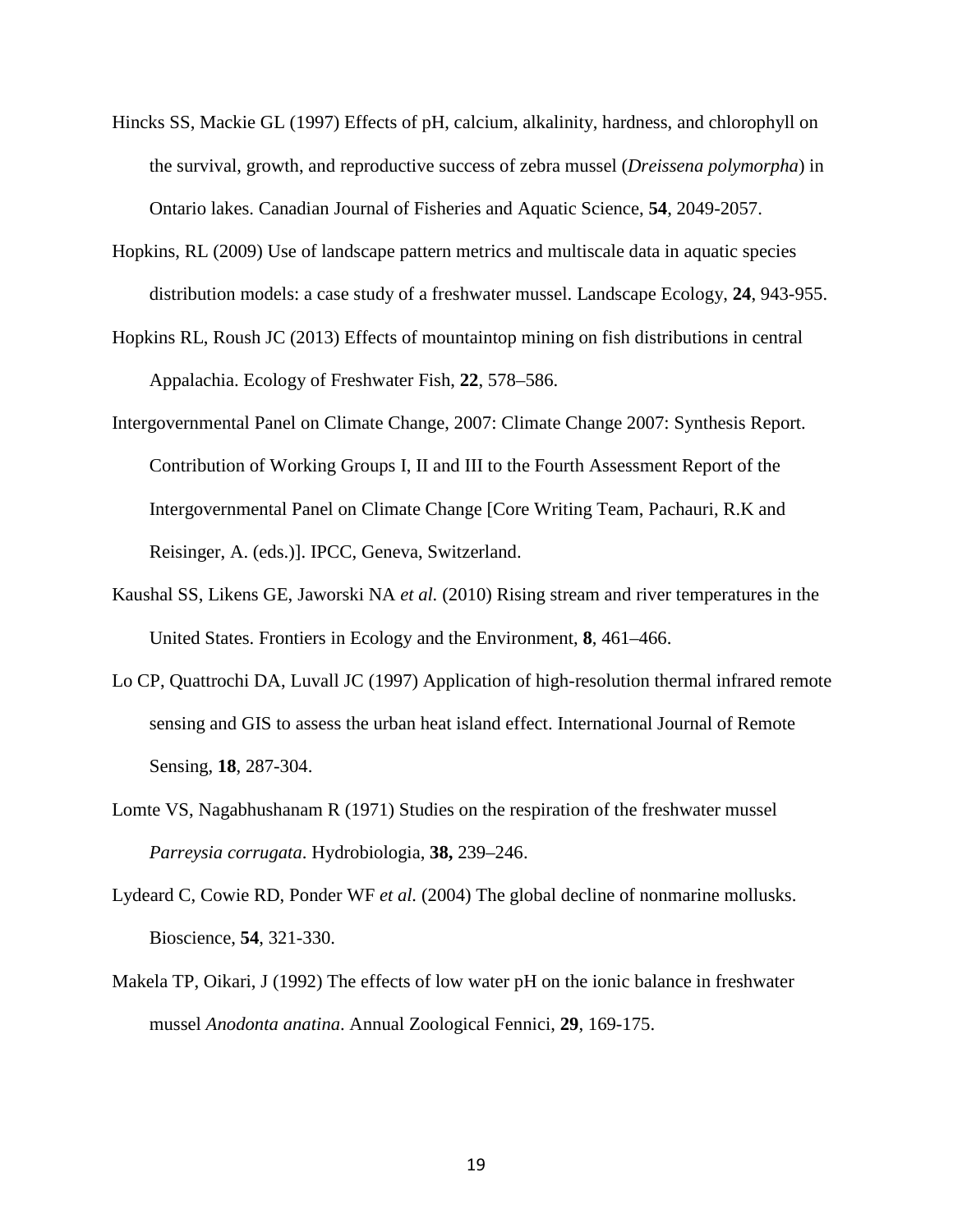- Marie MA, El-deeb FA, Hasheesh WS, Mohamed RA (2015) Impact of seasonal water quality and trophic levels on the distribution of various freshwater snails in four Egyptian governorates. Applied Ecology and Environmental Sciences, **3**, 117–126.
- Martin SC, Reynolds T, Reynolds JD (2004) Benefits and costs to mussels from ejecting bitterling embryos: a test of the evolutionary equilibrium hypothesis. The Association for the study of Animal Behavior, **70**, 31-37.
- Martin EG, Hinch SG, Patterson DA *et al.* (2011) Effects of river temperature and climate warming on stock-specific survival of adult migrating Fraser River sockeye salmon (*Oncorhynchus nerka*). Global Change Biology, **17**, 99-114.
- Merwade V (2012) Watershed and Stream Network Delineation using ArcHydro Tools. School of Civil Engineering, Purdue University, Purdue, IN.
- Meyer J, Scale M, Muiholland P, Poff, N (1999) Impacts of climate change on aquatic ecosystems functioning and health. Journal of the American Water Resources Association, **35**, 1373-1386.
- McMaster GS, Wilhelm WW (1997) Growing degree-days: One equation, two interpretations. Agricultural and Forest Meteorology, **87**, 291–300.
- Mills SC, Martin I, Reynolds T *et al.* (2004) Benefits and costs to mussels from ejecting bitterling embryos: a test of the evolutionary equilibrium hypothesis, Animal Behavior, **70**, 31-37.
- North Carolina Wildlife Resources Commission (2005) North Carolina Wildlife Action Plan. Raleigh, NC.
- Neves JR, Moyer NS (1988) Evaluation of Techniques for age determination of freshwater mussels (Unionidae). American Malacological Bulletin, **6**, 179-188.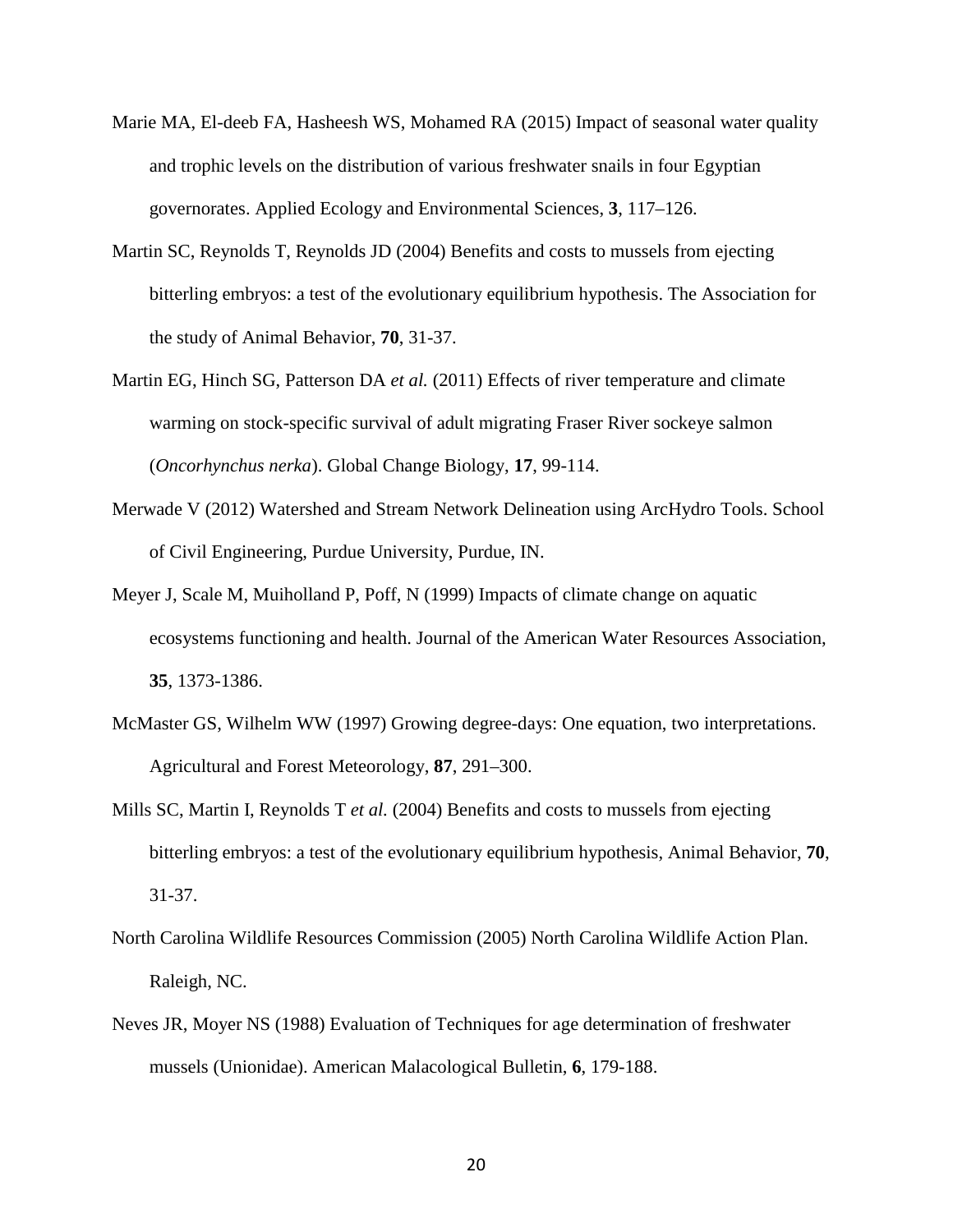- Okland J, Okland K (1986) Factors and conditions affecting bottom animals in streams and lakes External factors. Experimentia, **42**, 471–486.
- Pandolfo TJ, Cope WG, Arellano C *et al.* (2010) Upper thermal tolerances of early life stages of freshwater mussels. Journal of the North American Benthological Society, **29**, 959–969.
- Parmalee WP, Bogan AR (1998) The freshwater mussels of Tennessee. The University of Tennessee Press, Knoxville.
- Pugh MW, Hutchins M, Madritch M *et al.* (2015) Land-use and local physical and chemical habitat parameters predict site occupancy by hellbender salamanders. Hydrobiologia, **770**, 105-116.
- Scott MC (2006) Winners and losers among stream fishes in relation to land use legacies and urban development in the southeastern US. Biological Conservation, **127**, 301–309.
- Scott MC, Helfman GS, McTammany ME *et al.* (2002) Multiscale influences of physical and chemical stream conditions across Blue Ridge landscapes. Journal of the American Water Resources Association, **38**, 1379-1392.
- Siegenthaler U, Oeschger H (1978) Predicting future atmospheric carbon dioxide levels. Science, **199**, 388–395.
- Singer EE, Gangloff MM (2011) Effects of a small dam on freshwater mussel growth in an Alabama (U.S.A.) stream. Freshwater Biology, **56**, 1904–1915.
- Sparks BL, Strayer DL (1998) Effects of low dissolved oxygen on juvenile *Elliptio complanata*  (Bivalvia: Unionidae). Journal of the North American Benthological Society, **17**, 1259-134.
- Strayer DL, Downing JA, Haag WR *et al.* (2004) Changing perspectives on pearly mussels, North America's most imperiled animals. BioScience, **54**, 429–439.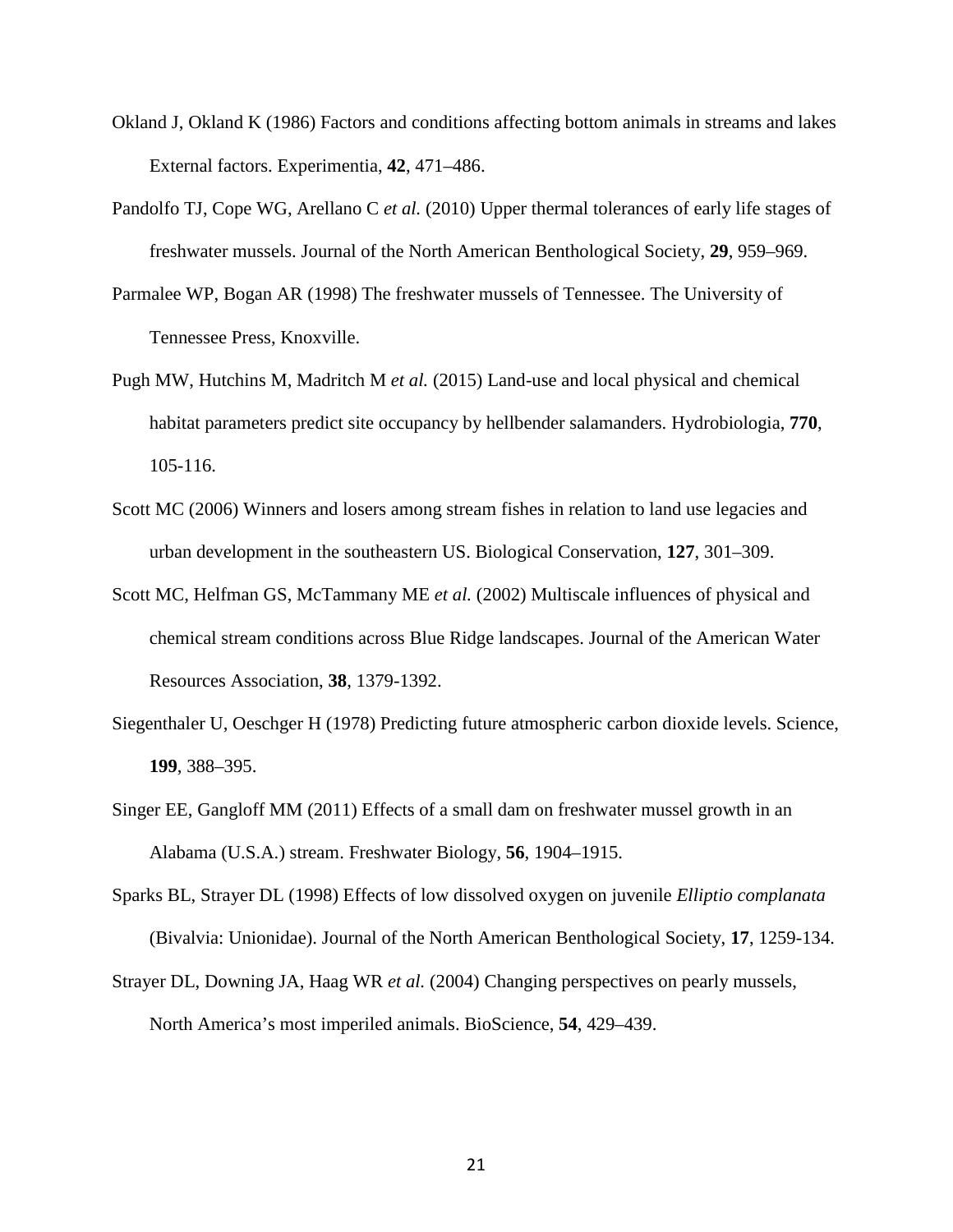- Strayer D (2008) Freshwater mussel ecology: A multifactor approach to distribution and abundance. Freshwater Mussel Series, Berkeley and Los Angeles, California.
- Tankersley, RA, Dimock RV (1993) The effect of larval brooding on the respiratory physiology of the freshwater Unionid mussel Pyganodon cataracta. American Mildland Naturalist, **130**, 146-163.
- United States Fish and Wildlife Service (1994) Endangered and threatened wildlife and plants, Appalachian elktoe determined to be an endangered species. Federal Register, **59**, 60324- 60334.
- United States Fish and Wildlife Service (2002) Endangered and threatened wildlife and plants; designation of critical habitat for the Appalachian elktoe. Federal Register, **67**, 61016- 61040.
- United States Fish and Wildlife Service (2009) Appalachian elktoe 5-Year review. US Fish and Wildlife Ecological Services Field Office, Asheville, NC.
- Urban M, Richardson J, Freidenfelds N (2013) Plasticity and genetic adaption mediate amphibian and reptile response to climate change. Evolutionarily Applications, **7**, 88-10.
- Vaughn CC, Taylor CM (2000) Macroecology of a host-parasite relationship. Conservation Biology, **13**, 912-920.
- Vannote RL, Minshall GW, Cummins KW *et al.* (1980) The river continuum concept. Canadian Journal of Fisheries and Aquatic Sciences, **37**, 130-137.
- Visser MD (2008) Keeping up with a warming world; assessing the rate of adaptation to climate change. Philosophical Transactions of the Royal Society B: Biological Sciences, **275**, 649- 659.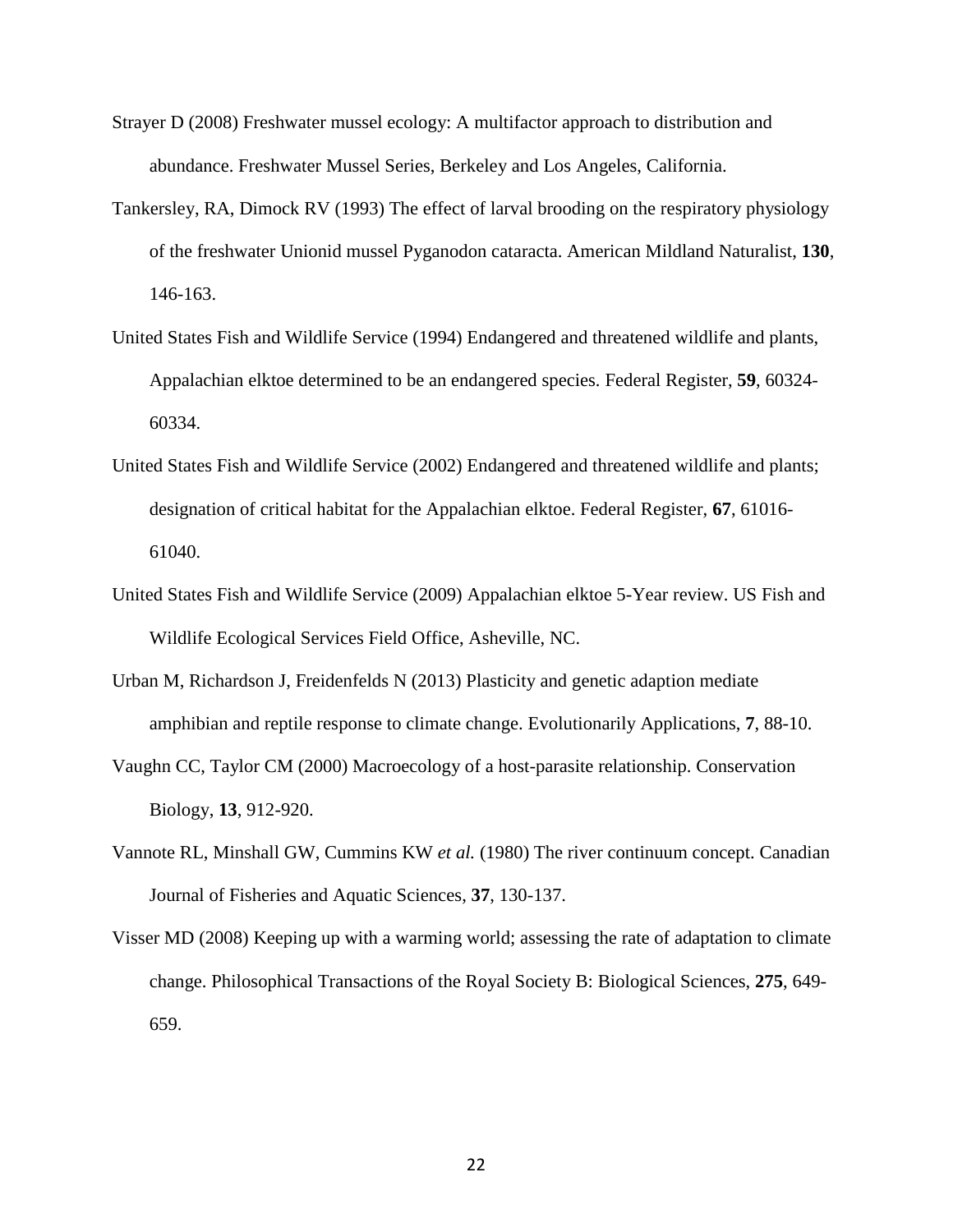- Williams JD, Warren ML, Cummings KS *et al.* (1993) Conservation status of Freshwater Mussels of the United States and Canada. American Fisheries Society, **18**, 6-22.
- Williams JD, Bogan A, Garner JT (2008) Freshwater mussels of the Alabama and the Mobile basin in Georgia, Mississippi and Tennessee. The University of Alabama Press, Tuscaloosa.
- Woodward G, Perkins DM, Brown LE (2010) Climate change and freshwater ecosystems: impacts across multiple levels of organization. Philosophical Transactions of the Royal Society B: Biological Sciences, **365**, 2093–2106.
- Zimmerman L, Neves R (2002) Effects of temperature on duration of viability for glochidia of freshwater mussels (Bivalvia:Unionidae). American Malacological Bulletin, **17**, 31-35.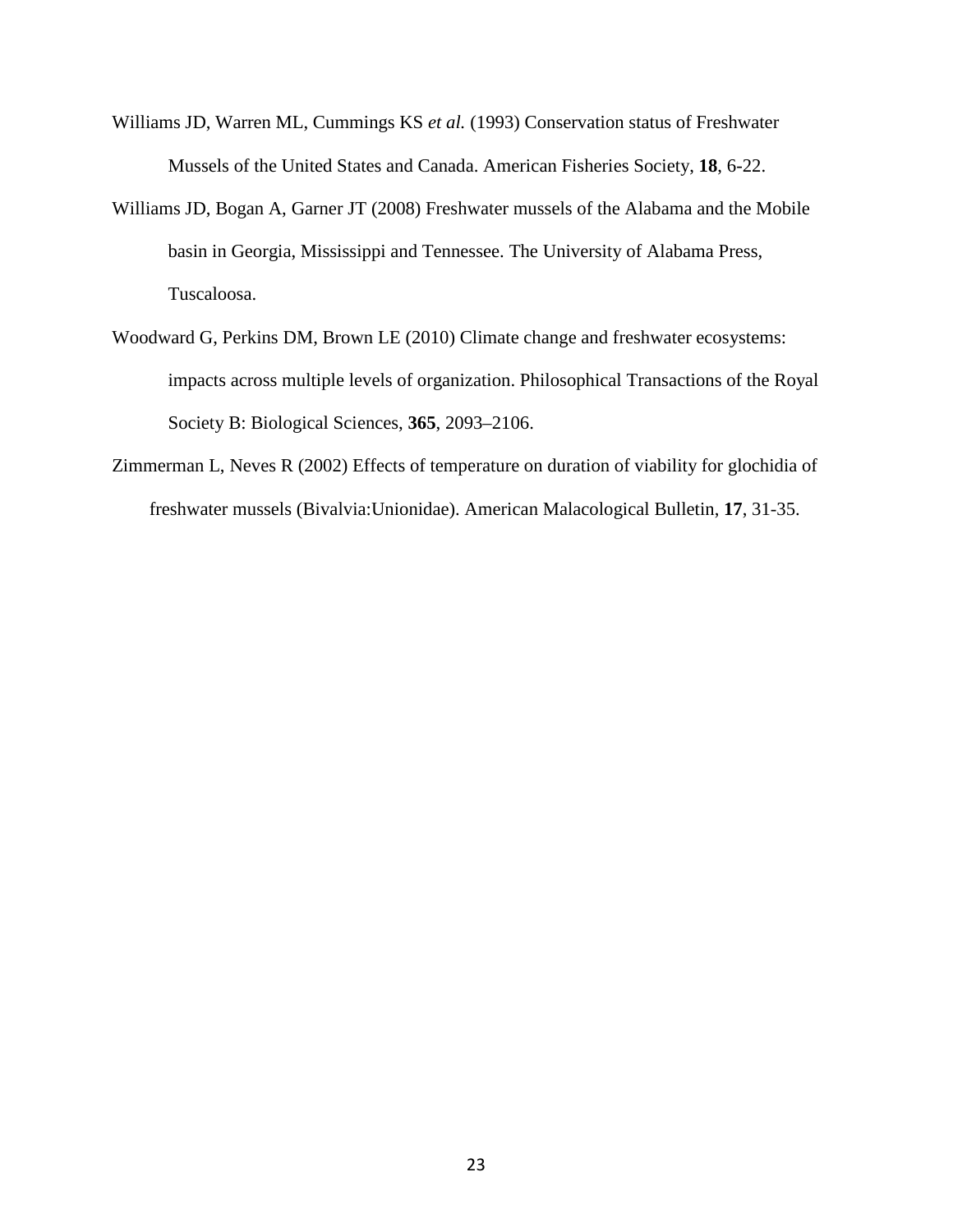**Tables and Figures**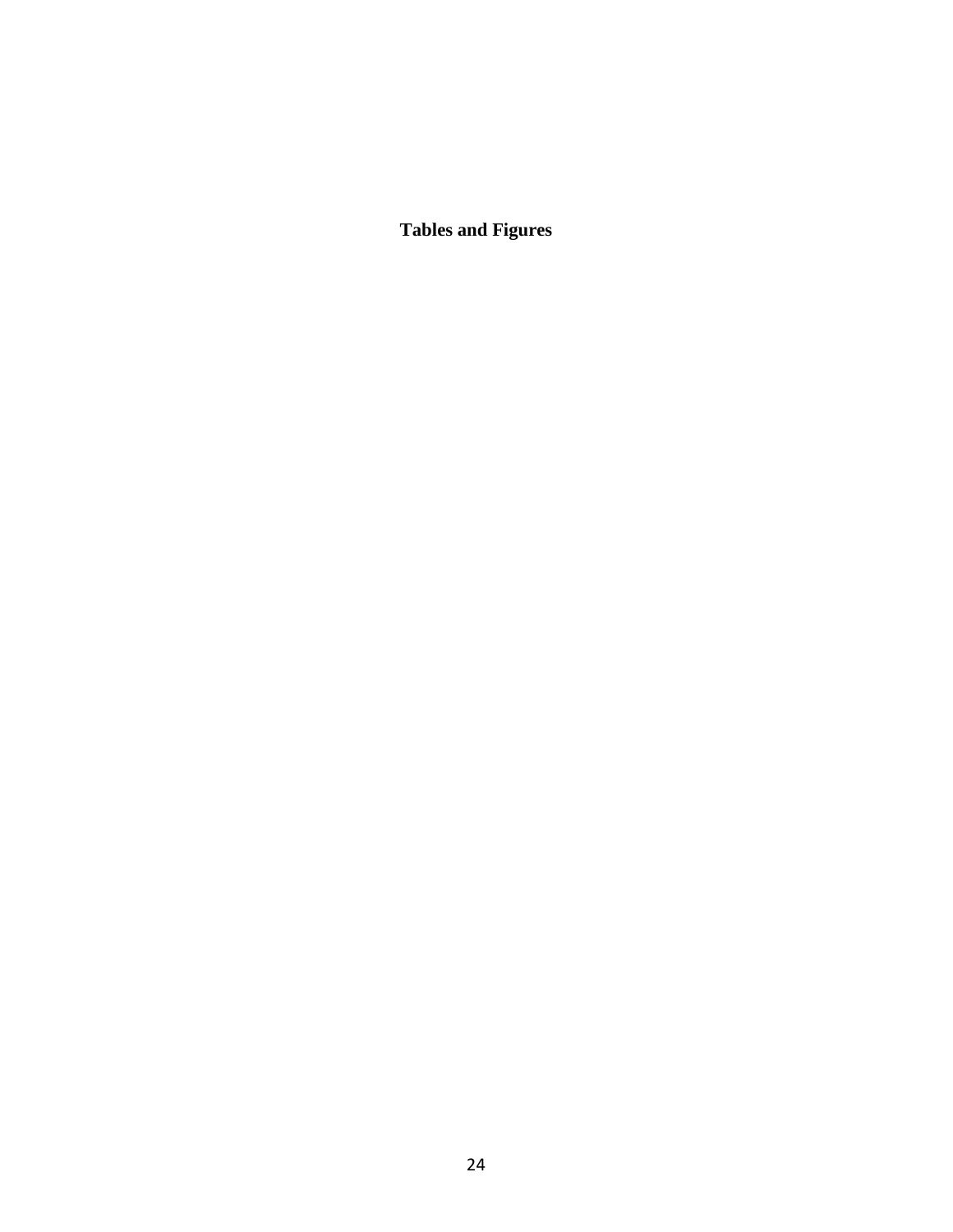|                  |                          |              | Temperature $(^{\circ}C)$ |              |      | Dis. Oxygen (mg/L) |              |              | Spc. Con. $(\mu S/cm)$ |              |              | pH           |              |              |                               |              |              |              |
|------------------|--------------------------|--------------|---------------------------|--------------|------|--------------------|--------------|--------------|------------------------|--------------|--------------|--------------|--------------|--------------|-------------------------------|--------------|--------------|--------------|
| Site             | <b>GPS</b><br>Coordinate | P/A          | 1970                      | 1980         | 1990 | 2000               | 1970         | 1980         | 1990                   | 2000         | 1970         | 1980         | 1990         | 2000         | 1970                          | 1980         | 1990         | 2000         |
| CR1              | 36.014, -82.328          | ${\bf P}$    | $\mathbf{X}$              | $\mathbf{X}$ | X    | $\mathbf{X}$       | $\mathbf{X}$ | $\mathbf{X}$ | $\mathbf{X}$           | $\mathbf{X}$ | $\mathbf{X}$ | $\mathbf{X}$ | $\mathbf{X}$ | $\mathbf{X}$ | $\mathbf{X}$                  | $\mathbf{X}$ | $\mathbf{X}$ | $\mathbf{X}$ |
| CH <sub>1</sub>  | 35.329, -83.809          | $\mathbf{A}$ | X                         | $\mathbf{X}$ | X    | X                  | X            | X            | $\mathbf{X}$           | X            | X            | X            | $\mathbf{X}$ | $\mathbf{X}$ | X                             | X            | $\mathbf{X}$ | $\mathbf{X}$ |
| FB1              | 35.299, -82.623          | A            | X                         | $\mathbf{X}$ | X    | $\mathbf{X}$       | X            | X            | X                      | X            | $\mathbf{X}$ | $\mathbf{X}$ | X            | X            | X                             | $\mathbf{X}$ | $\mathbf{X}$ | $\mathbf{X}$ |
| FB <sub>2</sub>  | 35.609, -82.578          | A            | X                         | $\mathbf{X}$ | X    | $\mathbf{X}$       | X            | $\mathbf{X}$ | $\mathbf{X}$           | X            | $\mathbf{X}$ | $\mathbf{X}$ | $\mathbf{X}$ | $\mathbf{X}$ | $\mathbf{X}$                  | $\mathbf{X}$ | $\mathbf{X}$ | $\mathbf{X}$ |
| FB3              | 35.708, -82.662          | A            | X                         | $\mathbf{X}$ | X    | $\mathbf{X}$       | X            | $\mathbf{X}$ | $\mathbf{X}$           | $\mathbf{X}$ | $\mathbf{X}$ | $\mathbf{X}$ | $\mathbf{X}$ | X            | X                             | $\mathbf{X}$ | $\mathbf{X}$ | $\mathbf{X}$ |
| FB4              | 35.786, -82.661          | $\mathbf{A}$ | X                         | $\mathbf{x}$ | X    | X                  | X            | $\mathbf{x}$ | $\mathbf{X}$           | X            | $\mathbf{X}$ | $\mathbf{X}$ | $\mathbf{X}$ | $\mathbf{x}$ | X                             | $\mathbf{X}$ | $\mathbf{X}$ | $\mathbf{X}$ |
| LR1              | 35.192, -82.615          | $\mathbf{P}$ | X                         | $\mathbf{X}$ | X    | $\mathbf{X}$       | X            | X            | $\mathbf{X}$           | X            | $\mathbf{X}$ | $\mathbf{X}$ | X            | $\mathbf{X}$ | X                             | $\mathbf{X}$ | $\mathbf{X}$ | $\mathbf{X}$ |
| LTR1             | 35.122, -83.378          | $\mathbf{A}$ | —                         | $\mathbf{X}$ | X    | $\mathbf{X}$       |              | X            | $\mathbf{X}$           | $\mathbf{X}$ | —            | X            | $\mathbf{X}$ | $\mathbf{X}$ | $\overbrace{\phantom{aaaaa}}$ | $\mathbf{X}$ | $\mathbf{X}$ | $\mathbf{X}$ |
| LTR <sub>2</sub> | 35.234, -83.395          | A            | $\mathbf{X}$              | $\mathbf{X}$ | X    | $\mathbf{X}$       | $\mathbf{X}$ | $\mathbf{X}$ | $\mathbf{X}$           | $\mathbf{X}$ | $\mathbf{X}$ | $\mathbf{X}$ | $\mathbf{X}$ | X            | $\mathbf{X}$                  | $\mathbf{X}$ | $\mathbf{X}$ | $\mathbf{X}$ |
| MR1              | 35.399, -82.596          | ${\bf P}$    |                           | $\mathbf{X}$ | X    | $\mathbf{X}$       |              | X            | $\mathbf{X}$           | X            |              | $\mathbf{X}$ | $\mathbf{X}$ | $\mathbf{X}$ | —                             | X            | $\mathbf{X}$ | $\mathbf{X}$ |
| NT1              | 35.981, -82.016          | A            | X                         | $\mathbf{X}$ | X    | $\mathbf{X}$       | X            | X            | $\mathbf{X}$           | X            | $\mathbf{X}$ | $\mathbf{X}$ | X            | X            | $\mathbf{X}$                  | $\mathbf{X}$ | $\mathbf{X}$ | $\mathbf{X}$ |
| NT <sub>2</sub>  | 35.929, -82.115          | A            | X                         | $\mathbf{X}$ | X    | $\mathbf{X}$       |              | X            | $\mathbf{X}$           | X            | $\mathbf{X}$ | $\mathbf{X}$ | $\mathbf{X}$ | $\mathbf{X}$ | $\mathbf{X}$                  | $\mathbf{X}$ | $\mathbf{X}$ | $\mathbf{X}$ |
| Noli1            | 36.075, 82.345           | A            | X                         | $\mathbf{X}$ | X    | $\mathbf{X}$       | $\mathbf{X}$ | $\mathbf{X}$ | $\mathbf{X}$           | $\mathbf{X}$ | $\mathbf{X}$ | $\mathbf{X}$ | $\mathbf{X}$ | $\mathbf{X}$ | $\mathbf{X}$                  | $\mathbf{X}$ | $\mathbf{X}$ | $\mathbf{X}$ |
| PR1              | 35.525, -82.841          | $\mathbf{A}$ |                           | $\mathbf{X}$ | X    | X                  | X            | $\mathbf{X}$ | $\mathbf{X}$           | X            | $\mathbf{X}$ | $\mathbf{X}$ | $\mathbf{X}$ | $\mathbf{X}$ | X                             | $\mathbf{X}$ | $\mathbf{X}$ | $\mathbf{X}$ |
| PR <sub>2</sub>  | 35.535, -82.911          | $\mathbf{A}$ | X                         | $\mathbf{x}$ | X    | $\mathbf{X}$       |              | X            | $\mathbf{X}$           | X            | X            | $\mathbf{X}$ | $\mathbf{x}$ | $\mathbf{x}$ | X                             | $\mathbf{X}$ | $\mathbf{X}$ | $\mathbf{X}$ |
| PR <sub>3</sub>  | 35.667, -82.990          | $\mathbf{A}$ | $\overline{\phantom{0}}$  | $\mathbf{X}$ | X    | $\mathbf{X}$       |              | X            | $\mathbf{X}$           | $\mathbf{X}$ | —            | $\mathbf{X}$ | $\mathbf{X}$ | $\mathbf{X}$ |                               | X            | $\mathbf{X}$ | $\mathbf{X}$ |
| ST <sub>1</sub>  | 35.831, -82.184          | ${\bf P}$    |                           | X            | X    | $\mathbf{X}$       |              | X            | $\mathbf{X}$           | $\mathbf{X}$ |              | $\mathbf{X}$ | $\mathbf{X}$ | X            |                               | X            | $\mathbf{X}$ | $\mathbf{X}$ |
| TR1              | 35.428, -83.446          | ${\bf P}$    | $\mathbf{X}$              | $\mathbf{X}$ | X    | X                  | X            | $\mathbf{X}$ | $\mathbf{X}$           | $\mathbf X$  | X            | $\mathbf X$  | $\mathbf{X}$ | X            | $\mathbf X$                   | X            | $\mathbf{X}$ | X            |

**Table 1.** Locality information and availability of decadal water physicochemical parameters. Streams with multiple sites were numbered ascending order in a downstream direction. CR=Cane, CH=Cheoah, FB=French Broad, LR=Little River, LTR=Little Tennessee River, MR=Mills River, NT=North Toe, Noli=Nolichucky, PR=Pigeon River, ST=South Toe, TR=Tuckasegee River. Bolded dashes (**―**) indicated decades in which water physicochemical parameters were not available from STORET Spc. Cond. = Specific Conductance and Dis. Oxygen = Dissolved Oxygen and P/A = Present or Absent.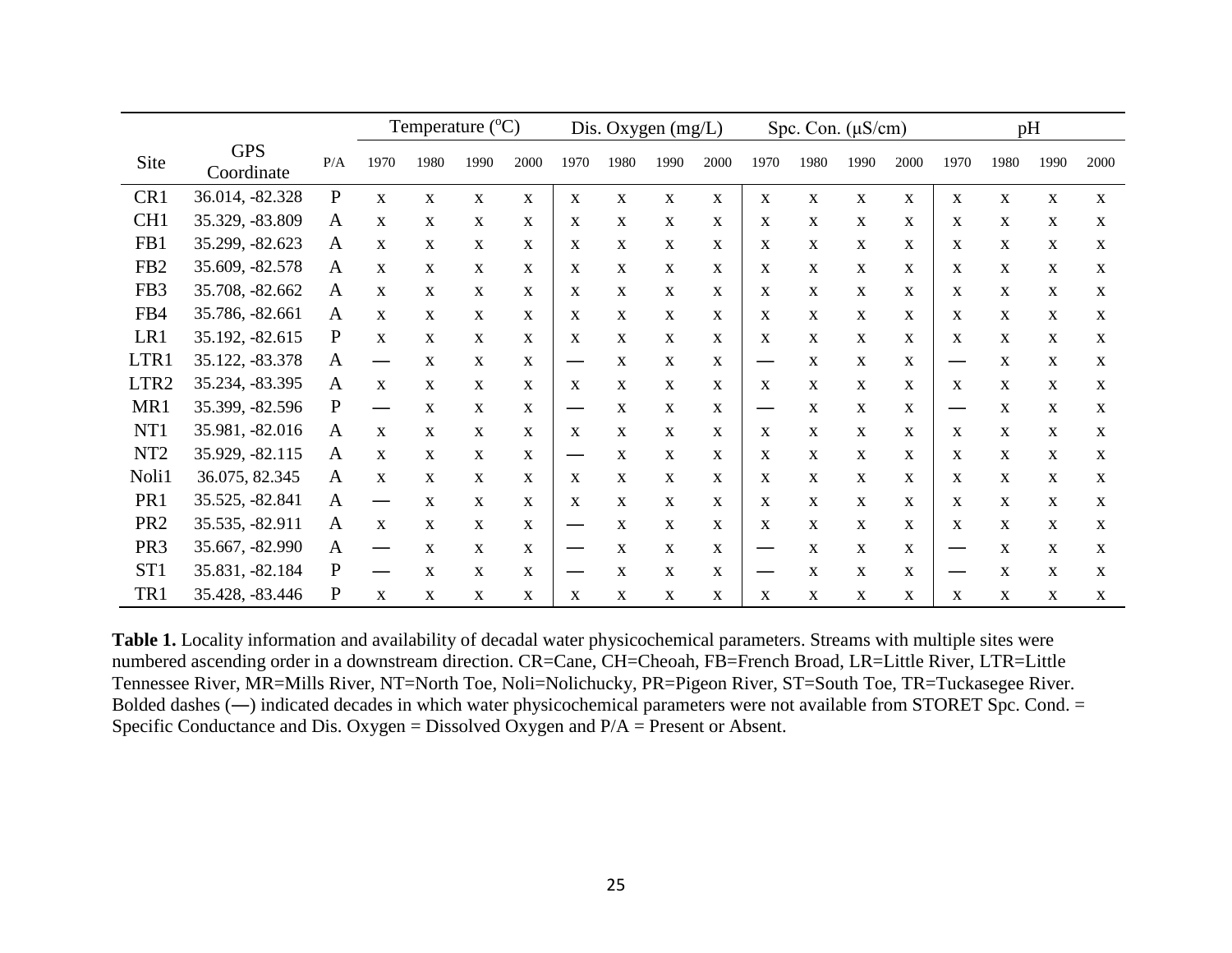| <b>Decade</b> |             | <b>Forest</b> | <b>Forest</b> | <b>Temp</b> | D <sub>O</sub> | Spc.                 | pH    |
|---------------|-------------|---------------|---------------|-------------|----------------|----------------------|-------|
|               |             | 1992          | 2011          | $(^{0}C)$   | (mg/L)         | Con.<br>$(\mu S/cm)$ |       |
|               | p           |               |               | 0.583       | 0.877          | 0.952                | 0.726 |
| 1970          | df          |               |               | 11          | 12             | 12                   | 13    |
|               | $\mathbf n$ |               |               | 13          | 14             | 10                   | 15    |
|               | p           |               |               | 0.050       | 0.397          | 0.304                | 0.029 |
| 1980          | df          |               |               | 16          | 16             | 16                   | 16    |
|               | $\mathbf n$ |               |               | 18          | 18             | 18                   | 18    |
|               | p           | 0.014         |               | 0.036       | 0.213          | 0.248                | 0.061 |
| 1990          | df          | 16            |               | 16          | 16             | 16                   | 16    |
|               | $\mathbf n$ | 18            |               | 18          | 18             | 18                   | 18    |
| 2000          | p           |               | 0.018         | 0.038       | 0.162          | 0.191                | 0.188 |
|               | df          |               | 16            | 16          | 16             | 16                   | 16    |
|               | n           |               | 18            | 18          | 18             | 18                   | 18    |

**Table 2.** Results of Students *T*-Tests comparing stream physicochemical and land use parameters for streams with extant and declining/extirpated Appalachian elktoe populations. Bold values indicate that differences were statistically significant  $(p<0.05)$ . DO = Dissolved Oxygen, Spc. Con. = Specific Conductance.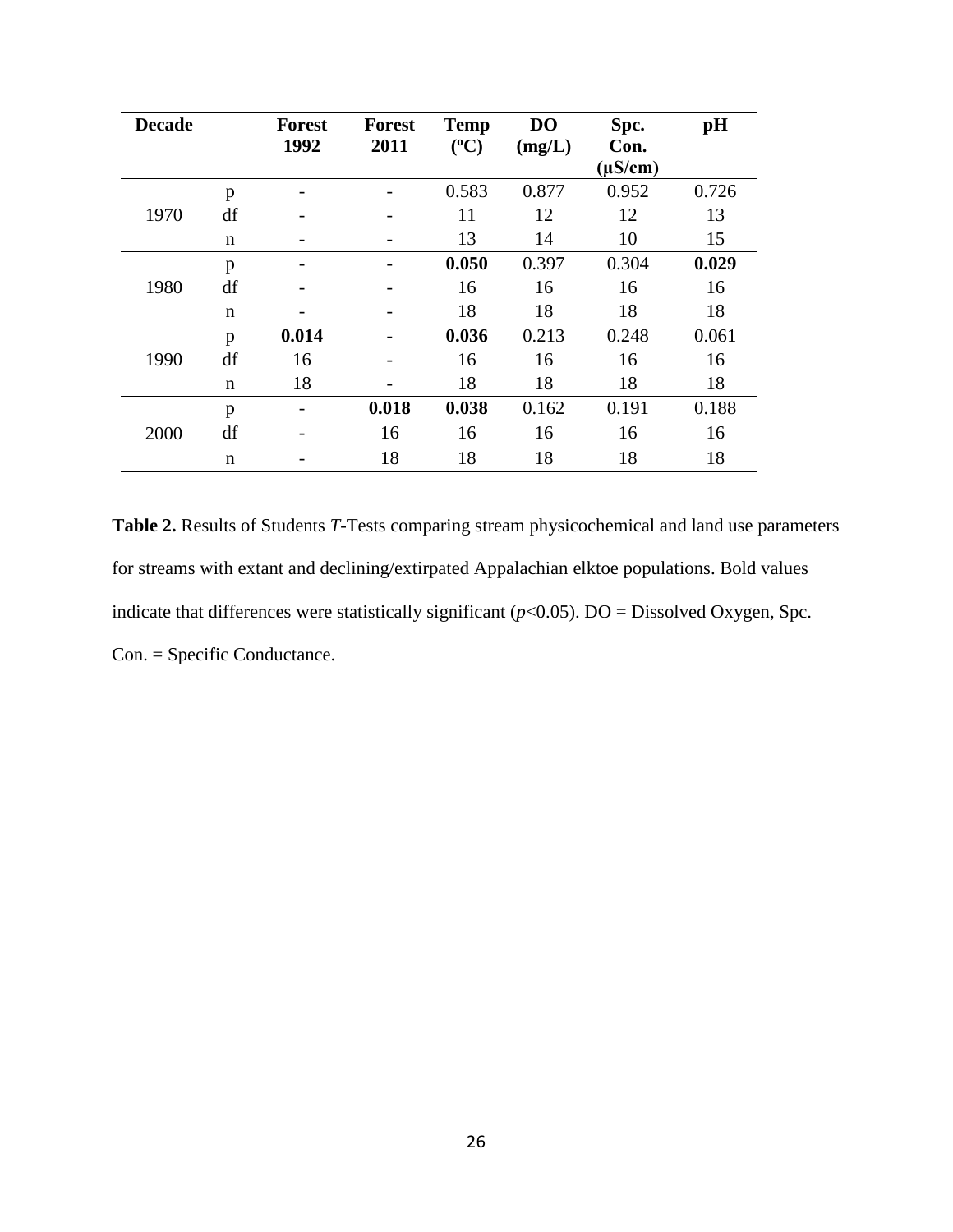| <b>LULC</b> Year | <b>Decade</b> |             | <b>Temperature</b> | D <sub>O</sub> | Spc. Con.    | pH       |
|------------------|---------------|-------------|--------------------|----------------|--------------|----------|
|                  |               |             | $({}^0C)$          | (mg/L)         | $(\mu S/cm)$ |          |
| Forest 1992      |               | p           | 0.002              | 0.003          | 0.002        | 0.192    |
|                  |               | Δ           | $-0.08$            | 0.02           | $-3.72$      | $-0.01$  |
|                  | 1990          | r           | $-0.668$           | 0.705          | $-0.678$     | $-0.322$ |
|                  |               | $\mathbf n$ | 18                 | 18             | 18           | 18       |
| Forest 2011      |               | p           | 0.006              | 0.021          | 0.005        | 0.063    |
|                  |               | Δ           | $-0.1$             | 0.03           | $-3.71$      | $-0.02$  |
|                  | 2000          | r           | $-0.617$           | 0.538          | $-0.628$     | $-0.447$ |
|                  |               | $\mathbf n$ | 18                 | 18             | 18           | 18       |

Table 3. Results of Spearman correlations between 1992 and 2011 % forest cover and decadescale stream physicochemical parameters. Bold values indicate that differences were statistically significant (*p*<0.05). DO = Dissolved Oxygen, Sp. Con.= Specific Conductance.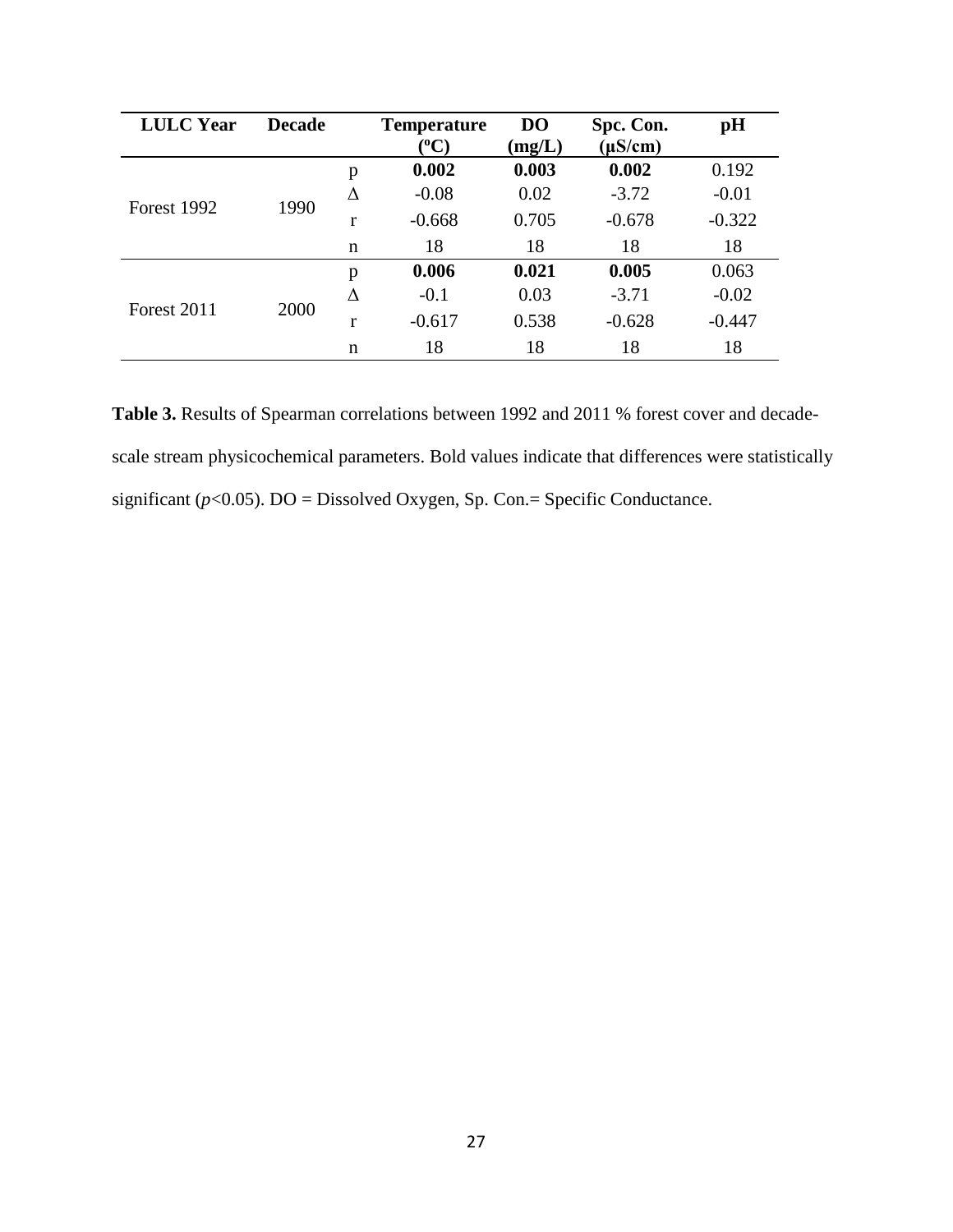

Figure 1. Cumulative Degree Months line graph of sites with declining Appalachian elktoe populations, each line represents a decade (1970-2000). Notice early separation of temperature in March-April (Appalachian elktoe spawning season) continuing throughout the year and into study species breeding season (August-September).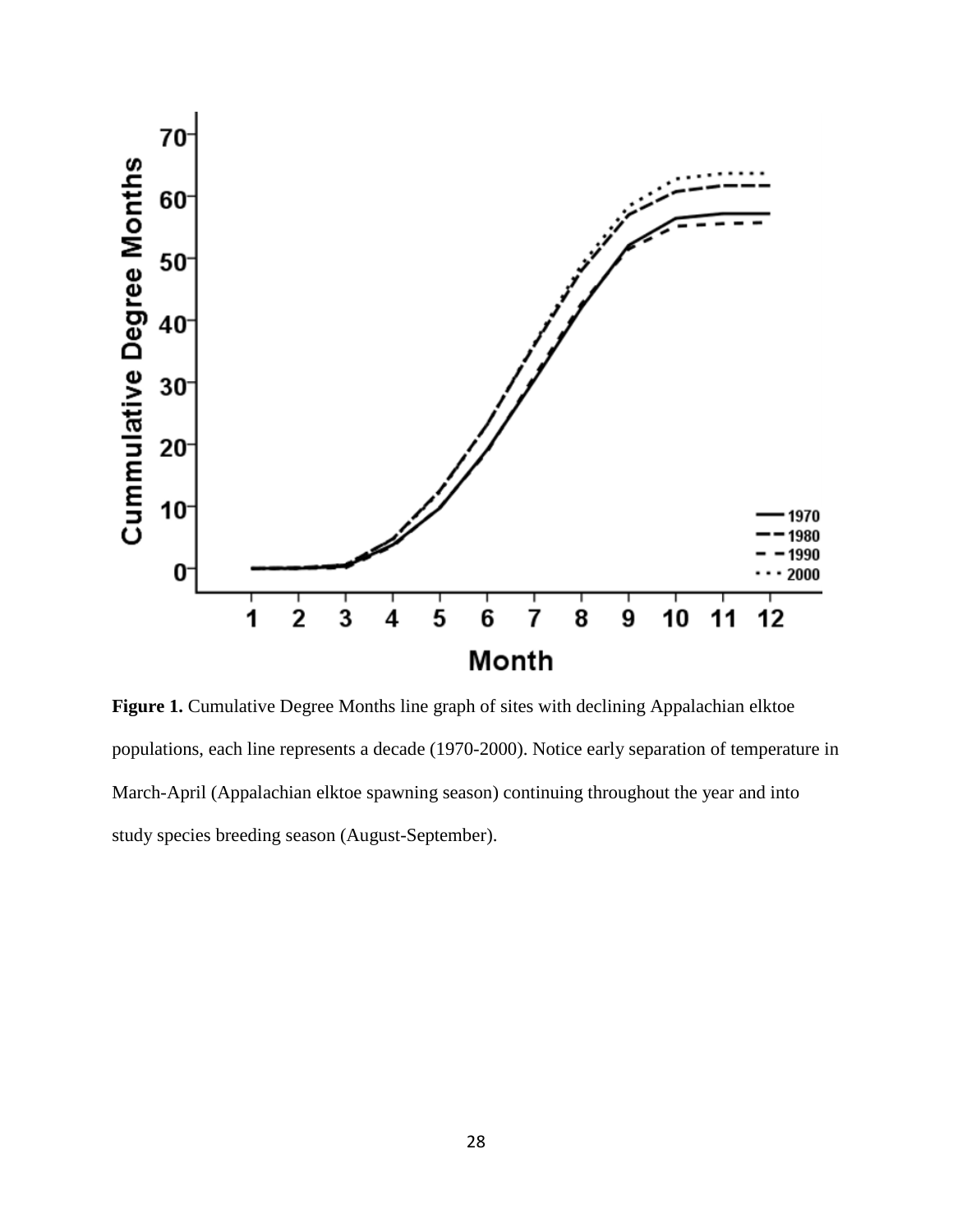

Figure 2. Cumulative Degree Months line graph of sites with stable Appalachian elktoe populations, each line represents a specific decade (1970-2000). Notice little variation in monthly temperature April-May (Appalachian elktoe breeding season) until July-August (prior to Appalachian elktoe breeding season) slight increase in temperature.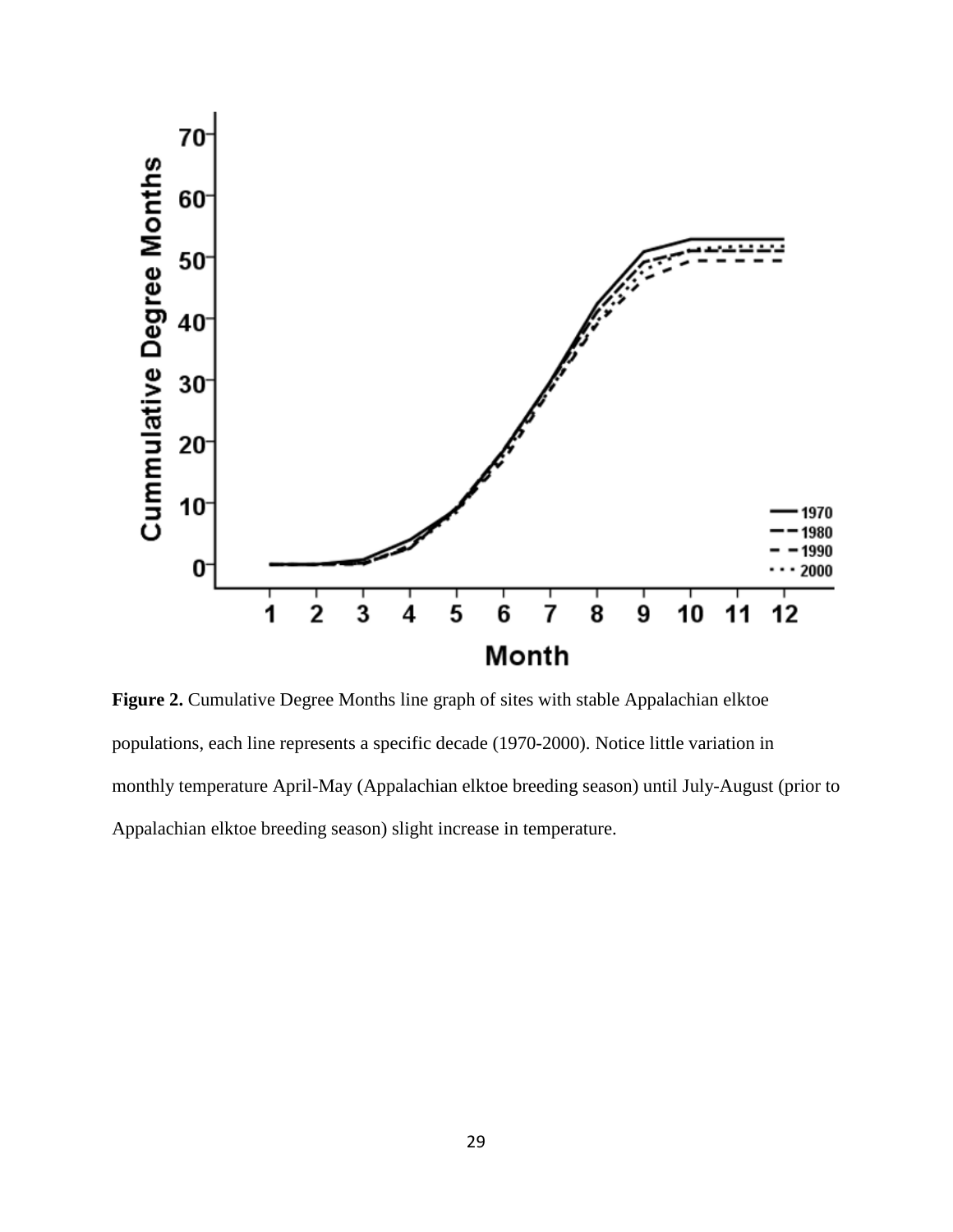

**Figure 3.** Scatter plot showing Spearman correlation relationships between 1992 % watershed forest cover and A) water temperature  $({}^{\circ}C)$ , B) dissolved oxygen (mg/L), C) specific conductivity ( $\mu$ S/cm), and D) pH. All trends are significant at the  $p \le 0.05$  level except pH.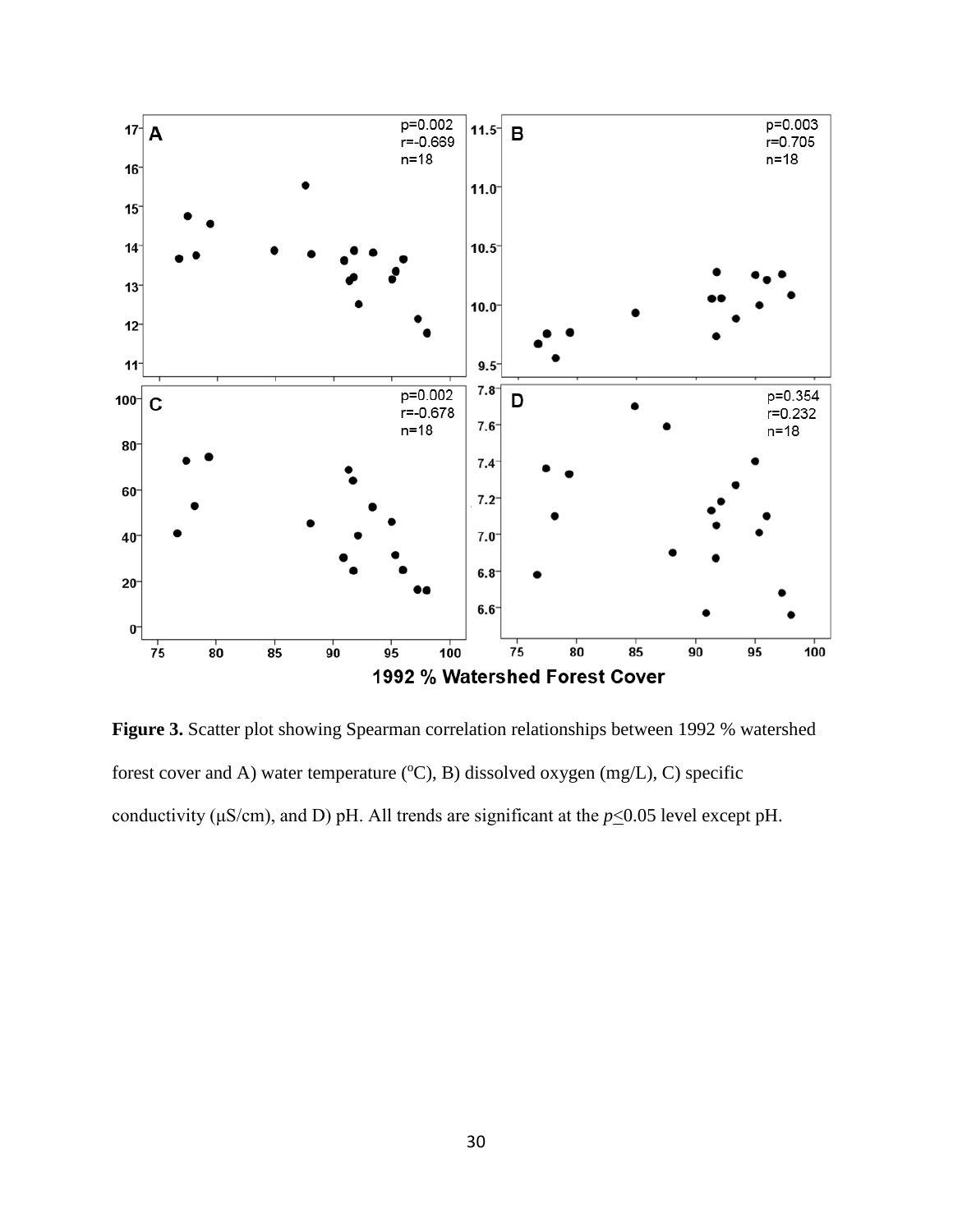

**Figure 4.** Scatter plot showing Spearman correlation relationships between 2011 % watershed forest cover and A) water temperature  $({}^{\circ}C)$ , B) dissolved oxygen (mg/L), C) specific conductivity ( $\mu$ S/cm), and D) pH. All trends are significant at the  $p \le 0.05$  level.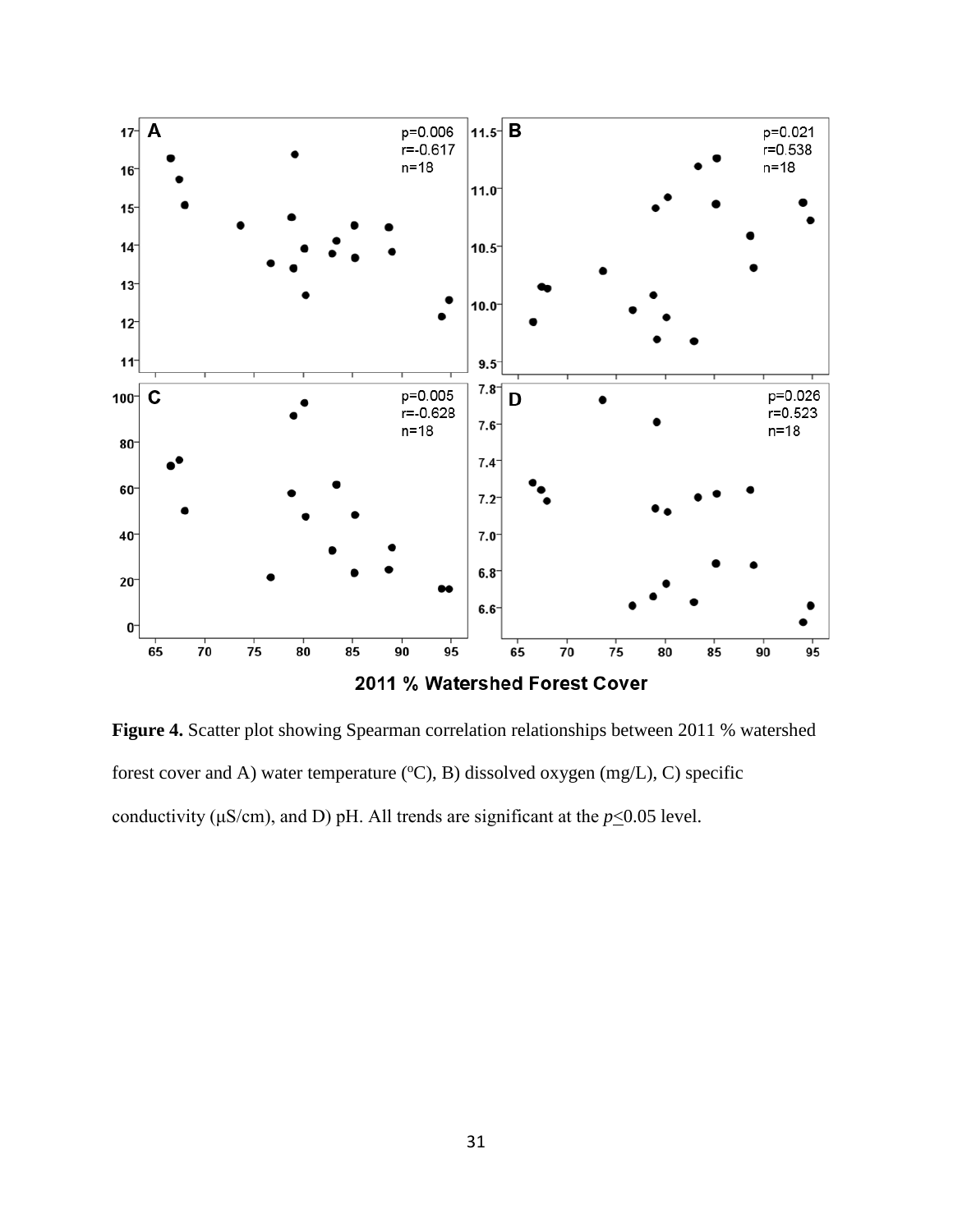## **CHAPTER 2**

# **Effects of land use and in-stream habitat on Appalachian elktoe** *(Alasmidonta raveneliana)*  **in the Nolichucky River Drainage, North Carolina**

# **ABSTRACT**

In-stream habitat variables such as flow velocity, depth, particle size, and water temperature largely impact the location and distribution of mussels and other benthic organisms within the stream continuum. The Appalachian elktoe (*Alasmidonta raveneliana*) is endemic to upper Tennessee River drainage streams draining the Blue Ridge Physiographic Province in North Carolina and Tennessee. Populations of this federally-endangered mussel have declined across parts of its highly-restricted range during the past three decades, but few parsimonious mechanisms have been proposed to explain its near complete extirpation from several former strongholds. Some evidence suggests that Appalachian elktoe are extremely sensitive to subtle environmental changes. Further, Appalachian elktoe appear to be a headwater specialist and occur near what appears to be the upstream limits for bivalves in many Blue Ridge streams. The goal of the current research is to examine how land use, at both the watershed and local scales, influences in-stream habitat conditions and the distribution of Appalachian elktoe populations within the Nolichucky River Drainage. This system supports Appalachian elktoe populations that vary in abundance by several orders of magnitude (0-217 mussels per site). Although Appalachian elktoe were more likely to be detected at sites with more forested watersheds and riparian zones as well as coarser substrates compared to sites with less forest cover and more fine sediments, there were few significant relationships between forest cover and physical habitat parameters. These data suggest that the current distribution of Appalachian elktoe in the Nolichucky Drainage may be driven by recent land use changes. Alternatively, they may suggest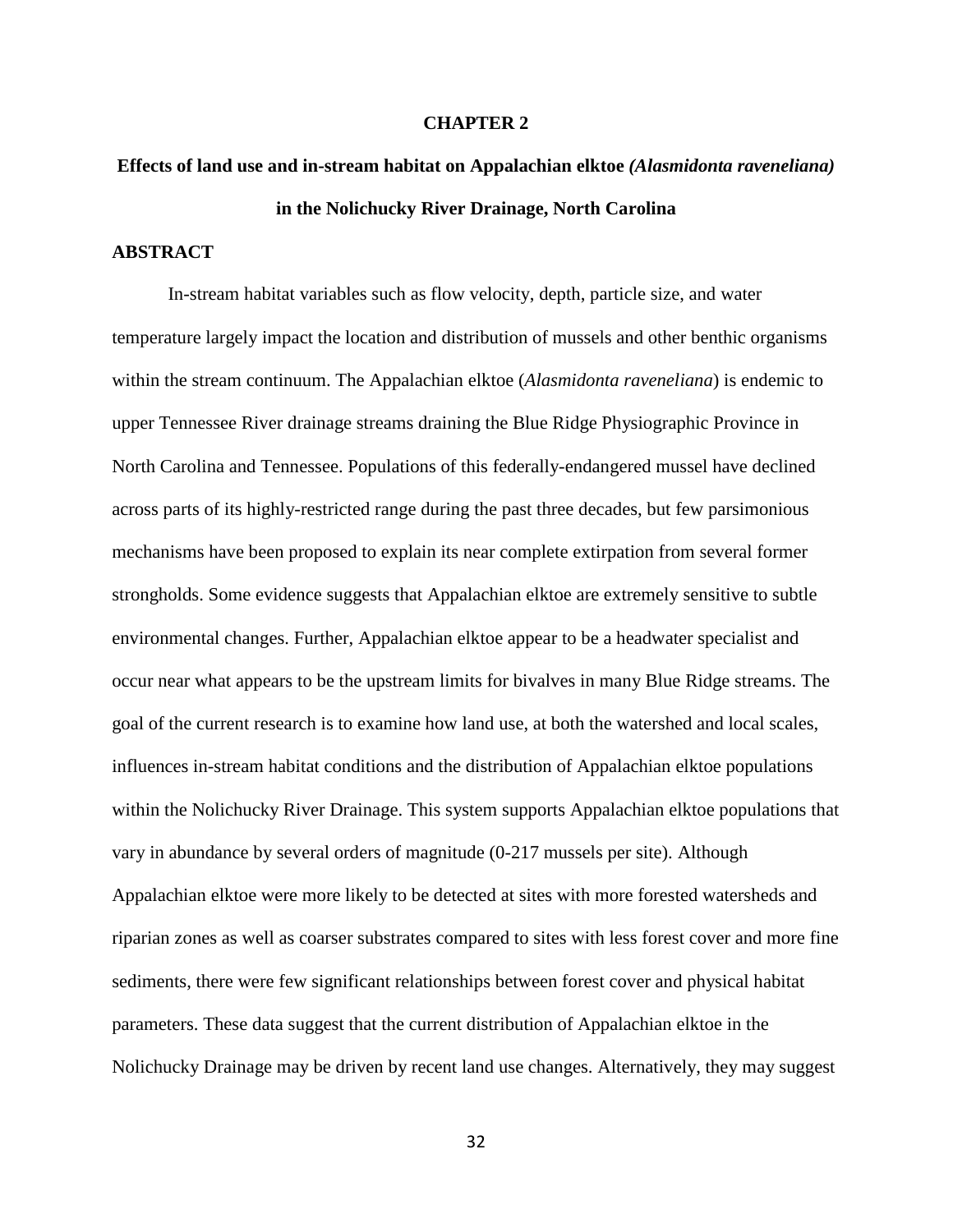that long-term land use-mediated changes in stream temperature and dissolved ion concentrations may be driving shifts in the distribution of Appalachian elktoe in the Nolichucky Drainage and other watersheds.

# **INTRODUCTION**

Stream ecologists have long noted the important interactions between aquatic systems and their associated terrestrial landscapes. Conditions within terrestrial watersheds strongly influence stream hydrologic, thermal, and geomorphic attributes (Harding et al. 1998, Gergel et al. 2002, Hopkins and Roush 2013). The intensity and frequency of landscape-scale disturbances may have profound effects on water quality as well as the composition of benthic invertebrate and fish communities (Snyder et al. 2003, Allan 2004, Pan et al. 2004, King 2005, Ahern et al. 2005, Weijters et al. 2009). Numerous studies have shown that there is a lag between land use change and subsequent changes to stream habitat and water quality (Harding et al. 1998, Maloney et al. 2008. Sediments derived from historical land use practices may contribute more to overall stream health than current day land use (Scott, 2006). Harding et al. (1998) coined the term "land use legacy" to describe the observation that land use during the 1950s was a better predictor of present day (1990s) fish diversity than were current land use practices. This suggest that the current distribution of organisms may be influenced more strongly by latent effects of past land use than by current land use conditions.

Beginning in the 19th century, the Southern Appalachian region, including much of the Nolichucky River Drainage, experienced large-scale clearing of forests and conversion to agricultural fields (Glenn 1911). However, during the late  $20<sup>th</sup>$  and early  $21<sup>st</sup>$  centuries, forests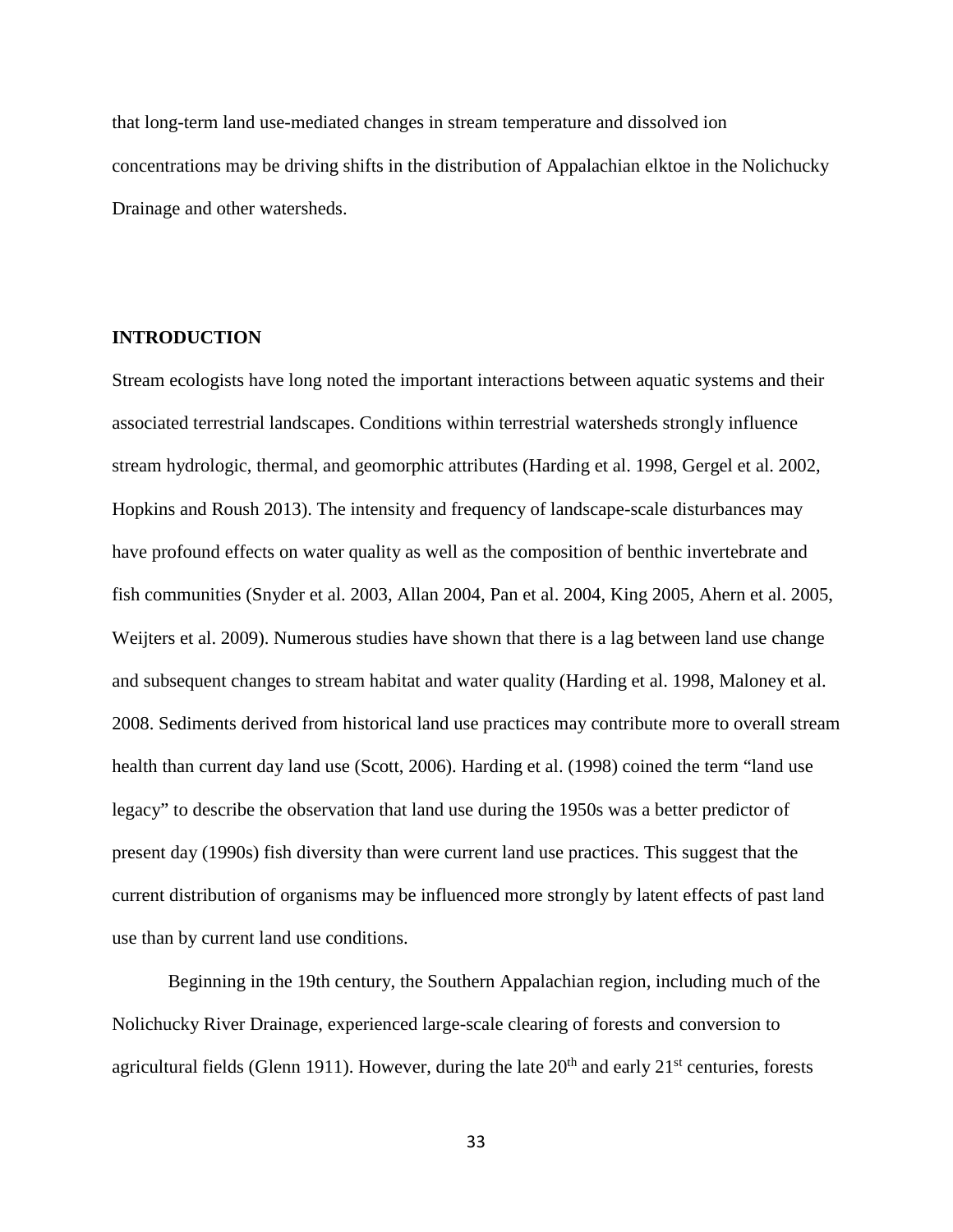across much of this region began to regenerate (Harding et al. 1998). Glenn (1911) indicated that ~74% of all lands were still forested around the turn of the century; however, many river valleys and hill slopes were completely denuded of vegetation during intensive logging and conversion to agriculture fields during subsequent decades. Presently, urban and localized ex-urban development have expanded the effects of human populations into formerly rural regions including many upland and steep-sloped habitats in the Appalachian Mountains (Scott 2006). However, the short-and long-term impacts of more recent ex-urban development are not wellunderstood (Paul and Meyer 2001, Scott 2006, Maloney et al. 2008). In addition to the more obvious impacts of land clearing, road and other infrastructure construction associated with development may also disrupt stream hydrology and geomorphology and lead to stream warming, habitat loss and reduced water quality (Scott 2006).

Changes to land use and land cover (LULC) at multiple scales have the potential to impact freshwater mussel populations (Ellis 1936, Brim-Box and Mossa 1999). Sedimentation from altered land use practices has the potential to fill intestinal spaces in larger particles forming hardpan (Gordon et al. 1994), disrupt filter feeding by clogging and fouling gills (Ellis 1936, Kat 1982, Aldridge et al. 1987) and smothering of juvenile mussels. This change in sedimentation regimes may often produce changes in mussel fauna and the affects can take years to become noticeable (Brim-Box and Mossa 1999). However, it is frequently difficult to link aquatic habitat degradation to land use alteration because landscape disturbances exhibit a high degree of spatial and temporal variability (Brim-Box and Mossa 1999, Allan 2004).

Episodic flooding is an important stressor to benthic organisms, including mussels, and its effects are evident at multiple scales (Di Maio and Corkum 1995, Gangloff and Feminella 2007). Many benthic organisms survive the scouring effects of spates by moving into flow (or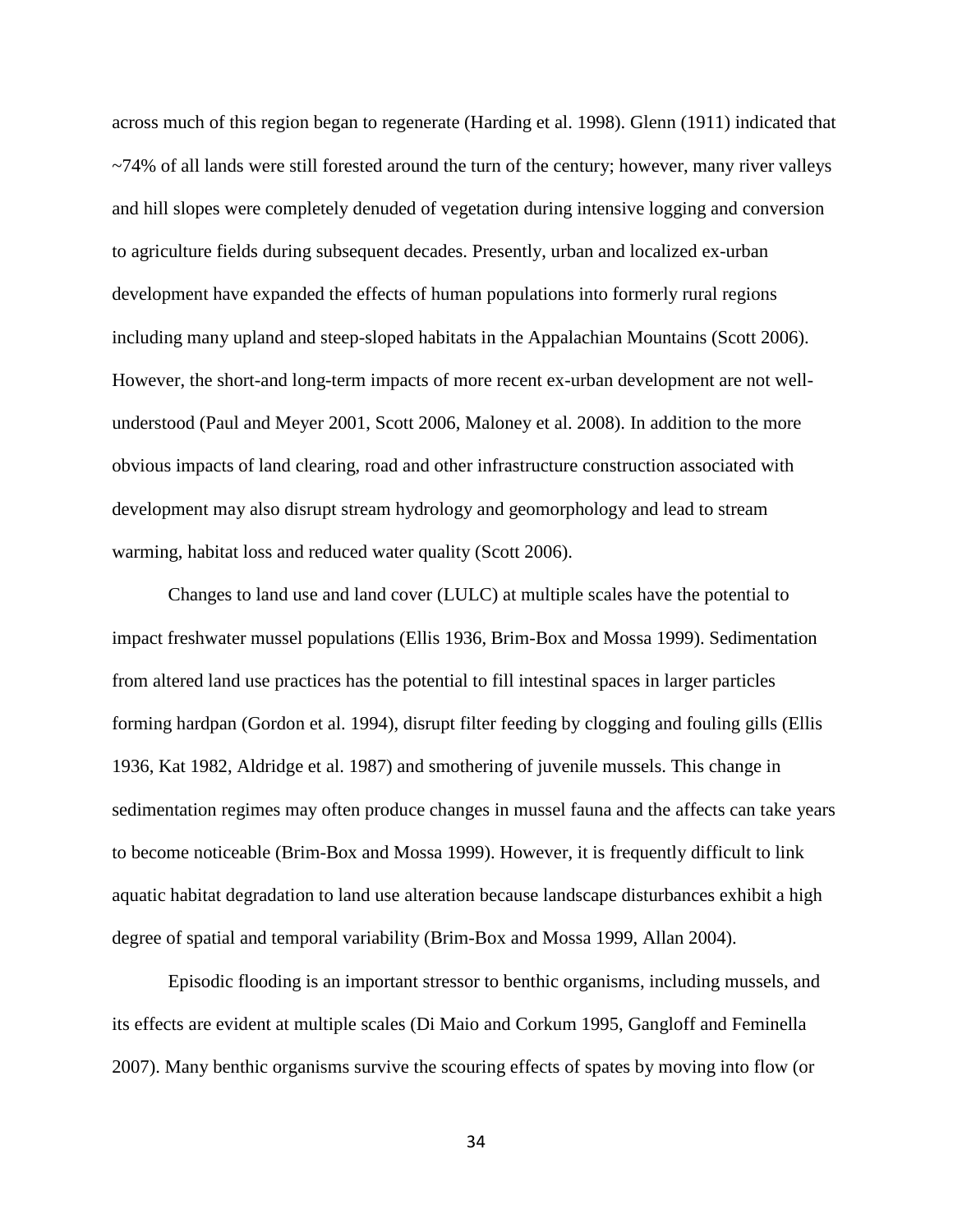hydraulic) refugia that experience lower-intensity shearing and turbulent forces and exhibit higher levels of substrate stability relative to other parts of the stream (Vannote and Minshall 1982, Lancaster and Hildrew 1993, Strayer et al. 1993, Strayer 1999, Fuller et al. 2010, Pandolfo et al. 2010). However, adult freshwater mussels are relatively sedentary and are generally unable to move quickly enough to avoid high-flow events. Conversely, long-distance displacement by high-flow events is frequently lethal for freshwater mussels. Moreover, individuals may become stranded on sand bars where they are subject to high rates of predation and desiccation when waters recede (Brown and Banks, 2001). Similarly, deep burial by mobile sediments may also result in mass mortalities of mussels as is evidenced by fossil and sub-fossil 'death assemblages' (i.e., evidence for mass burial of large aggregations of freshwater bivalves in riverine strata; Vannote and Minshall 1982, Cummins 1994).

#### *Appalachian elktoe*

The Appalachian elktoe (*Alasmidonta raveneliana*) is endemic to upper Tennessee River Drainage streams draining the Blue Ridge Physiographical Province in western North Carolina and eastern Tennessee (Clarke 1981). Populations currently occur in 10 streams in the Nolichucky, and Little Tennessee River drainages in North Carolina but only five of these populations are believed to be stable and reproducing (US Fish and Wildlife Service 2009).

The Appalachian elktoe was listed as an Endangered Species under the US Endangered Species Act in November of 1994 (USFWS 1994). During the latest 5-year review conducted by the US Fish and Wildlife Service (USFWS) the Appalachian elktoe was considered to be 'declining' (USFWS 2009). Two previously-viable Appalachian elktoe populations largely collapsed during the last 10 years. In the Nolichucky Drainage, one moderately-large population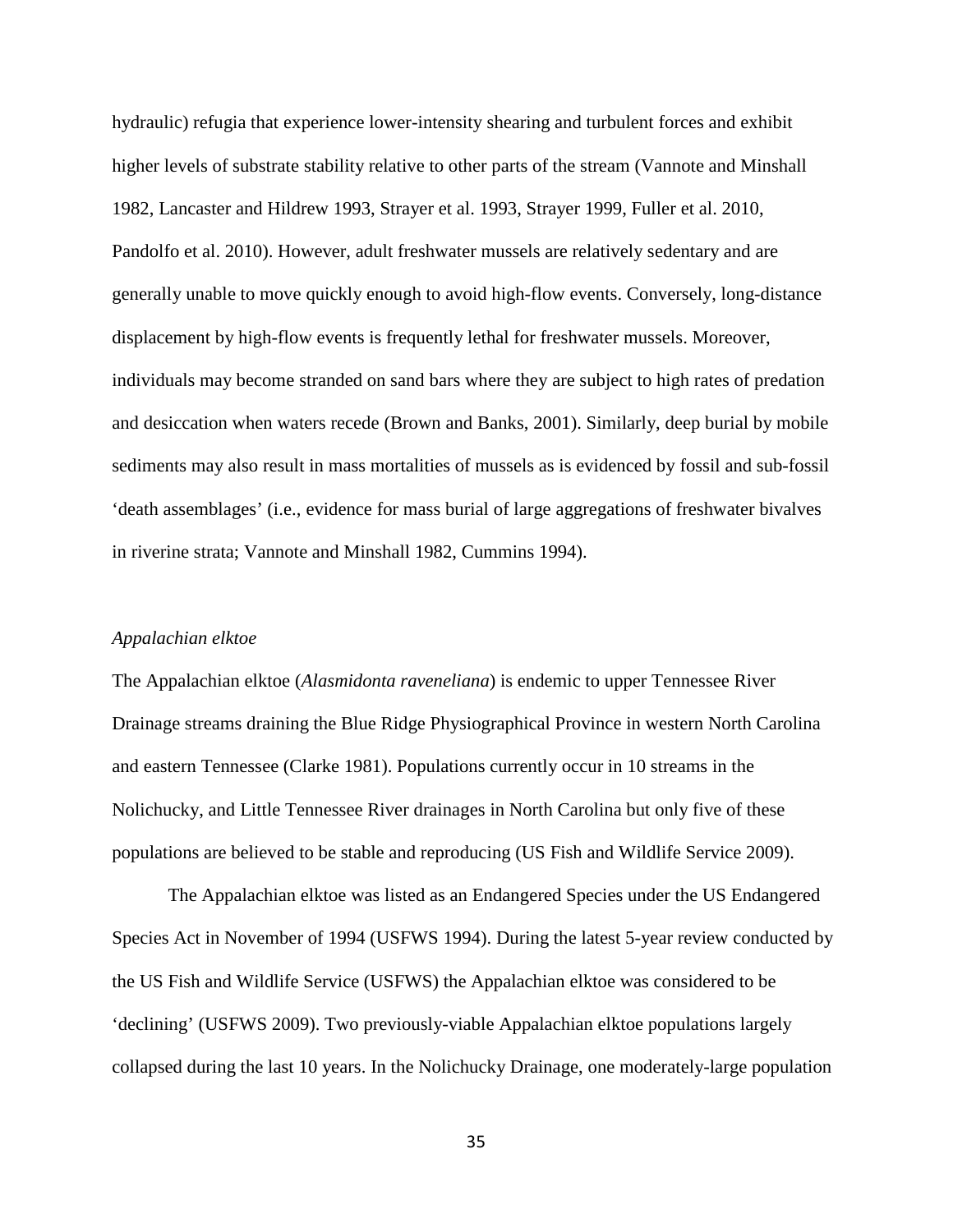was greatly reduced in size following the accidental discharge of untreated waste water from a water treatment plant facility into the Cane River. A second, much larger Appalachian elktoe population in the Little Tennessee River collapsed during the past decade for reasons that remain poorly understood. Hypothesized mechanisms for this collapse include land use-mediated changes to water temperature and quality, the effects of invasive species, flooding associated with remnants of hurricanes and long-term climate change (Fraley and Simmons 2006, Levine et al. 2015).

The goals of this research are to understand how variation in stream habitat parameters and local land use conditions influence the distribution, abundance, and demographic structure of Appalachian elktoe populations within a contiguous watershed, the Nolichucky River Drainage. I hypothesize that mussel distributions will be related to in-stream habitat (e.g., substrate, flow) and land-use at the local and watershed scale. This research will provide insights into how variability in physical habitat and land use conditions within a drainage network influence Appalachian elktoe populations that may inform subsequent habitat conservation and management strategies designed to mitigate ongoing declines and recover populations of this critically endangered mussel.

#### **METHODS**

#### *Study Site*

The Nolichucky Basin drains  $\sim$ 2921 km<sup>2</sup> ( $\sim$ 1600 km<sup>2</sup> of the drainage is in North Carolina) of primarily upland habitat in western North Carolina and eastern Tennessee. Its headwaters originate on the slope of Mount Mitchell (elevation 2,037 m), the highest point in North America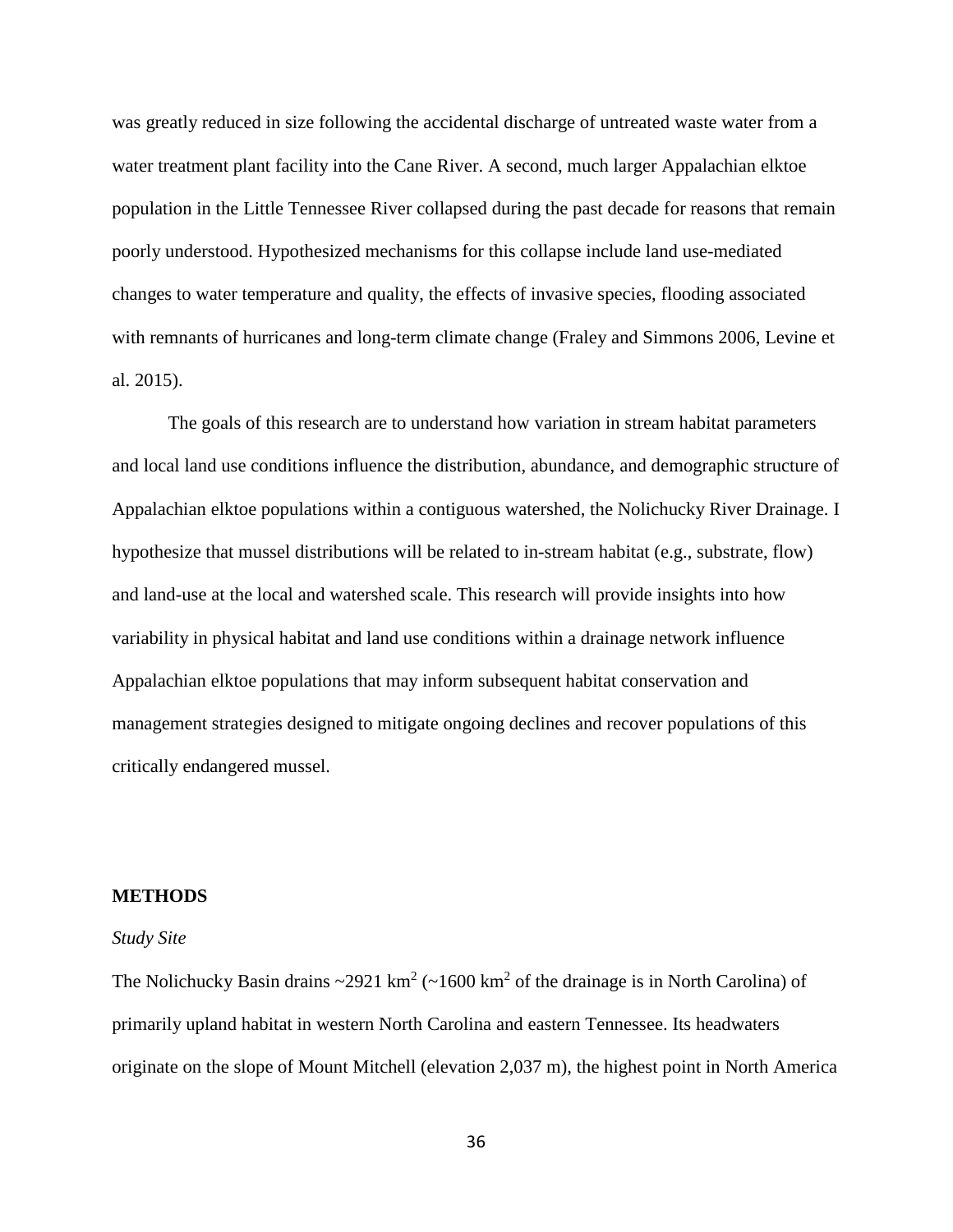east of the Mississippi River. The Nolichucky River is formed at the confluence of the Toe and Cane Rivers near Burnsville, North Carolina (elevation 860 m). Along with their primary tributaries the North and South Toe rivers, these streams drain portions of the Blue Ridge Physiographic Province in western North Carolina. The Nolichucky River leaves North Carolina via a narrow canyon and emerges onto the floor of the Tennessee Valley ~9 km northwest of Erwin, Tennessee (elevation 510 m) before joining the French Broad River in Douglas Reservoir near Newport, Tennessee (elevation 321 m). The lower reaches of the drainage flow through portions of the Ridge and Valley Physiographic Province (Glenn 1911, USFWS 1994). Census data for the three North Carolina counties in the headwaters of the Nolichucky Drainage indicate that human population densities are low: Avery County 17,797; Mitchell County 15,579; Yancey County 17,818 (Equinox Environmental 2014, US Census Bureau 2015).

North Carolina reaches of the Nolichucky Drainage currently support populations of two freshwater mussel species. In addition to the Appalachian elktoe, the Nolichucky Drainage supports populations of the Wavy-rayed lamp mussel *(Lampsilis fasciola*). Wavy-rayed lamp mussels are listed as Endangered by the North Carolina Wildlife Resource Commission (NCWRC) but considered a species of least concern by the International Union for the Conservation of Nature (IUCN) RedList and are classified as a G5 or Globally Secure taxon by Nature Serve (Williams et al. 1993, USFWS 1994, Parmalee and Bogan 1998, IUCN 2015, NatureServe 2016). Wavy-rayed lamp mussels occur throughout the Ohio and Great Lakes drainages (Parmalee and Bogan 1998)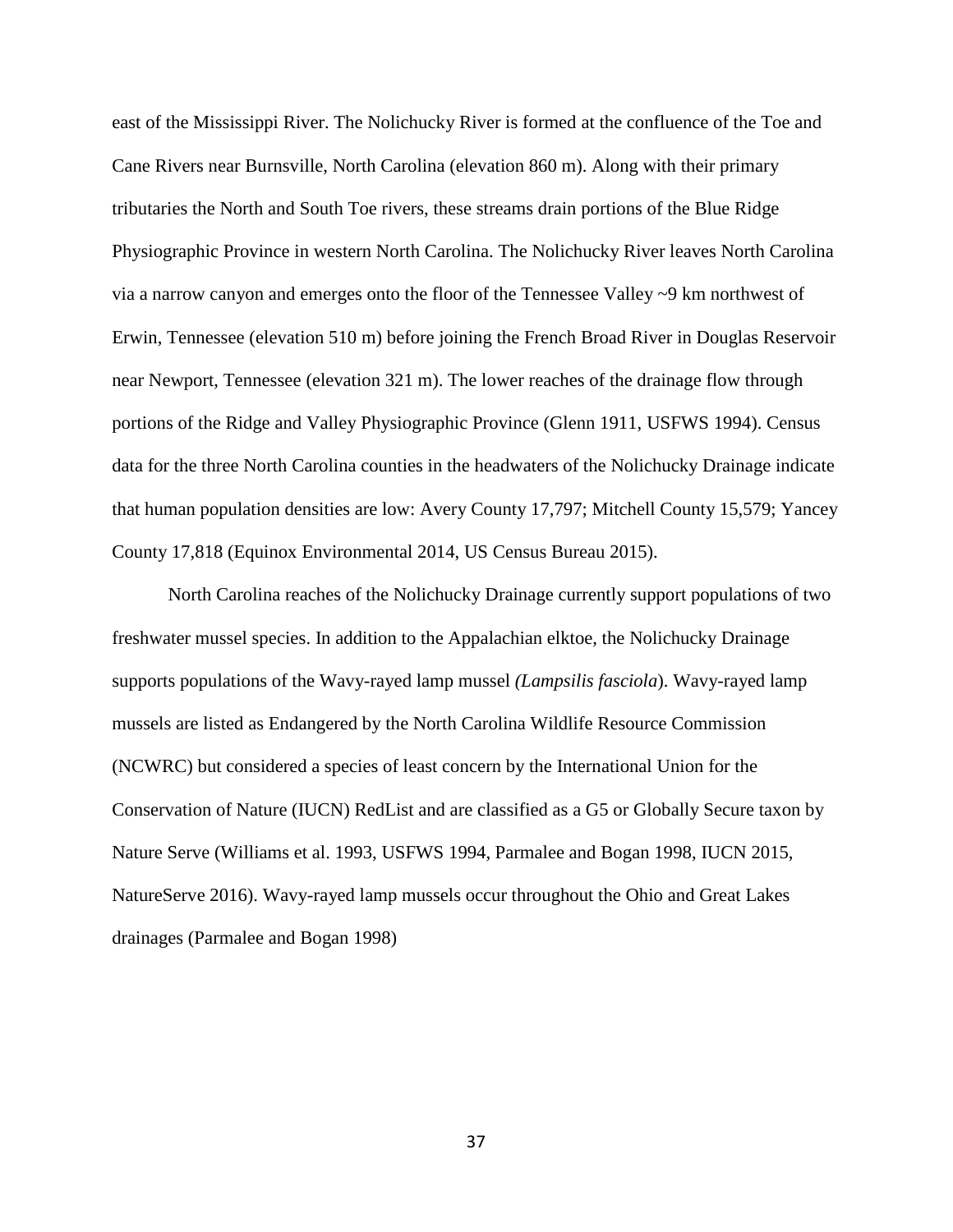# *Mussel Surveys*

I conducted mussel surveys in the Nolichucky Drainage with assistance from personnel with the US Fish and Wildlife Service, US Forest Service (USFS) and Appalachian State University (ASU). Surveys used timed searches to quantify Appalachian elktoe relative abundance at 25 sites located across the Nolichucky River Drainage in Avery, Mitchell and Yancey counties, North Carolina (Table 1, Figure 1). Surveys were conducted within 150 m study reaches. Study reaches were divided into 10 m sections ( $n = 16$  sections per site). Experienced personnel searched each 10 m section using visual-tactile survey methods (i.e., searchers examined the streambed and lightly disturbed finer substrates) to detect mussels. I recorded search times for each 10 m section and calculated mussel catch-per-unit-effort (CPUE) for each site by diving the number of mussels per site by the total search time (hours) conducted at that site. Additionally, I calculated frequency of occupancy (FOO) for Appalachian elktoe as the proportion of sections in which mussels were detected per site. Mussels were identified and measured (total length) before being returned to their point of capture.

## *In-Stream Habitat*

I quantified physical habitat parameters along 16 cross-channel transects within each study reach. Using a modified Wolman Pebble count (Wolman 1954), I quantified size (maximum diameter) or characterized (wood, organic matter, bedrock, boulder, silt and sand) 25 randomlyselected substrate particles along each cross-channel transect  $(n = 400$  measurements per reach). This substrate characterization was modified from the original method described by Wolman, 1954 by reducing the number of particles per transect from 100 to 25. A Marsh McBurney Flow Mate (HACH, Loveland, CO) flow meter was used to quantify stream depth and mid-water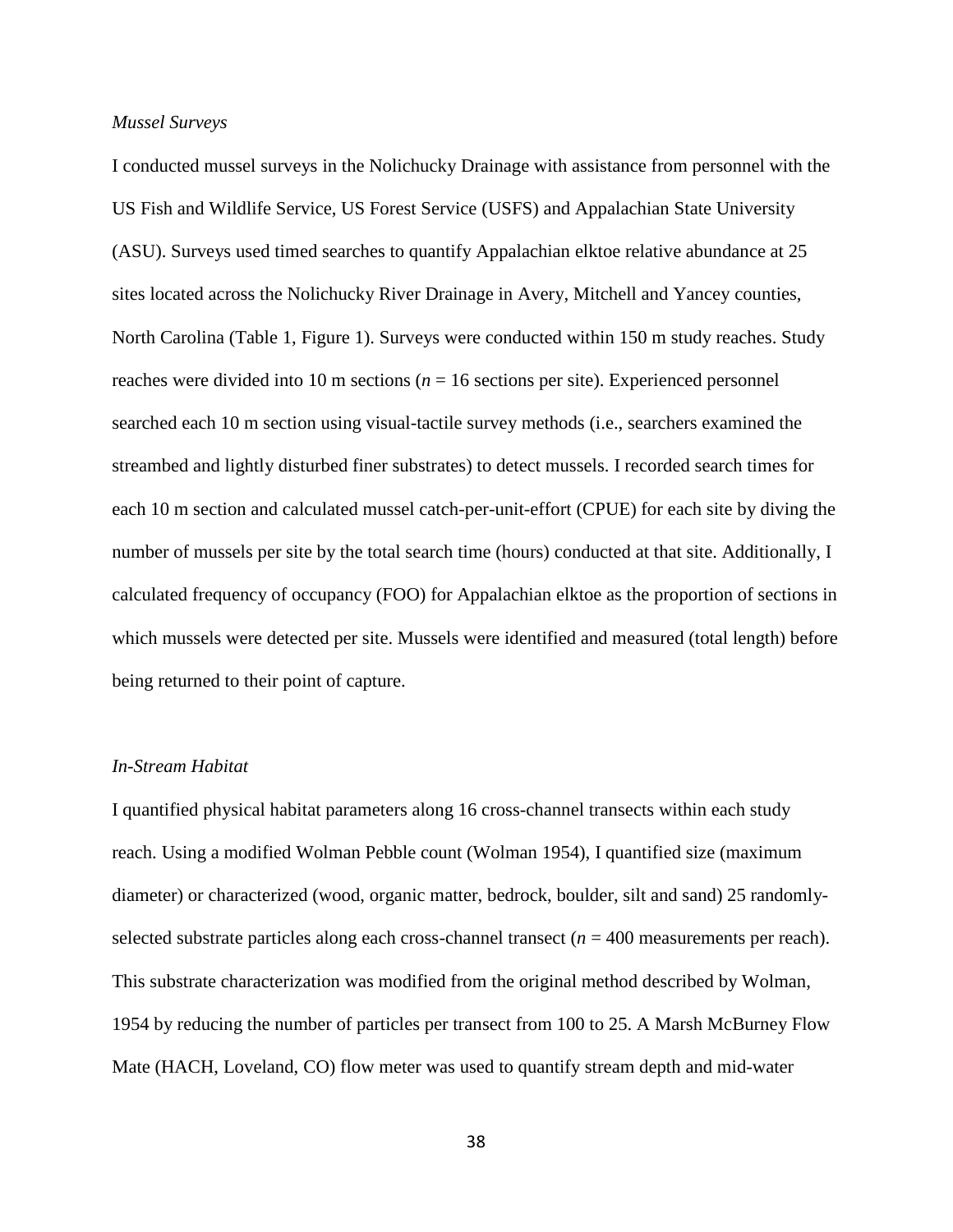column current velocity at 5 equidistant increments across each transect at base flow ( $n = 80$ ) depth and flow measurements per reach).

I estimated bank-full depth by measuring the height of the low bank using a telescoping stadia rod. Three bank-full height measurements were made in each reach and I attempted to get measurements at the upstream and downstream ends of the reach as well as in mid-reach (Gangloff and Feminella 2007). I was not able to measure bank-full depth at 4 sites located in canyon reaches with limited floodplain. I measured wetted width using a fiberglass tape measure and bank-full width using a Nikon Aculon<sup>TM</sup> range finger with an accuracy of  $+0.5$  m. Bank-full depth was calculated by adding base flow depth (cm) and the estimated bank-full depth (m) together.

## *Land use and Land Cover Analysis*

I determined LULC cover for 1992 and 2011. I also calculated the change in forest cover from 1992-2011 for all 25 study sites. ArcGIS (v10.3) and the ArcHydro toolset were used to delineate the drainage area for each sampling locality following slightly amended protocol from Merwade (2012). In contrast to Merwade (2012), I used a much smaller (1000) cell convergence requirement to initiate streams. Stream initiation is the point at which a pre-defined number cells all flowing in the same direction converge and form a stream. The default setting for the ArcHydro Toolset was to use the number of pixels contained in 1% of the overall map area. The cell initiation threshold was changed because resulting maps were too coarse and underrepresented small tributary streams.

Drainages were delineated from a Digital Elevation Model (DEM) downloaded from the National Elevation Dataset (30 m cell resolution) operated by the US Geological Survey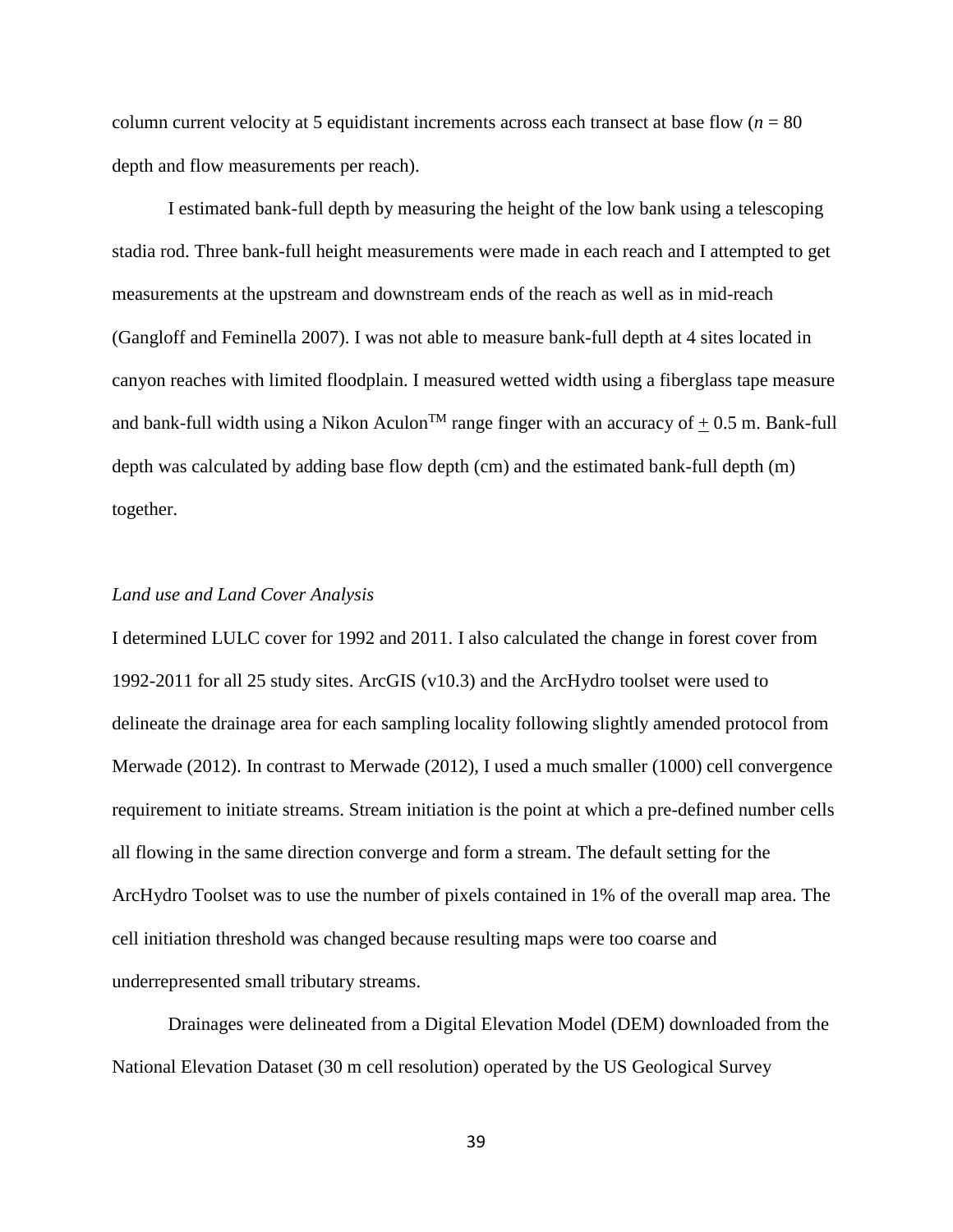(USGS). Land use and land cover layers (30 m spatial resolution, each 30 x 30 m cell equals one LULC type) were downloaded from the USGS Earth Explorer portal. Analysis of LULC occurred at two different spatial scales; 1) Watershed or the entire catchment upstream from each point and 2) Riparian or within 100 m of the entire upstream stream network (Hopkins and Roush 2013).

USGS LULC categories were simplified prior to statistical analysis. Specifically, deciduous, evergreen, and mixed forest classifications were combined into a single category called forest cover for each respective sampling year. I also combined the USGS categories for low, moderate, and highly disturbed areas into one category, disturbed land cover. The agricultural land category used in my analysis was calculated by combining USGS LULC coverage data for row crop and pasture/hay LULC classes.

# *Stream Gradient*

Light Detection and Ranging (LiDAR) data were obtained by the USFWS to delineate a Digital Elevation Model (DEM) of the state of North Carolina. This DEM was created and disseminated by Dave Newcomb of the USFWS Raleigh, NC office which consisted of 6.1 x 6.1 m pixel sizes with elevation represented at the 1.27 cm scale. The DEM was manipulated in ArcMap v10.3.1 (Esri, Redlands CA 2015) and I determined the channel slope for all study sites using the Slope, Hillshade, Buffer and Interpolate Line Spatial Analyst tools.

In order to ensure correspondence between mussel survey sites and the sites used for LIDAR and land use analyses, sites were visually inspected and GPS coordinates were augmented using satellite photos to accurately reflect survey site locations. The Slope tool was used to calculate a layer in which each pixel is assigned a slope value from the original DEM,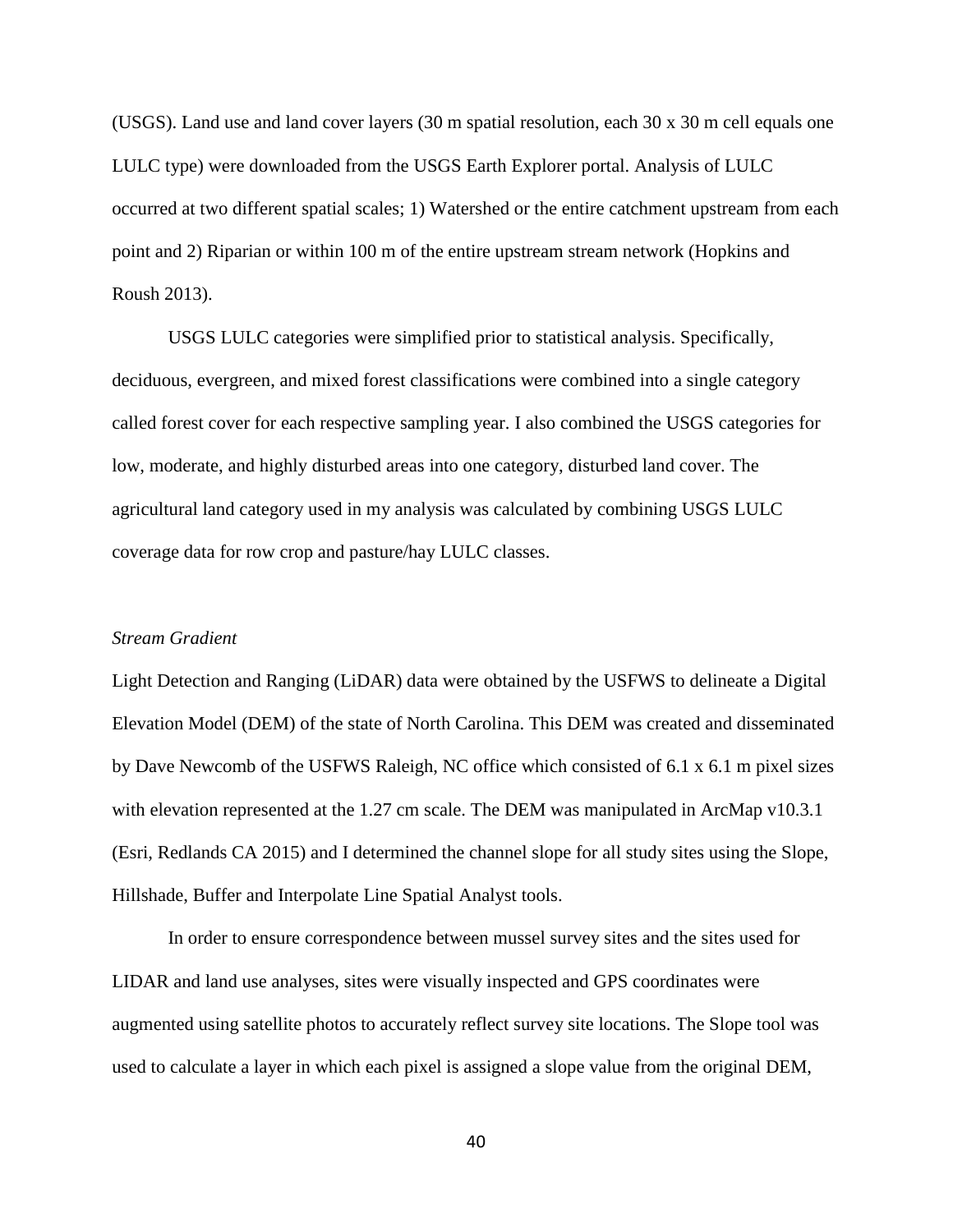then, the Hillshade tool was used to build a layer representing the topography of the area. The Hillshade layer was only used to visualize the study area and not in any analysis. I used the ArcGIS 3D Analyst > Buffer tool to encapsulate all of my sampling sites within a circle with a radius of 150 m. Therefore, the distance from the GPS location on the map to the downstream edge of the buffer circle (the circles radius) was 150 m, which corresponds to my site survey length. Finally, the ArcMap 3D Analysis > Interpolate line tool was used to draw a line traveling down the center of the stream channel over the 150 m survey reach. This tool results in a graphical representation of the topography across which the line is drawn. I then calculated stream power by multiplying the average stream bank-full height (estimated stream bank-full  $+$ stream base flow depth) for each site by the stream gradient obtained via ArcGIS (Gordon et al. 1994, Gangloff and Feminella 2007).

#### *Shell Sectioning*

Appalachian elktoe shells were collected opportunistically from 2014-2015. These animals most likely died during the previous 2 years as average alkalinity levels are low in this system  $(4.03)$ mg/L) and shells quickly dissolve in the South Toe River's mildly acidic waters. Because the Appalachian elktoe is a federally endangered species, I was unable to sacrifice or voucher live individuals. All shells represented in this study were collected from the South Toe River (*n*=89). Further, these shells (65%) were collected primarily from one site in the South Toe River near the highway 19E crossing (*n*=58). While the remaining shells were collected from three South Toe River sites downstream of the 19E crossing 725 m (*n*=4 shells), 3 km (*n*=18 shells) and 4.1 km (*n=*13 shells, Figure 1). Because shell sample sizes from three sites were low, I chose to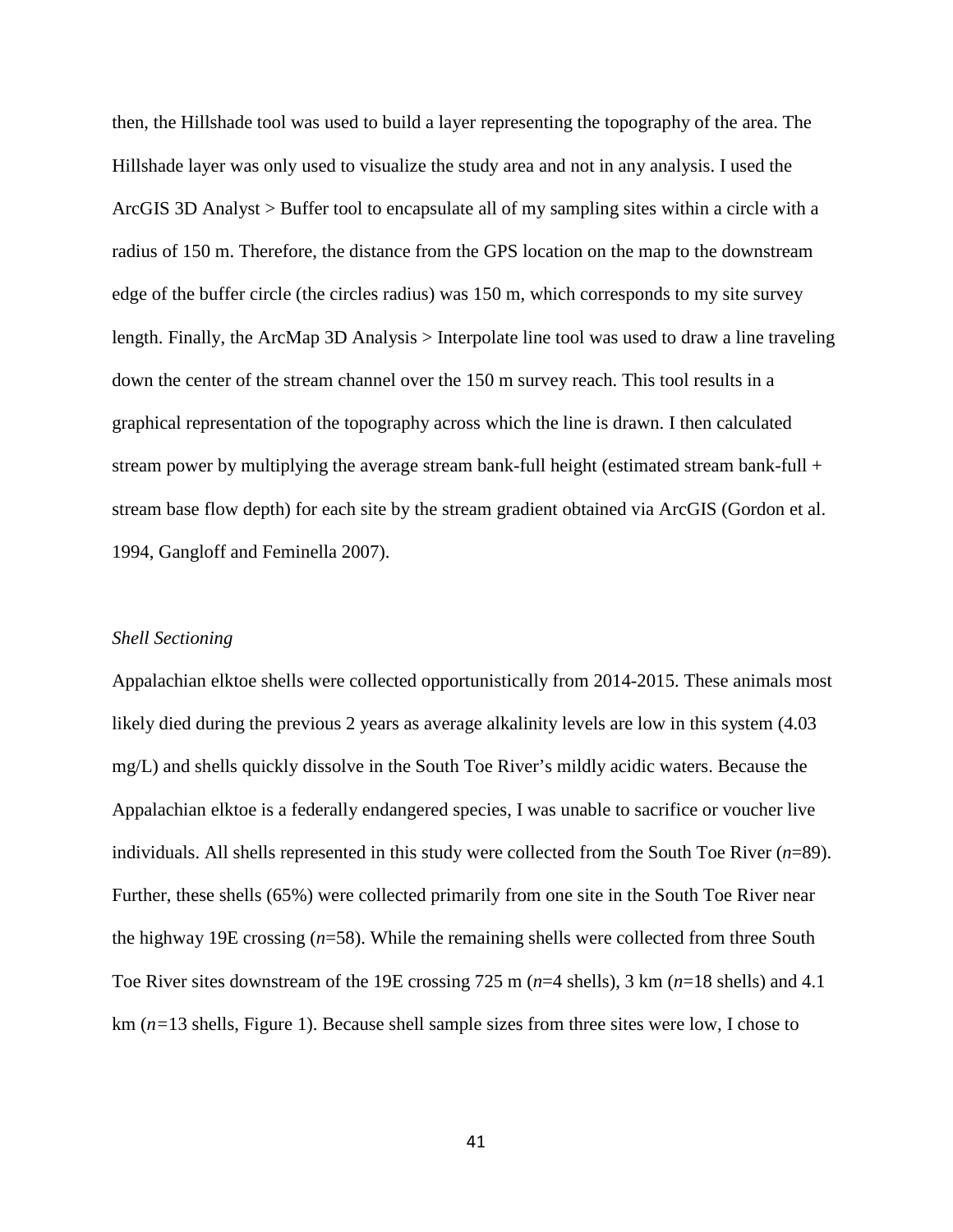include all shells from the South Toe River in a single von Bertalanffy model to determine growth rate and age of Appalachian elktoe in the South Toe River.

I selected Appalachian elktoe shells in good condition (i.e., intact periostracum, no holes in umbo) for thin sectioning. If shells were unstable (e.g. heavily eroded, cracked or broken), valves were placed on clear plastic (Sarran<sup>TM</sup> wrap) covering loose sand in a Tupperware<sup>TM</sup> container. The sand filled container allowed precise positioning of the shell while the interior portion was filled with Buehler  $EpoThin^{TM}epoxy$  resin which stabilized the shell for cutting. The sectioning process was started by making a cut from the shell umbo, to the shell margin while crossing the longest portion of the valve. Some valves were cut in the reverse direction (marginto-umbo) as some highly cracked or eroded shells appeared to better withstand cutting in this direction. Shells were cut using a low-speed, Hillquist<sup>TM</sup> wet table-top saw with a diamond carbide-impregnated blade.

Shell edges were sanded using 400-600 grit silicon carbide sandpaper until smooth. This cut portion was then dipped in Buehler  $EpoThin<sup>TM</sup>$  epoxy resin, affixed to a petrographic slide and air-dried for ~24 h. Once cured, prepared slides were affixed to a saw chuck and re-sectioned on a Hillquist<sup>TM</sup> saw/grinder to a thickness of  $\sim$ 1.5 mm. Mounted sections were honed on the Hillquist<sup>TM</sup> saw/grinder to a thickness of ~0.7 mm as measured with a Mitutoyo Digimatic<sup>TM</sup> micrometer. Finally, prepared slides were wet sanded on 400 and 600 grit silicon carbide paper until smooth. This resulted in shell sections with a final thickness of  $\sim 0.5$  mm. Growth lines (annuli) were defined as continuous bands extending from the shell margin (periostracum) to the umbo region (Neves and Moyer 1988, Hagg and Commens-Carson 2008, Singer and Gangloff 2013). Shells were aged by two independent reviewers using an Olympus SZ61 0.67x-4.5x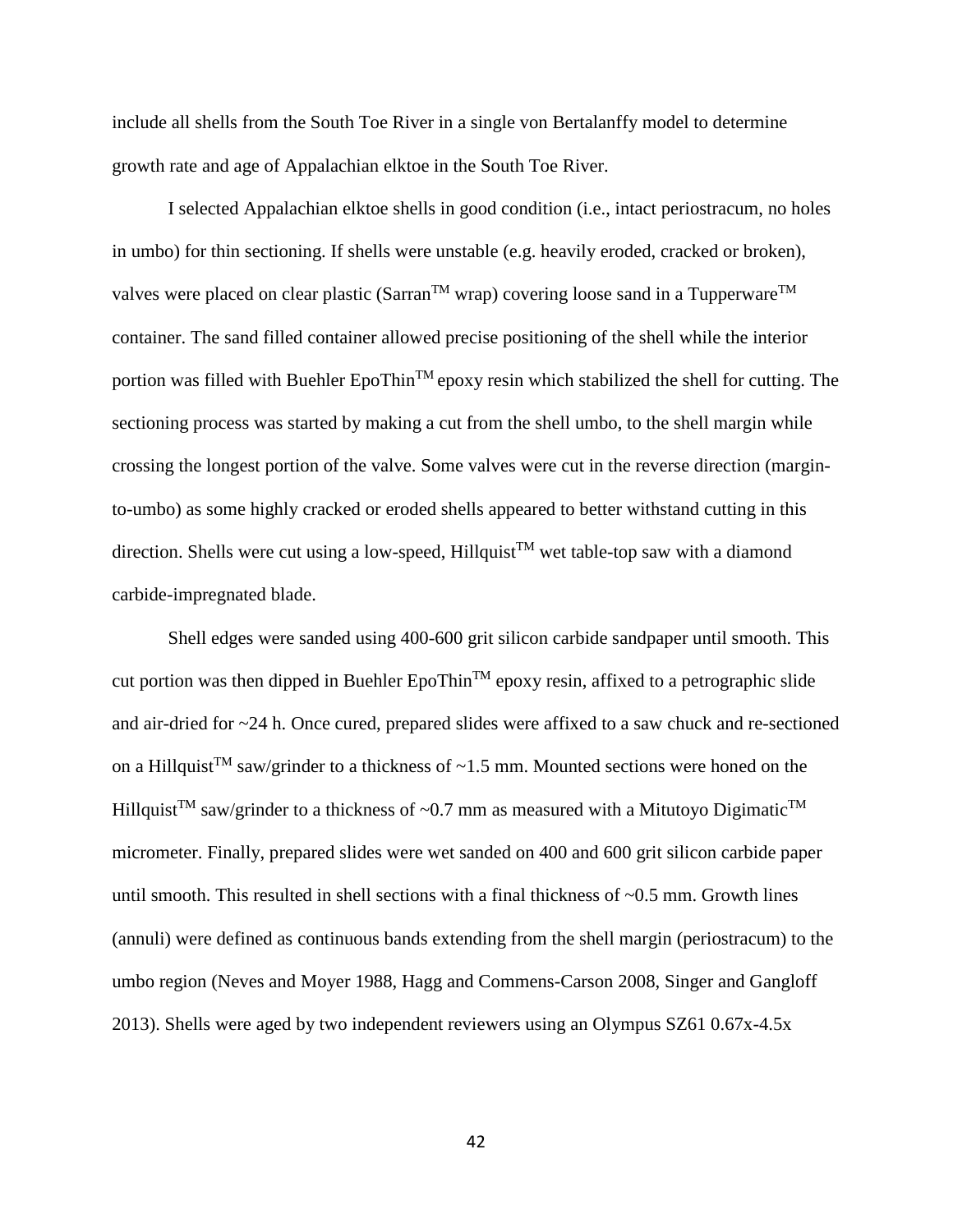stereo-microscope. Shells that differed in age between readers were averaged before final analysis.

## *Statistical Analyses*

Statistical analyses were conducted in SPSS software (IBM Corp. Version 22, Armonk NY) and R Studio (R Development Team, 2008). Quantitative habitat data was summarized as mean wetted width, mean flow velocity, mean depth, median particle size, and stream power. I calculated the proportion of categorical substrate types (e.g., sand, silt, bedrock, boulder, organic and wood) present within study each reach. To control for uncertainties associated with differentiating small diameter particles, I summed all of the sand, silt and clay particles detected to obtain an estimate of the proportion of fine sediments (<2 mm) present within each site.

I used a principal component analysis (PCA) to identify co-linear habitat variables and reduce the number of parameters in multivariate models. I included site-scale means for all measured physical habitat parameters (stream power, mean depth, mean velocity, median substrate, mean width,  $\%$  wood,  $\%$  bedrock,  $\%$  organic,  $\%$  boulder and  $\%$  fines =  $\%$  silt +  $\%$ sand, Table 2). I examined the ability of stream habitat variables that loaded strongly on PC axes to independently predict Appalachian elktoe presence. All possible interactions between PCs and Appalachian elktoe population attributes were investigated using Generalized Liner Models.

Spearman correlations were used to investigate trends among percent riparian forest cover in 2011 and frequency of occupied sections (FOO). Spearman correlations were also used to investigate trends among percent 2011 watershed forest cover and percent fine substrate, and Appalachian elktoe presence against percent fine substrates. A histogram was developed to show frequency in total lengths of live Appalachian elktoe encountered.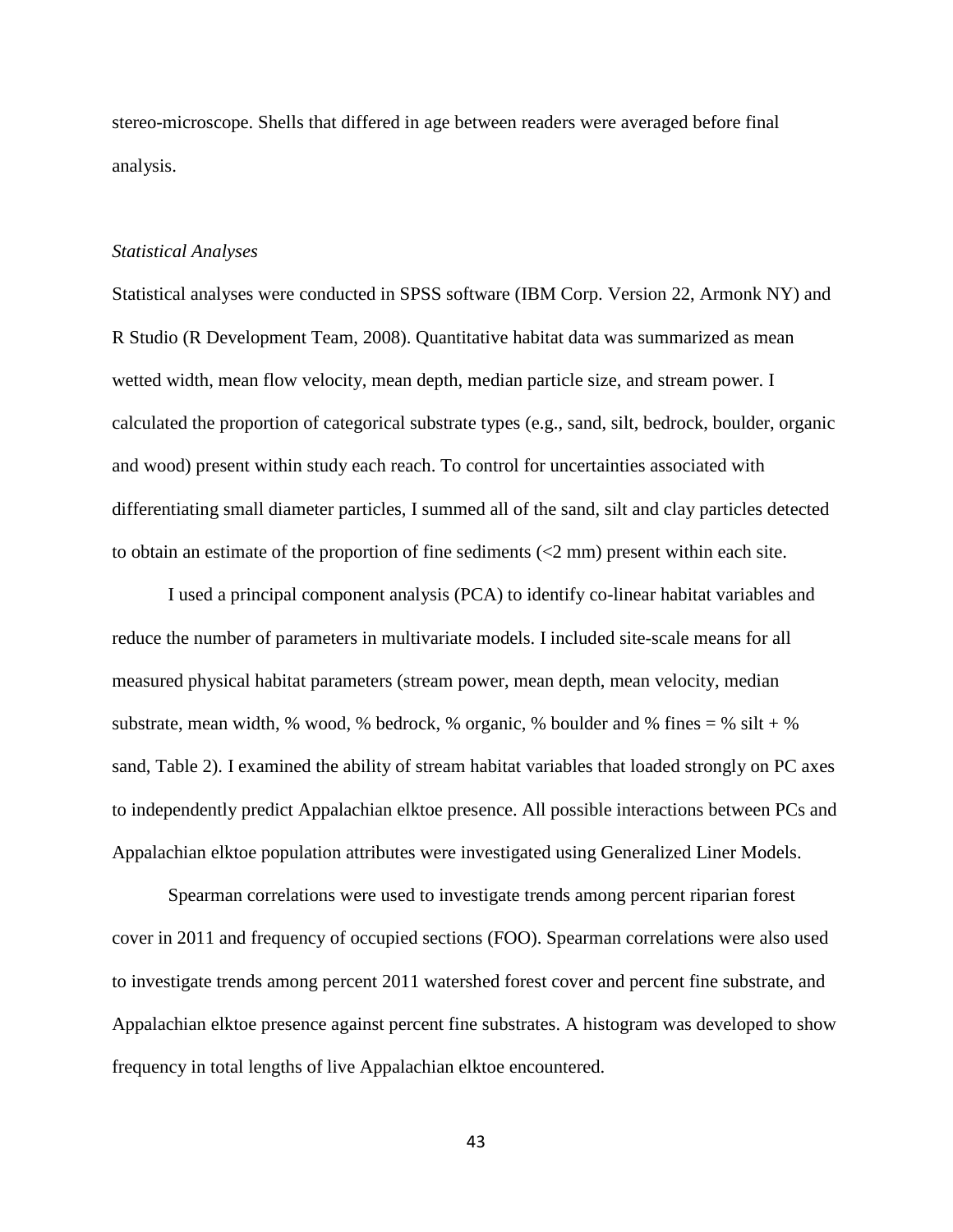The von Bertalanffy growth equation is commonly used to create growth curves for freshwater fishes and mussels (von Bertalanffy 1938, Anthony et al. 2001). The von Bertalanffy growth equation is  $L_t = L_\infty (1-e^{-K(t-t_0)})$  where  $L_t$  is the shell at a given age (*t*),  $L_\infty$  is the theoretical shell length-at-age infinity, *K* is a fitted constant showing the rate of  $L_t$  approaching  $L_\infty$  over time, and  $t<sub>o</sub>$  is the theoretical age when the shell length is equal to 0. Thin-section analysis was performed by applying the von Bertalanffy growth equation via R Studio (R Core Development Team, 2008) using the FSA: Fisheries Stock Analysis R package version 0.8.6 to apply the growth equation (Ogle D 2016).

## **RESULTS**

#### *Appalachian elktoe Distribution and Abundance*

I found a total of 327 Appalachian elktoe and 29 Wavy-rayed lamp mussels alive during 2015 surveys in the Nolichucky Drainage. Roughly half (12) of the 25 sites sampled had live mussels present. All 12 sites that contained live mussels had Appalachian elktoe present (Figure 1, Table 1). Wavy-rayed lamp mussels were found at only 7 of 25 sites in the Nolichucky Drainage (Table 1). Although Wavy-rayed lamp mussels were not found at all 12 sites that contained Appalachian elktoe, only one of seven sites that had Wavy-rayed lamp mussels did not have Appalachian elktoe.

I found Appalachian elktoe populations at 6 sites in the South Toe River and 3 sites in both the Cane and mainstem Toe Rivers. Contrastingly, Wavy-rayed lamp mussels were found at 3 sites in the South Toe and 4 sites in the mainstem Toe River. Wavy-rayed lamp mussels were found at the most downstream site sampled in 2015 (Toe River mainstem). The vast majority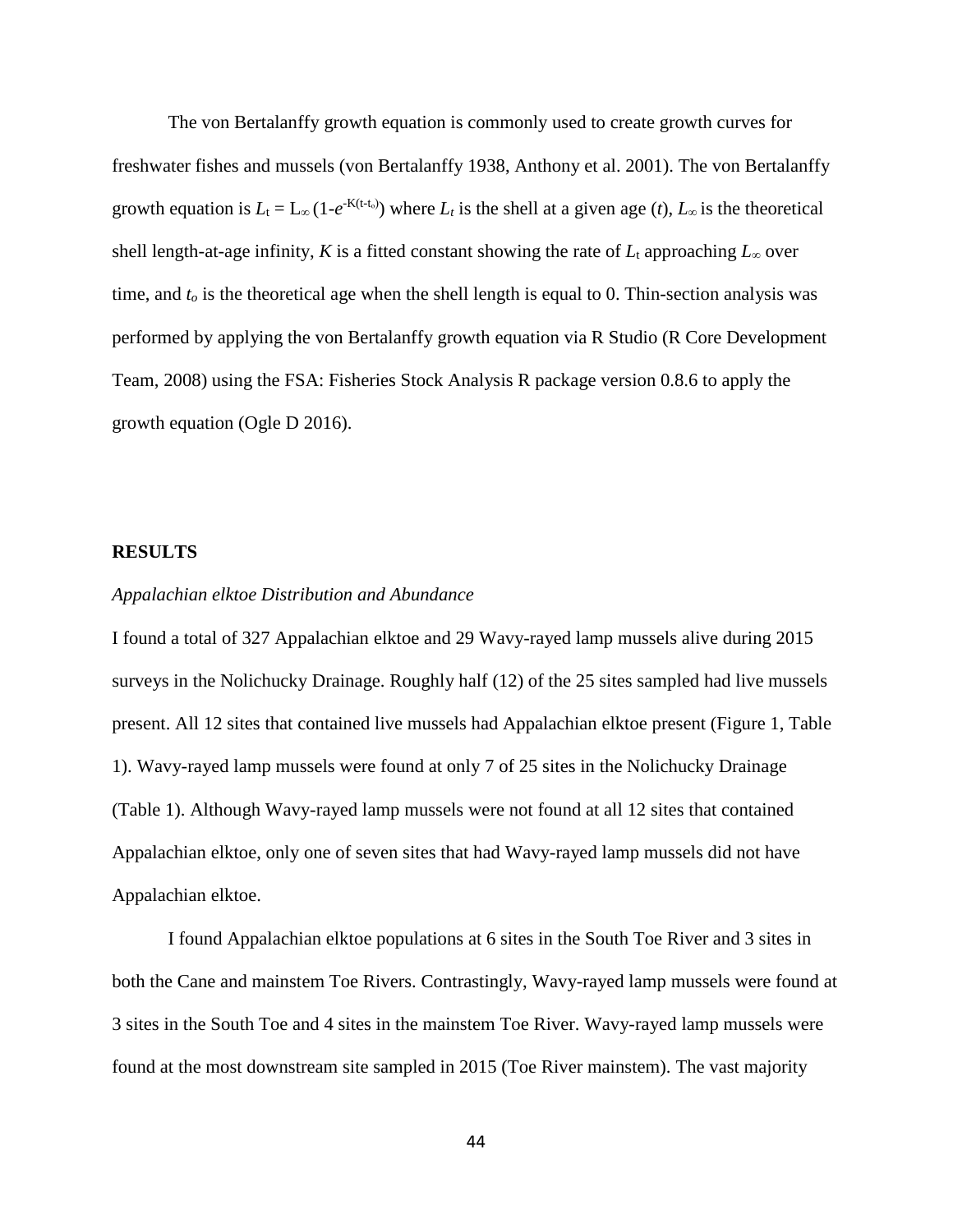(>94%) of Appalachian elktoe encountered during 2015 were detected in the South Toe River and the largest number of Appalachian elktoe encountered at any one site during this survey (217 mussels or 66% of the total number detected in this study) were found in the South Toe River. The length of Appalachian elktoe encountered during 2015 surveys in the Nolichucky Drainage ranged from 21 to 87 mm with a mean of 57.5 mm and median of 56 mm (Figure 2).

# *Land use, Habitat and Mussels*

Although the proportion of forest cover was relatively high  $($ >70%) at all sites in this sparselypopulated drainage, there appears to be a strong link between forest cover and Appalachian elktoe occurrence. The frequency of sections occupied by Appalachian elktoe (site-scale FOO) was significantly positively correlated with 2011 % riparian forest cover ( $p$ <0.0001,  $r$ =0.754,  $n=25$ , Figure 3). Habitat PC<sub>2</sub> (substrate size, proportion bedrock, proportion wood) was significantly positively related to the presence of Appalachian elktoe  $(p=0.022, r=0.455, n=25,$ Figure 4). Lastly, % fines (proportion of silt + proportion of sand) was negatively related to 2011 watershed % forest cover suggesting that forest cover at multiple scales is associated with benthic substrate conditions in the Nolichucky Drainage (*p*=0.006, *r*=-0.534, *n*=25, Figure 5).

# *Habitat Parameters*

Principal component analyses of habitat data resulted in four PCs explaining 77% of the total variation in physical habitat conditions (Table 2). Habitat  $PC_1$  explained 33.9% of overall habitat variation and stream depth, width, and  $%$  boulder loaded positively on PC<sub>1</sub> whereas organic matter loaded negatively.  $PC_2$  explained 20.1% of physical habitat variation. Mean velocity and % wood loaded negatively on PC2 whereas median substrate and % bedrock and width loaded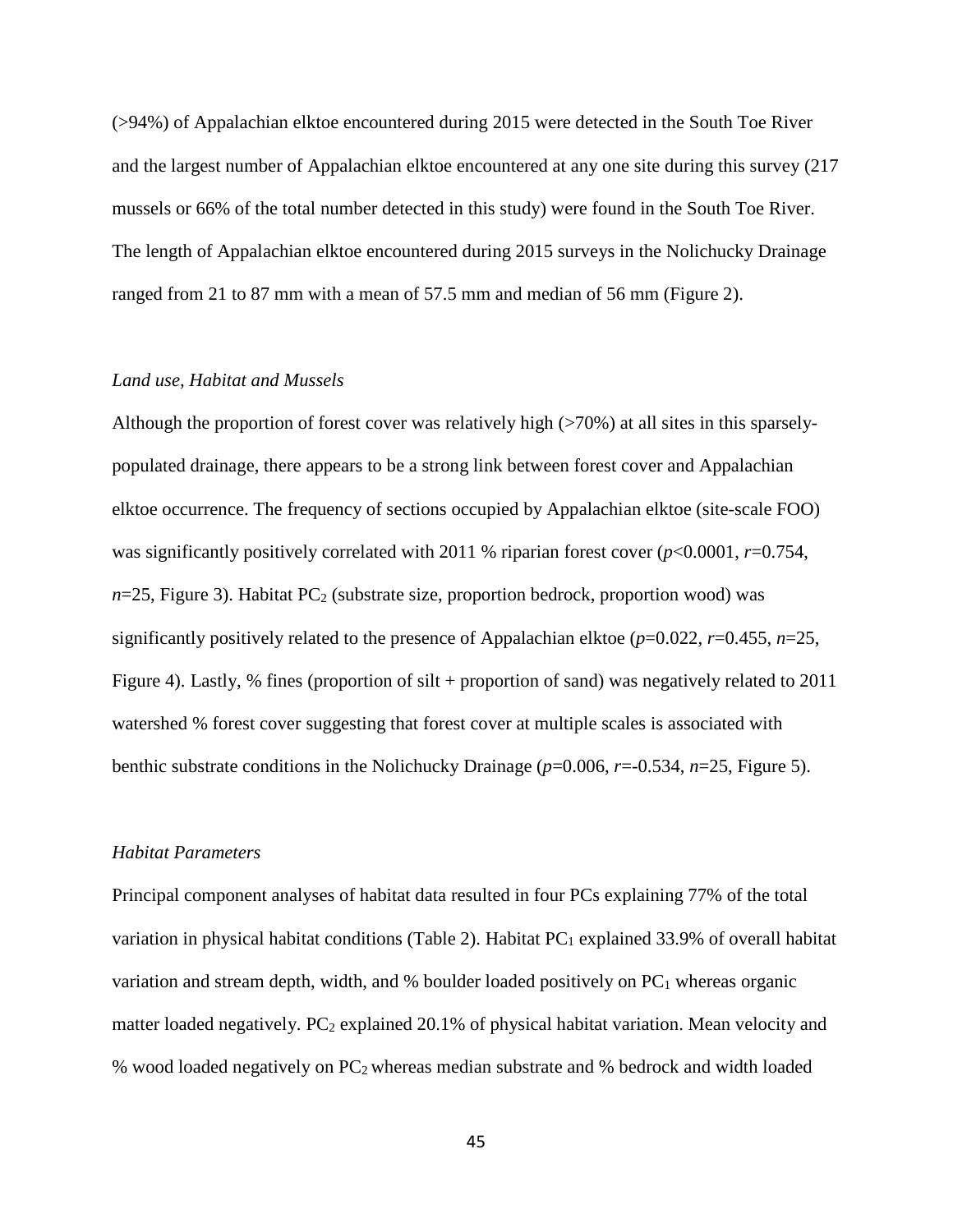positively on  $PC<sub>2</sub>$ . Habitat  $PC<sub>3</sub>$  explained 12.7% of variation in the dataset with stream power and the proportion of boulders loading positively whereas mean velocity and bedrock had negative loadings on  $PC_3$ . Finally,  $PC_4$  explained only 10.3% of habitat variability and stream power, mean velocity, and % bedrock loaded positively and substrate size loaded negatively on this component (Table 2).

# *Regression Analysis*

Generalized liner regression model found that Habitat  $PC_1$  and  $PC_2$  produced the most significant model in predicting Appalachian elktoe presence (AIC<sub>c</sub> = 32.37,  $W_i$  = 0.40,  $X^2$  = 9.39, *p*=0.01, Table 3). Although Habitat  $PC_1$  explains variation mainly in stream size, Habitat  $PC_2$  loaded strongly on variables appearing to be more related to Appalachian elktoe presence. The second most significant model found was Habitat  $PC<sub>2</sub>$  alone predicting Appalachian elktoe presence  $(AIC<sub>c</sub> = 32.36, W<sub>i</sub> = 0.15, X<sup>2</sup> = 4.81, p=0.03, Table 3).$ 

## *Shell Thin-Sections*

Analysis of length-at-age data indicate that Appalachian elktoe are short-lived and quick growing mussels. The mean age of sectioned mussels was 5.6 years and the median was 5.5 years. Shell lengths begin to asymptote at around age 8 and growth of all animals ages 8+ appeared relatively slow. The youngest shells sectioned were age 3 years and the mean length of age 3 shells was 49.4 mm with the smallest shell being 34.5 mm in length. I did not find any animals with ages >11 y and the largest individual available for thin-sectioning was 91 mm (Figure 7). Shell erosion on older, larger individual's precluded age and growth analysis.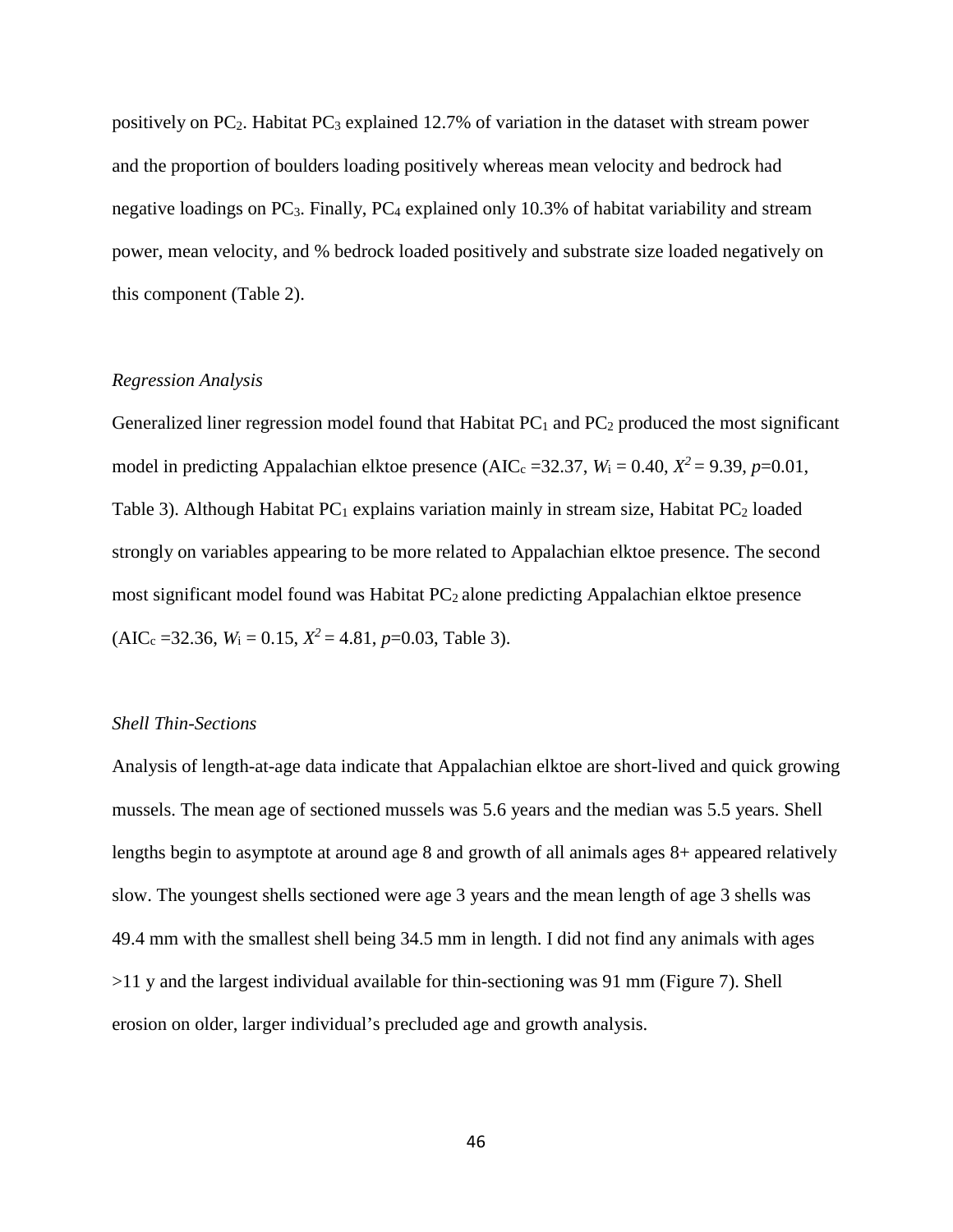## **DISCUSSION**

My data demonstrate that the distribution and abundance of Appalachian elktoe populations in the Nolichucky Drainage is extremely patchy but that it is also potentially dynamic. Although I found Appalachian elktoe in most of the streams examined, a number of populations appear to be extirpated from at least 7 sites where they formerly occurred (Fraley and Simmons 2006). However, several sites including the upper North Toe River had not been previously surveyed for Appalachian elktoe. They were targeted during this study to define the upstream range of Appalachian elktoe in that stream. The upper reach of the North Toe (above Spruce Pine, NC) have not contained Appalachian elktoe populations due to a former impoundment near the town of Spruce Pine and issues with water quality from waste water treatment effluent. The habitat in some areas upstream of Spruce Pine appear suitable for Appalachian elktoe if previously mentioned stressors were relieved.

Appalachian elktoe populations at most of my study sites appear to be small and the vast majority (95%) of individuals were detected in a single stream, the South Toe River. However, surveys in the early 1990s failed to detect Appalachian elktoe populations in the South Toe River. Further, these South Toe populations appear to have been increasing since their discovery in 1998 (USFWS 2009). Given that these populations are large and the surveys were conducted by experienced personnel, it seems likely that Appalachian elktoe have only recently colonized the lower South Toe River as populations were discovered in the South Toe during 1998. Protection of the South Toe watershed will be key to ensuring the survival of Appalachian elktoe in this watershed as there are few viable populations left in other tributaries. The South Toe appears to be the least-impacted sub-watershed in the Nolichucky Drainage and is a key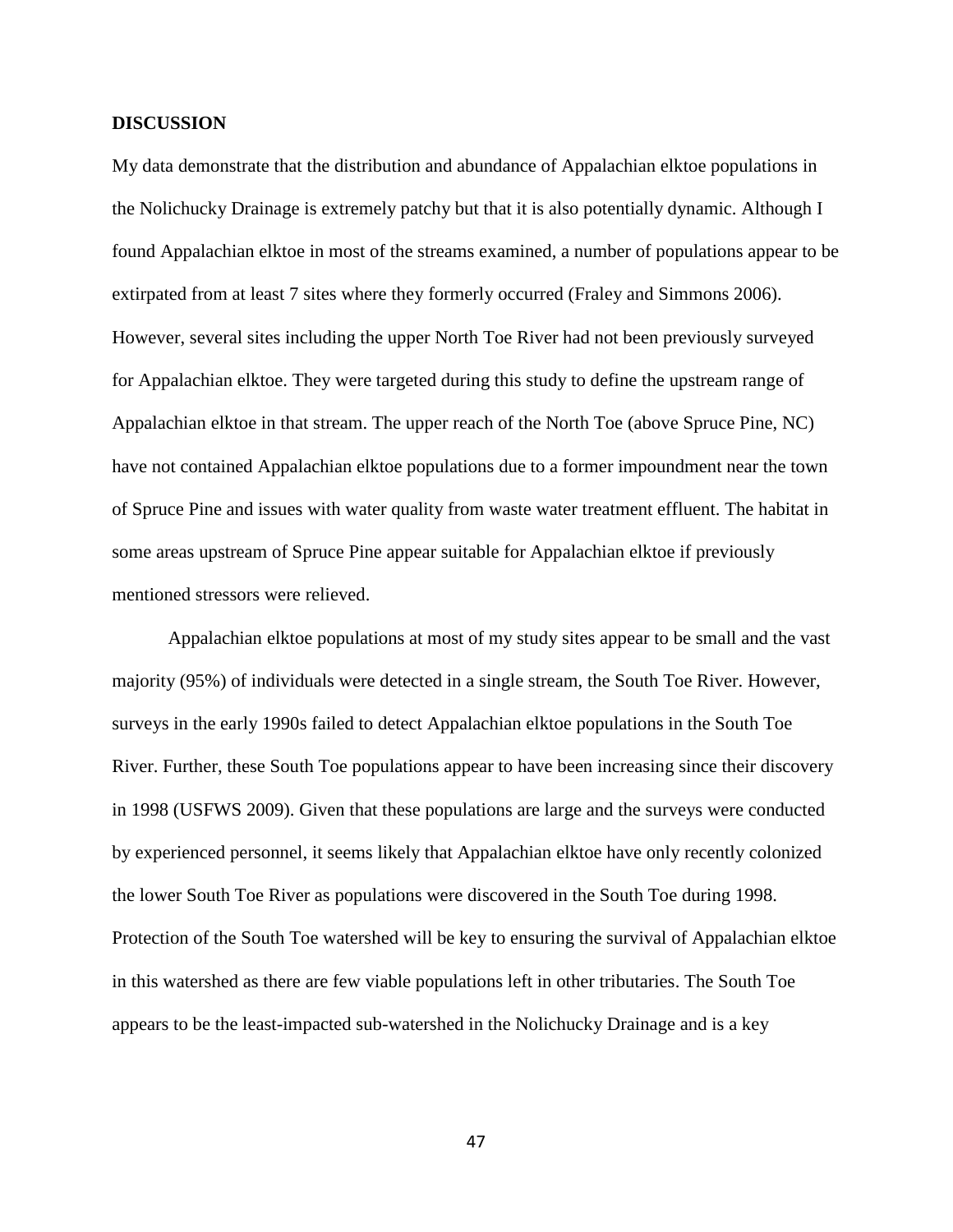stronghold for populations of Appalachian elktoe and numerous other sensitive species such as Hellbenders and the Wavy-rayed lamp mussel (NC Wildlife Action Plan 2005).

Size demographics for most Appalachian elktoe populations in the Nolichucky Drainage during 2015 surveys are skewed toward large, older adult individuals. While previous surveys have found large numbers of small, juvenile individuals, my research was unable to detect them. However, analysis of shell thin sections indicate that Appalachian elktoe are relatively shortlived and surprisingly fast-growing mussels. Results from thin section shells also indicate that all year classes (3-11 y) are present in the South Toe River and are indicative of naturally reproducing, stable populations (Figure 7). Demographic anomalies including the relatively low number of young mussels (< 40 mm) detected may reflect the relatively rapid growth of individuals and the relatively low survivorship of early age classes in most mussel populations (Figure 2). These patterns may reflect important differences in Appalachian elktoe life history traits (e.g., growth, life span, reproductive output) relative to other freshwater mussels. These attributes appear to be fairly common among other headwater-adapted mussel taxa (e.g., *Alasmidonta*, *Anodontoides*, *Strophitus*, *Villosa* spp.) (Haag and Warren, 1998).

#### *Physical habitat and land use*

Streams are intimately linked to their associated terrestrial ecosystem, including allochthonous organic inputs, stream nutrients, and geomorphic structures (Vannote et al. 1980, Kreutzweiser and Capell 2001). Human modifications of watershed and riparian terrestrial land use have the potential to adversely affect streams on a multitude of characteristics. Altered land use, including deforestation may increase sediment runoff and siltation rates, degrade water quality, and increase the intensity and frequency of high-flow events (Naiman and Decamps 1997, Harding et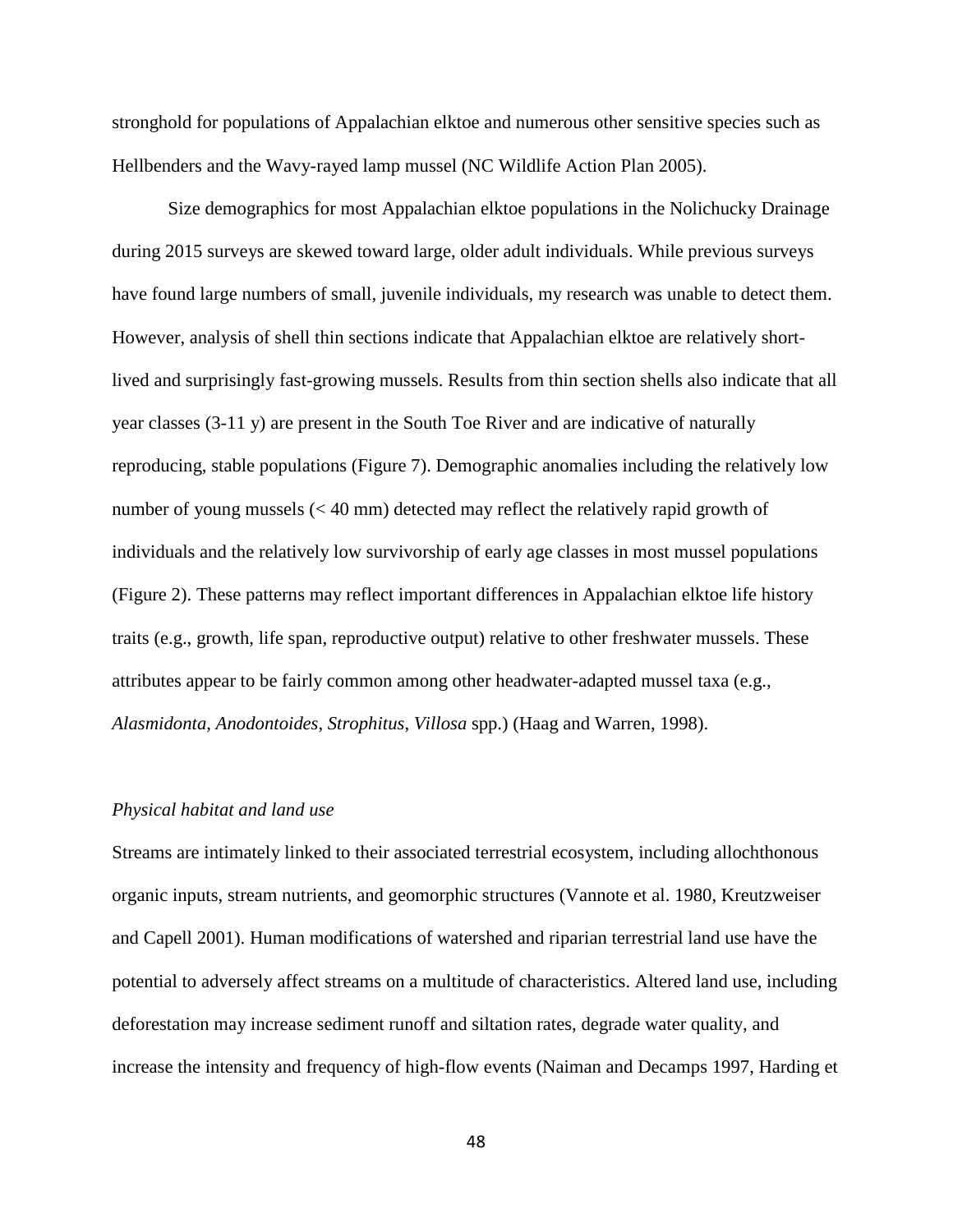al. 1999, Gulis and Suberkropp 2003, Strayer et al. 2004, Arthington et al. 2009). This increase in siltation can result in filling of interstitial shelter space which subsequently decreases the survivorship of benthic organisms. Further, increased turbidity and siltation can restrict the feeding ability of filter feeding organisms including freshwater mussels (Henley et al. 2000). Siltation of streams has long been linked with mussel declines in the southeastern United States since the late 1880s (Kunz 1898).

The factors responsible for the dynamic nature of Appalachian elktoe populations remain unclear but data suggest that riparian disturbances, including forest clearing, may be associated with elevated levels of fine sediments in some reaches. PCA and multiple regression analysis indicated that Habitat  $PC_2$  (substrate size and composition) were the best indicators of suitable Appalachian elktoe habitat.

In addition to long-term changes in land use and habitat conditions, short-term changes to land use may have profound implications for benthic habitats and the persistence of Appalachian elktoe populations. In the South Toe River, where the majority of Appalachian elktoe were found in this study, substantial changes in abundance were observed between 2014 and 2015 at one site impacted by sediments from ongoing highway construction. I observed a 50% decline in Appalachian elktoe abundance and a 63% decline in CPUE from 2014 (18 mussels, 6 mussels per hour) to 2015 (9 mussels, 2.3 mussels per hour). This observation supports the hypothesis that fine sediments negatively influence Appalachian elktoe abundance and suggests that changes may be rapid, underscoring the need to strengthen protection and restoration of riparian buffer zones in streams with Appalachian elktoe populations.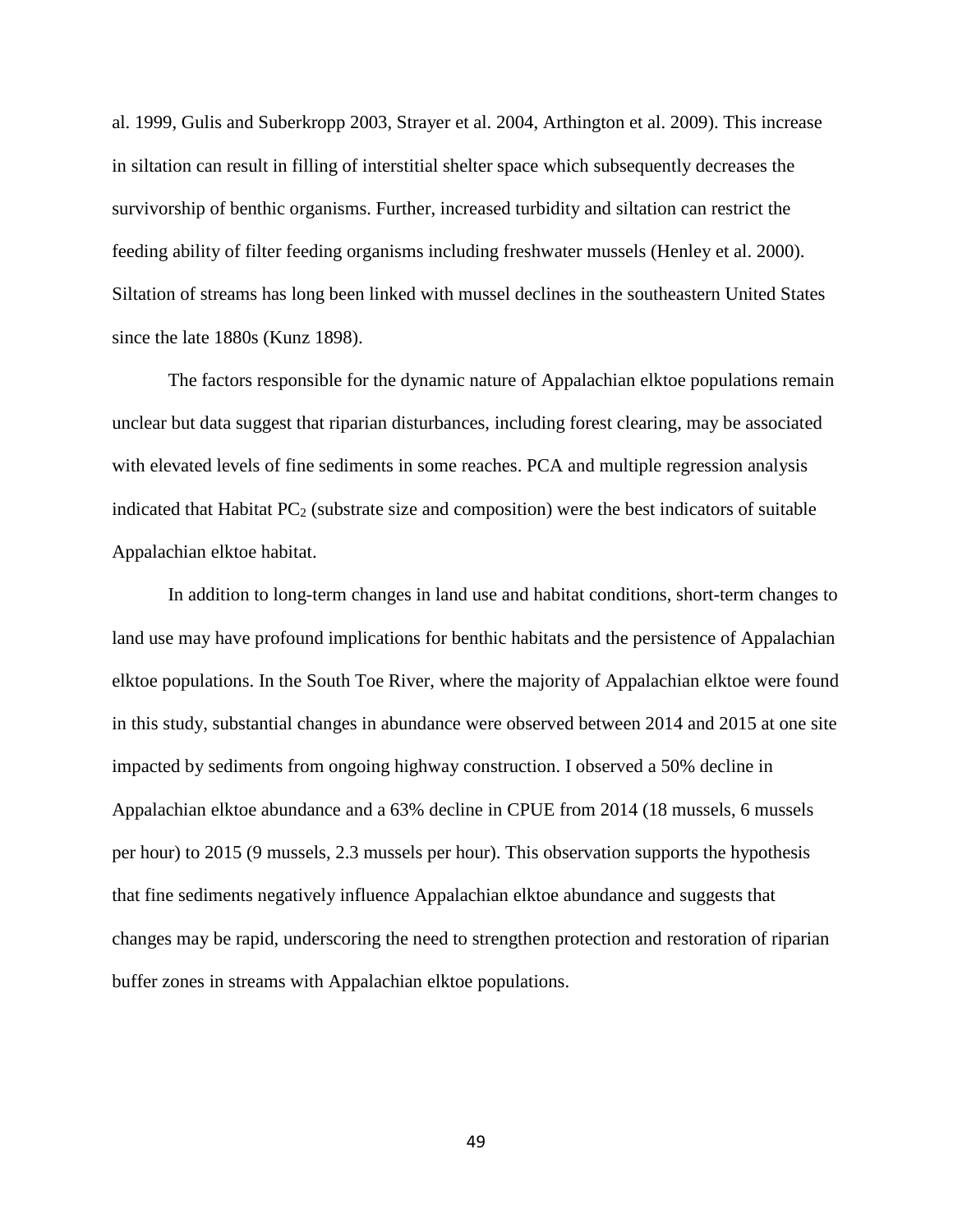#### *Management Implications*

In the Nolichucky Drainage, Appalachian elktoe populations appear to be stable and reproducing only in the South Toe River. Because populations in many other streams appear to be declining, the South Toe watershed is now the only major population stronghold in this drainage and represents one of only 3 or 4 viable populations remaining. Continued monitoring of this population (including quantitative surveys to detect recruits and obtain more complete demographic data) are needed to track population trends and ensure that current management strategies do not need to be augmented. Additionally, float surveys of the mainstem Toe and North Toe Rivers are needed to help determine whether suitable Appalachian elktoe habitats may exist in more remote sections of the drainage. Headwater site catchments and riparian zones were typically more forested than at sites further downstream in the Nolichucky Drainage. This trend is attributable to increased human population sizes and disturbance levels near sites lower in the drainage where the topography is less mountainous and more suitable for residences and agricultural activities.

Results of this and other studies suggest that although mechanistic links between the changes to LULC at the watershed or and riparian scales may not be directly apparent, indirect changes including stream warming and increased levels of fine sediment inputs may have profound consequences for populations of sensitive headwater mussels. Ongoing analyses will examine how age and growth data vary among Appalachian elktoe populations and may shed light on interactions with environmental conditions. Juvenile propagation and population augmentation are on-going for this species (R. Hoch and S. Fraley, NCWRC Pers. Com.). Welldesigned studies using sentinel juvenile mussels may hold the key to understanding how habitat factors influence survival and growth rates in this and other imperiled headwater mussel taxa.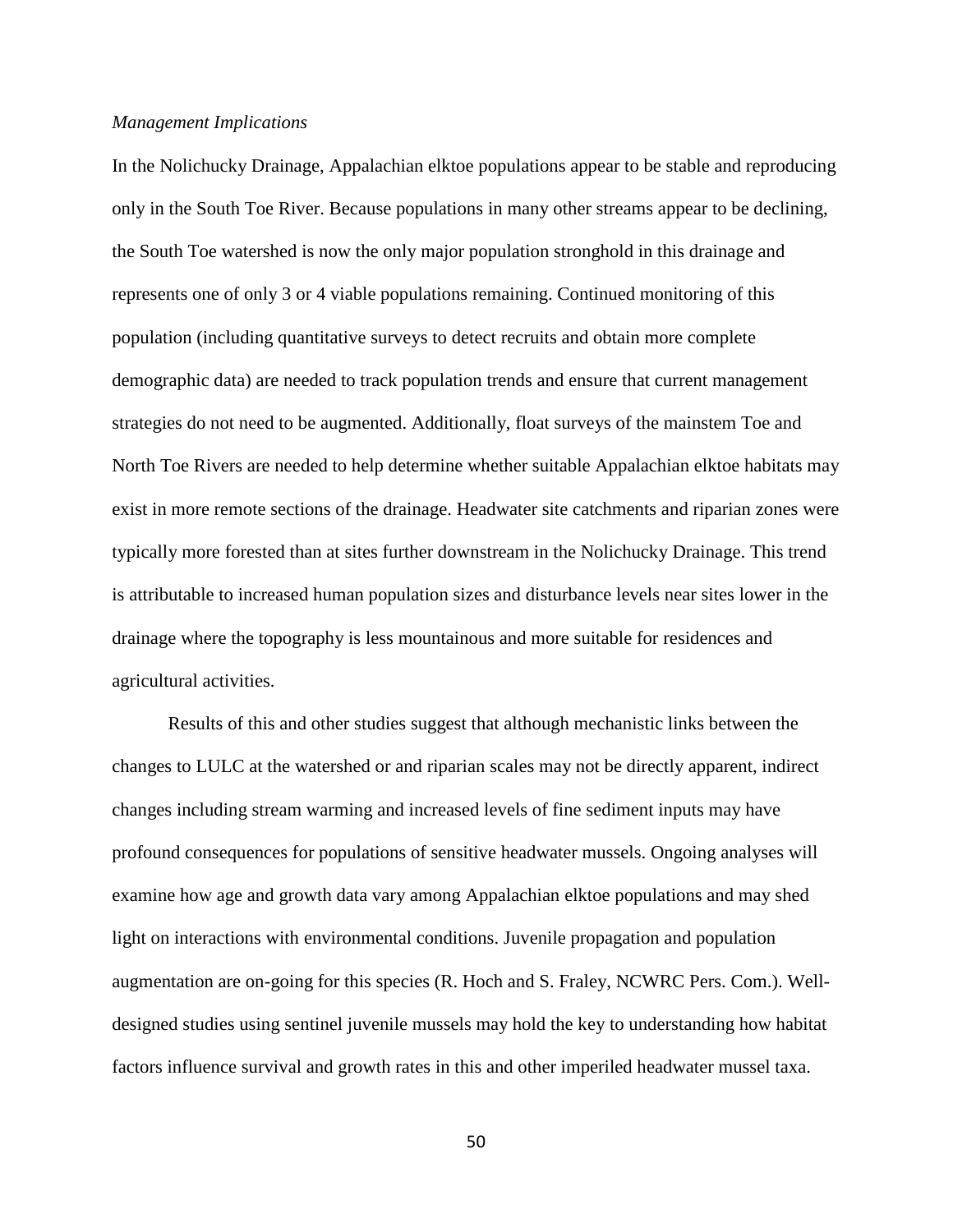## **LITERATURE CITED**

- Ahearn, D. S., R.W. Sheibley, R.A. Dahlgren, M. Anderson, J. Johnson, and K.W. Tate. 2005. Land use and land cover influence on water quality in the last free-flowing river draining the western Sierra Nevada, California. Journal of Hydrology 313:234-247.
- Aldridge, W.W., B.S. Payne, and A.C. Miller. 1987. The effects of intermittent exposure to suspended solids and turbulence on three species of freshwater mussels. Environmental Pollution 45:17-28.
- Allan, J. D. 2004. Landscapes and riverscapes: the influence of land use on stream ecosystems. Annual Review of Ecology, Evolution, and Systematics 35:257–284.
- Anthony, J.L., D.H. Kesler, W.L. Downing, and J.A. Downing. 2001. Length-specific growth rates in freshwater mussels (Bivalvia: Unionidae): extreme longevity or generalized growth cessation? Freshwater Biology 46:1349-1359.
- Arthington, A.H., R.J. Naiman, M.E. McCain, and C. Nilsson. 2009. Preserving the biodiversity and ecological services of rivers: new challenges and research opportunities. Freshwater Biology 55:1–16.
- Bernhardt, E. S., and M.A. Palmer. 2011. River restoration : the fuzzy logic of repairing reaches to reverse catchment scale degradation. Ecological Applications 21:1926-1931.
- Brim-Box, J., and J. Mossa. 1999. Sediment, Land Use, and Freshwater Mussels: Prospects and Problems. Journal of the North American Benthological Society 18:99-117.
- Brown K.M., and P.D. Banks. 2001. The conservation of unionid mussels in Louisiana Rivers: diversity, assemblage composition and substrate use. Aquatic Conservation- Marine and Freshwater Ecosystems 11:189-198.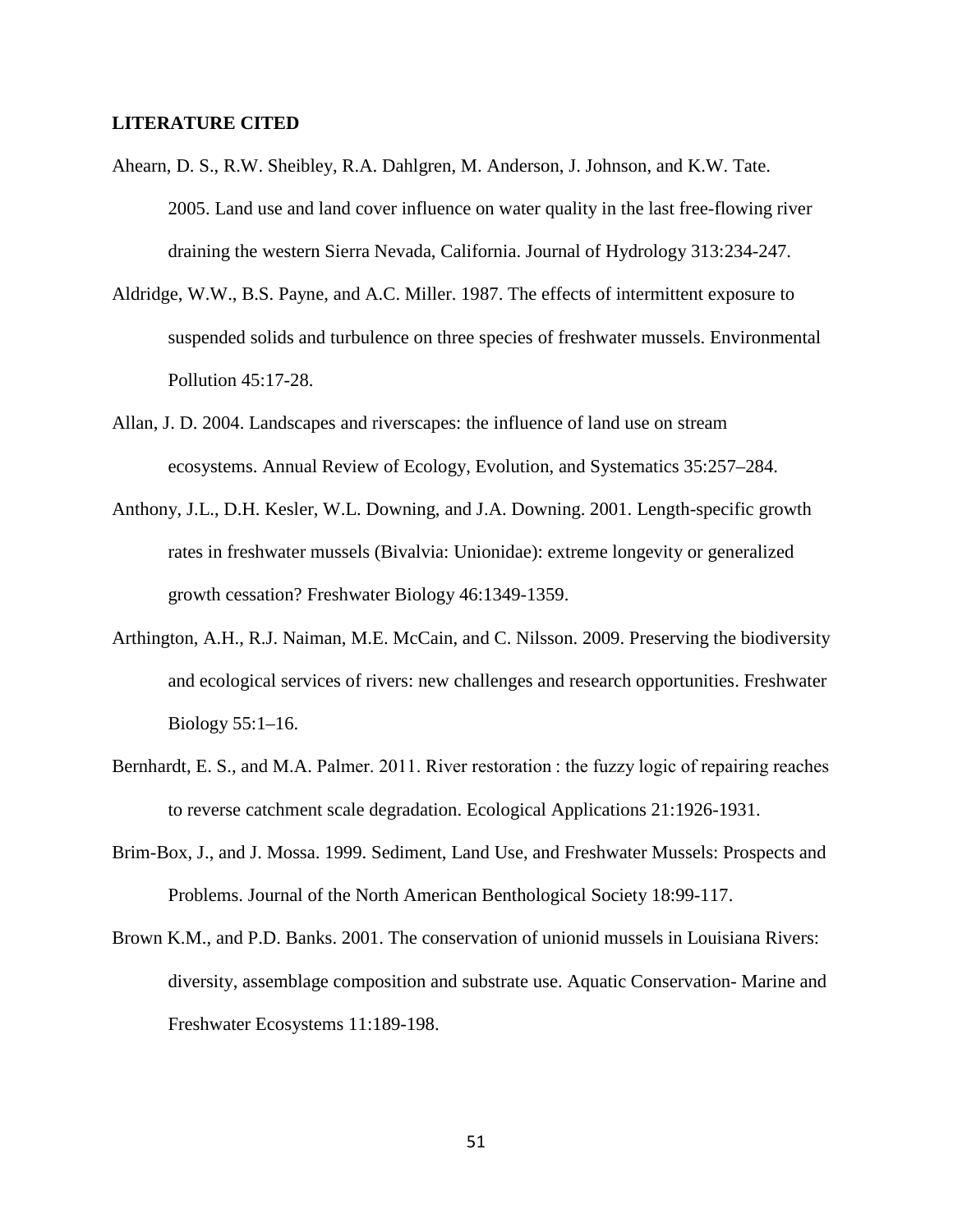- Clarke, A.H. 1981. The Tribe Alasmidontini (Unionidae: Anodontinae), Part I: *Pegias, Alasmidonta, and Arcidens*. Smithsonian Contributions to Zoology 399:1–75.
- Cope, W.G., R.B. Bringolf, D.B. Buchwalter, T.J. Newton, C.G. Ingersoll, N. Wang, T. Augspruger, F.J. Dwyer, M.C. Barnhart, R.J. Neves, and E. Hammer 2008. Differential exposure, duration, and sensitivity of unionoidean bivalve life stages to environmental contaminants. Journal of the North American Benthological Society 27:451–462.
- Cummins, R. H. 1994. Taphonomic processes in modern freshwater molluscan death assemblages: Implications for the freshwater fossil record. Paleogeography, Paleoclimatology, Paleoecology 108:55–73.
- Di Maio, J., and L. D. Corkum. 1995. Relationship between the spatial distribution of freshwater mussels (Bivalvia: Unionidae) and the hydrological variability of river. Canadian Journal of Zoology 73:663–671.
- Ellis, M.M. 1936. Erosion silt as a factor in aquatic environments. Ecology 17:29-42.
- Equinox Environmental Consulting and Design Inc. 2014. Upper North Toe Watershed Action Plan: Avery, Mitchell and Yancey Counties, North Carolina.
- Fuller, R. L., C. Griego, J.D. Muehlbauer, J. Dennison, and M. W. Doyle. 2010. Response of stream macroinvertebrates in flow refugia and high-scour areas to a series of floods: a reciprocal replacement study. Journal of the North American Benthological Society 29:750- 760.
- Fraley, S., and J. Simmons. 2006. An assessment of selected rare mussel populations in western North Carolina following extraordinary floods of September 2004. NC Department of Environment and Natural Resources Permit Report, Raleigh, NC.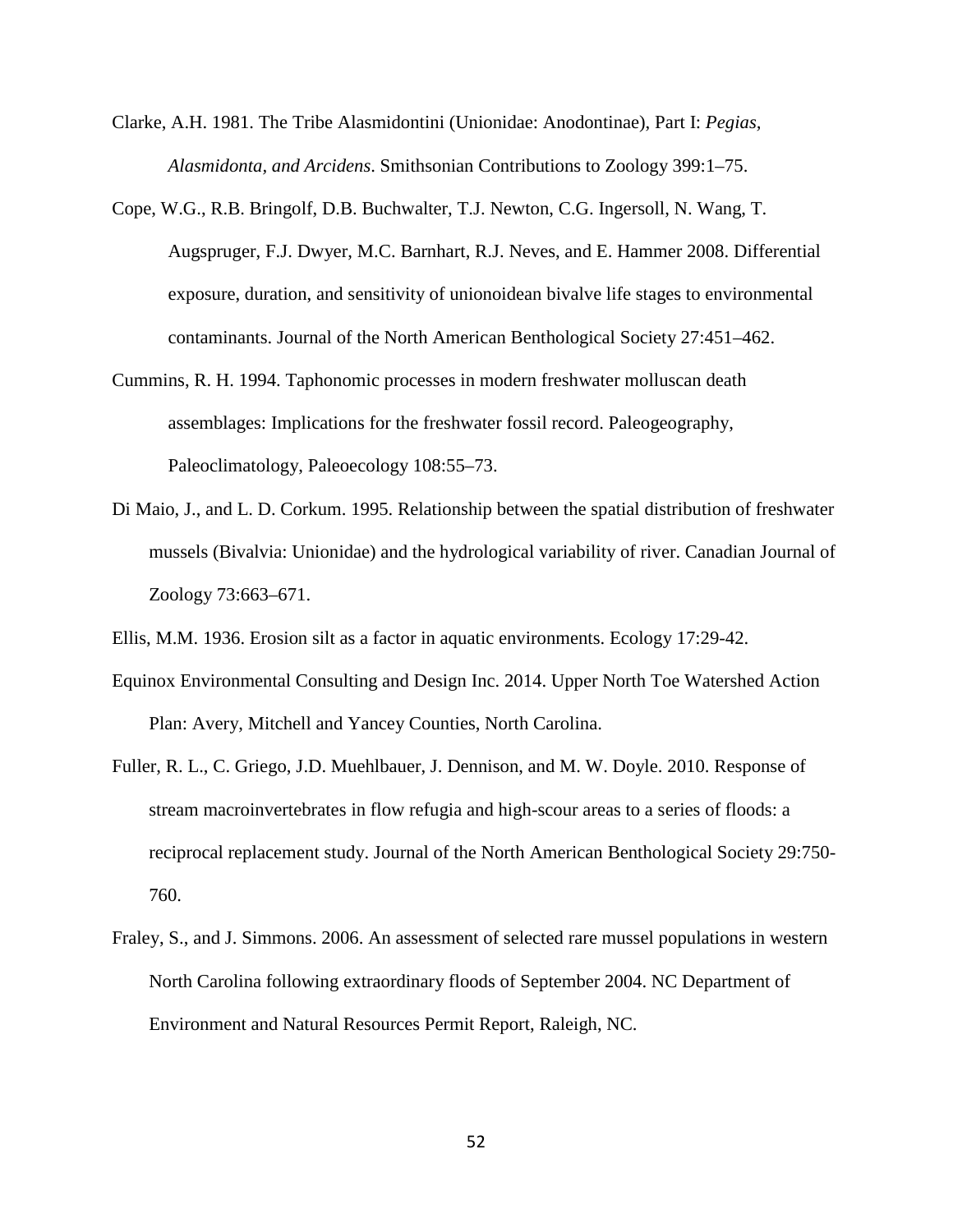- Gangloff, M.M., and J.W. Feminella. 2007. Stream channel geomorphology influences mussel abundance in southern Appalachian streams, USA. Freshwater Biology 52:64-74.
- Gergel, S.E., M.G. Turner, J.R. Miller, J.M. Melack and E.H. Stanley. 2002. Landscape indicators of human impacts to riverine systems. Aquatic Science 64:118-128.
- Gordon, N.D., T.A. McMahon, and B.L. Finlay. 1994. Stream hydrology: an introduction for ecologists. John Wiley and Sons, New York.
- Glenn, CL. 1911. Denudation and Erosion in the Southern Appalachian Region and the Monogahela Basin. Washington Government Printing Office. United States Geological Survey.
- Gulis, V., and K. Suberkropp. 2003. Leaf litter decomposition and microbial activity in nutrientenriched and unaltered reaches of a headwater stream. Freshwater Biology 48:123–134.
- Haag, W. R. 2012. North American Freshwater Mussels: Natural History, Ecology and Conservation. Cambridge University Press, Cambridge, UK.
- Haag, W.R., and A.M. Commens-Carson. 2008. Testing the assumption of annual shell ring deposition in freshwater mussels. Canadian Journal of Fisheries and Aquatic Sciences 508:493–508.
- Haag, W., and M. Warren. 1998. Role of ecological factors and reproductive strategies in structuring freshwater mussel communities. Canadian Journal of Fisheries and Aquatic Systems 52:78-91.
- Harding, J.S., E.F. Benfield, P.V. Bolstad, G.S. Helfman, and E.B.D Jones. 1998. Stream biodiversity: The ghost of land use past. Proceedings of the National Academy of Sciences 95:14843-14847.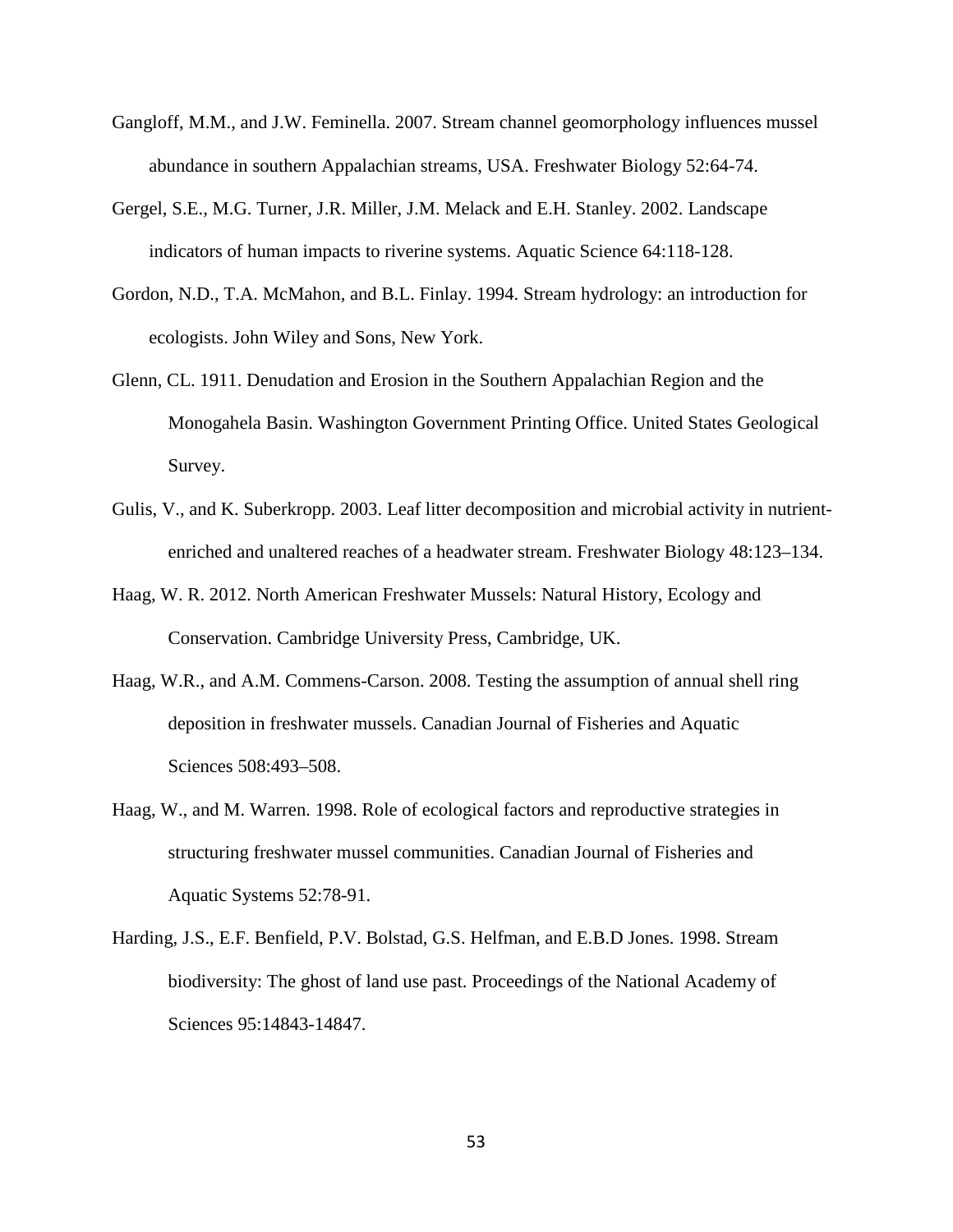- Harding, J.S., R.G. Young, J.W. Hayes, K.A. Shearer, and J.D. Stark. 1999. Changes in agricultural intensity and river health along a river continuum. Freshwater Biology 42:345–357.
- Hastie, L.C., P.J. Cosgrove, N. Ellis, and M.J. Gaywood. 2003. The threat of climate change to freshwater pearl mussel populations. Ambio: A Journal of the Human Environment  $32:40-6$ .
- Hazelton, P. D., W.C. Gregory, T.J. Pandolfo, S. Mosher, M.S. Strynar, M.C. Barnhart, and R.B. Bringlof. 2012. Partial life-cycle and acute toxicity of perfluoroalkyl acids to freshwater mussels. Environmental Toxicology and Chemistry 31:1611-1620.
- Henley, W.F., M.A. Patterson, R.J. Neves, and D.A. Lemly. 2000. Effects of Sedimentation and Turbidity on Lotic Food Webs: A Concise Review for Natural Resource Managers 8:125-139.
- Hopkins, R.L., and J.C. Roush. 2013. Effects of mountaintop mining on fish distributions in central Appalachia. Ecology of Freshwater Fish 22: 578–586.
- Hornbach, D.J, and T. Deneka. 1996. A comparison of qualitative and quantitative collection method for examining freshwater mussel assemblages. Journal of the North American Benthological Society 15:587-596.
- IUCN 2015. The IUCN Red List of Threatened Species. Version 2015-4. http://www.iucnredlist.org. Downloaded on 23 March 2016.
- Kat, P.W. 1982. Effects of population density and substratum type on growth and migration of *Elliptio complanata* (Bivalvia: Unionidae). Malacological Review 15:119-127.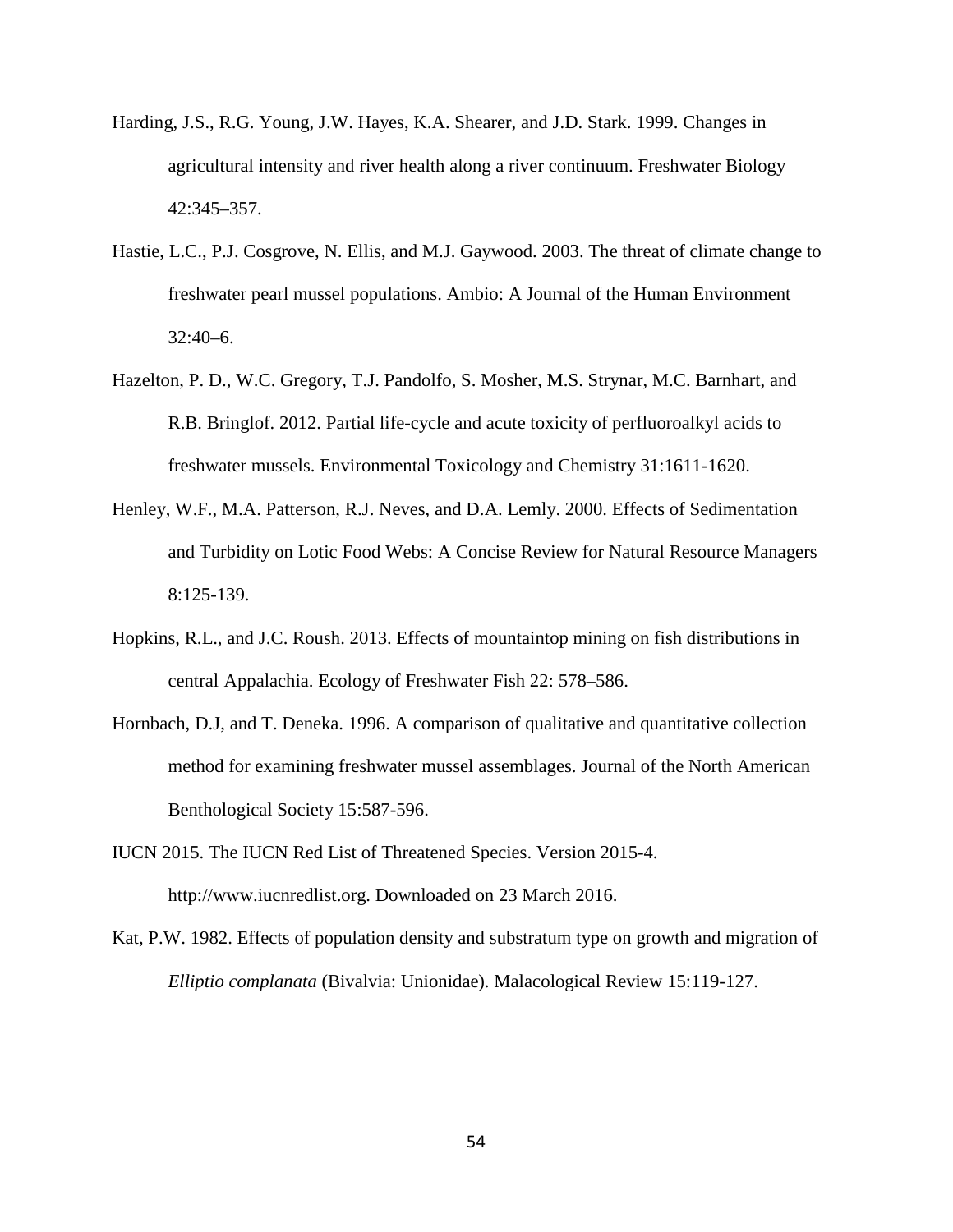- Kaushal, S.S., G.E. Likens, N.A. Jaworski, M.L. Pace, A.M. Sides, D. Seekell, K.T. Bell, D.H. Secor, and R.L. Wingate. 2010. Rising stream and river temperatures in the United States. Frontiers in Ecology and the Environment 8:461–466.
- King, R.S., M.E. Baker, D.F. Whigham, D.E. Weller, T.E. Jordan, P.F. Kazyak and M.K. Hurd. 2005. Spatial considerations for linking watershed land cover to ecological indicators in streams Ecological Applications 15:137-137.
- Kreutzweiser, D., and S. Capell. 2001. Fine sediment deposition in streams after selective harvesting without riparian buffers. Canadian Journal of Forest Research 31:2134-2142.
- Kunz, G.F. 1898. A brief history of the gathering of fresh-water pearls in the United States. Bulletin of the United States Fish Commission 17:321-330.
- Lancaster, J., and A. Hilldrew. 1993. Flow refugia and the microdistribution of lotic macroinvertebrates. Canadian Journal of Fisheries and Aquatic Sciences 12:385-393.
- Levine, J., S. Salger, L. Borst, M. Law, C. Eads, C. Osburn, M.M. Gangloff, S. Sumner, and B. Sauls. 2015. Investigation of Factors Contributing to the Decline in the Nutritional Health of *Alasmidonta raveneliana* in the Little Tennessee River, Franklin, North Carolina. NCDOT Project Report 2013-2012-37. FHWA/NC/2009-08. Raleigh, NC.
- Lydeard, C., R. Cowie, C. Winston, W. Pounder, A. Bogan, P. Bouchet, S. Clark, K. Cummings, T. Frest, O. Gargominy, D. Herbert, R. Hershler, K. Perez, B. Roth, M. Seddon, E. Strong, and F. Thompson. 2004. The Global Decline of Nonmarine Mollusks. BioScience 54:321-330.
- Maloney, K. O., J.W. Feminella, R.M. Mitchell, S.A. Miller, P.J. Mulholland, and J. N. Hosuer. 2008. Landuse legacies and small streams: identifying relationships between historical land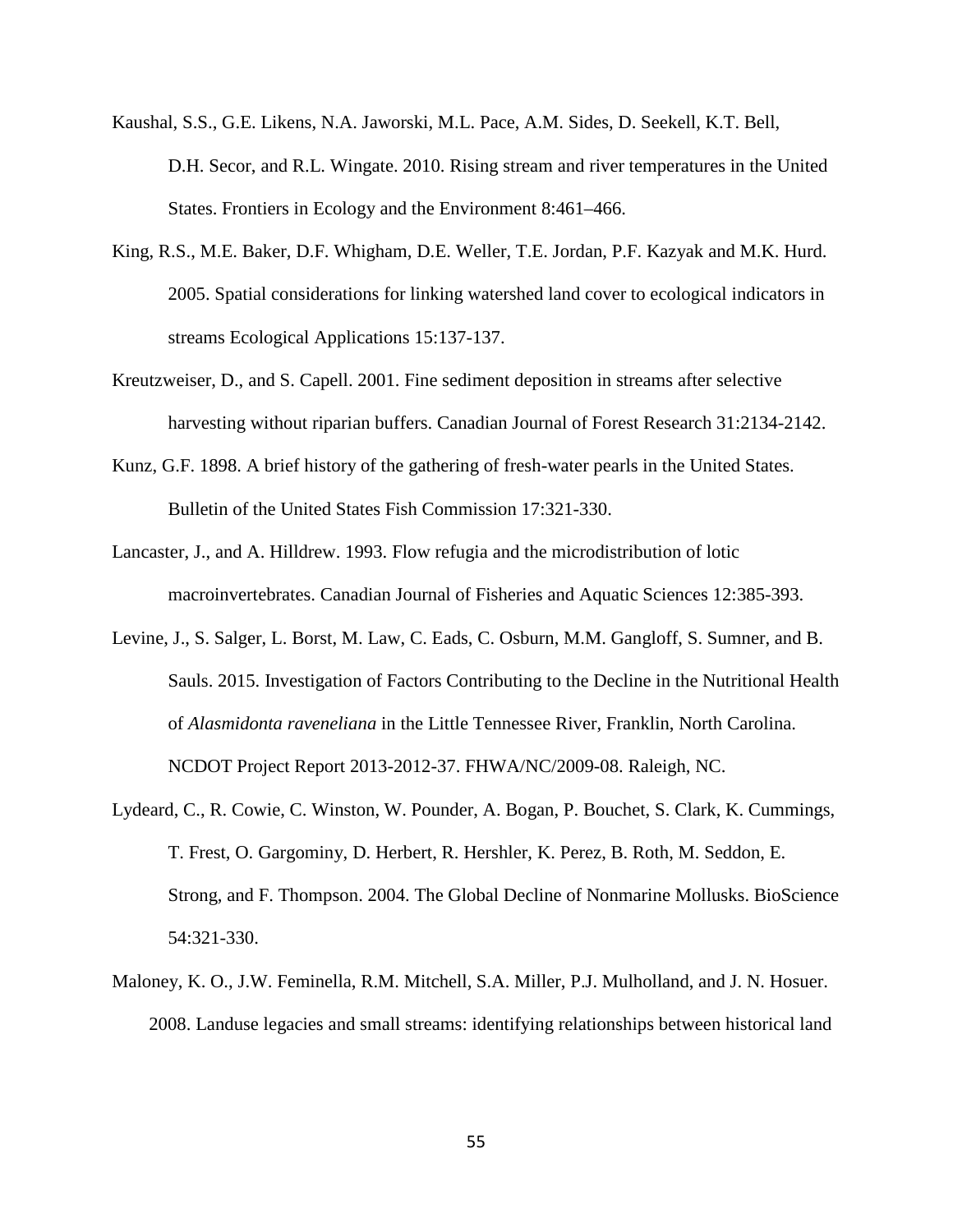use and contemporary stream conditions. Journal of the North American Benthological Society 27:280–294.

- Merwade, V. 2012. Watershed and Stream Network Delineation using ArcHydro Tools. School of Civil Engineering, Perdue University, Perdue, IN 1:1–22.
- Naiman, R.J., and H. Decamps. 1997. The ecology of interfaces: riparian zones. Annual Review of Ecology and Systematics 28:621–658.
- Natureserve. 2016. NatureServe Explorer: An online encyclopedia of life [web application]. Version 7.0. NatureServe, Arlington, VA. U.S.A. Available http://explorer.natureserve.org. (Accessed: 24 March 2016)
- Neves R.J., and S.N. Moyer. 1988. Evaluation of techniques for age determination of freshwater mussels (unionidae). American Malacological Bulletin 6:179-188.
- North Carolina Wildlife Resources Commission. 2005. North Carolina Wildlife Action Plan. Raleigh, NC
- Ogle, D.H. 2016. FSA: Fisheries stock analysis. R package 0.8.6.
- Pan, Y., A. Herlihy, P. Kaufmann, J. Wigington, J. van Sickle, and T. Moser 2004. Linkages among landuse, water quality, physical habitat conditions and lotic diatom assemblages: A multi-spatial scale assessment. Hydrobiologia 515:59–73.
- Pandolfo, T.J., W.G. Cope, C. Arellano, R.B. Bringolf, M.C. Barnhart, and E. Hammer. 2010. Upper thermal tolerances of early life stages of freshwater mussels. Journal of the North American Benthological Society 29:959-969.
- Parmalee, P.W., and A.E. Bogan. 1998. The Freshwater Mussels of Tennessee. 1<sup>st</sup> edition. The University of Tennessee Pres, Knoxville, Tennessee.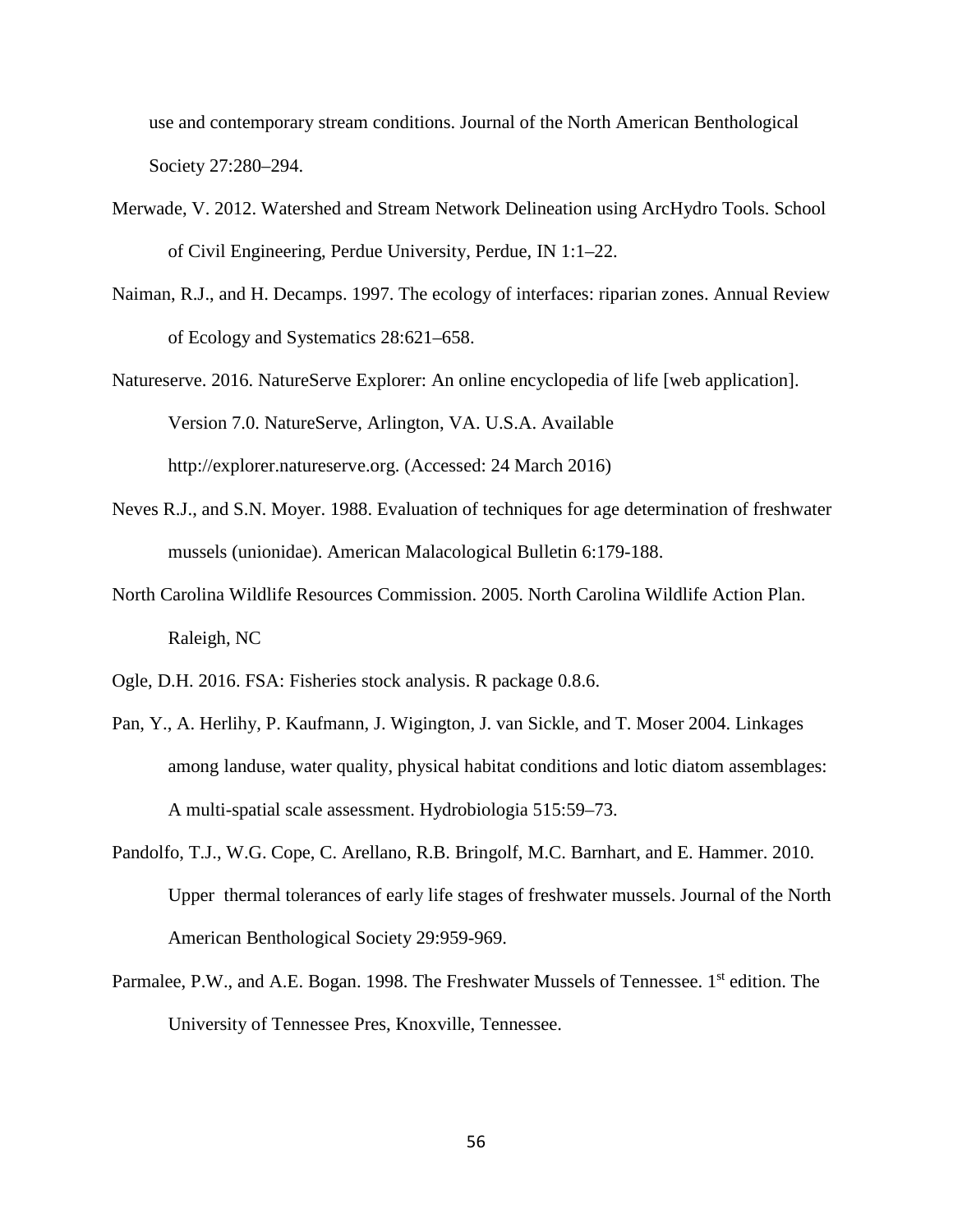- Paul, M., and J. Meyer. 2001. Streams in the Urban Landscape. Annual Review of Ecology and Systematics 33:333-365
- Peterson, J.T., and T.J. Kwak. 2015. Modeling the Effects of Land Use and Climate Change on Riverine Smallmouth Bass. Ecological Applications 9:1391–1404.
- Scott, M.C. 2006. Winners and losers among stream fishes in relation to land use legacies and urban development in the southeastern US. Biological Conservation 127:301–309.
- Siegenthaler, U., and H. Oeschger. 1978. Predicting Future Atmospheric Carbon Dioxide Levels. American Association for the Advancement of Science 199:388–395.
- Singer, E.E., and M.M. Gangloff. 2013. Effects of a small dam on freshwater mussel growth in an Alabama (U.S.A.) stream. Freshwater Biology 56:1904–1915.
- Snyder, C.D., J.A. Young, R. Villella, and D.P Lemarié. 2003. Influences of upland and riparian land use patterns on stream biotic integrity. Landscape Ecology 18:647–664.
- Strayer, D.L. 1999. Use of flow refuges by unionid mussels in rivers. Journal of the North American Benthological Society 18:468-476.
- Strayer, D.L., and J. Ralley. 1993. Microhabitat use by an assemblage of stream-dwelling unioaceans (Bivalvia), including two rare species of *Alasmidonta.* Journal of the North American Benthological Society 12:247-258.
- Strayer, D.L., J.A. Downing, W.R. Haag, T.L. King, J.B. Layzer, T.J. Newton, and S.J. Nichols. 2004. Changing Perspectives on Pearly Mussels, North America s Most Imperiled Animals. BioScience 54:429–439.
- United States Census Bureau. 2015. Annual Estimates of the Resident Population: April 1, 2010 to July 1, 2014. US Census, Population Division, Washington, DC.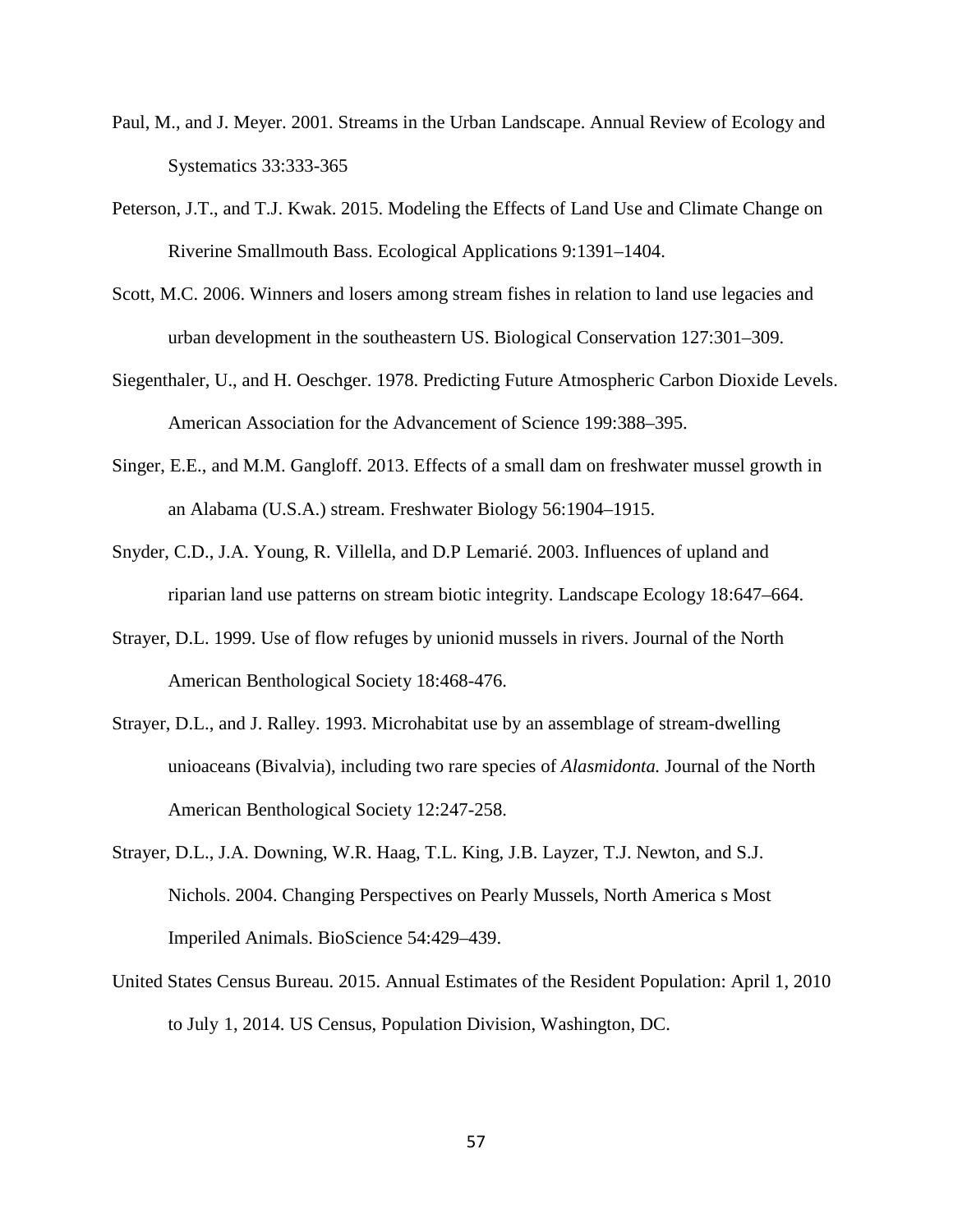- United States Fish and Wildlife Service. Appalachian elktoe 5-Year Review. 2009. US Fish and Wildlife Ecological Services Field Office, Asheville, NC.
- United States Fish and Wildlife Service. 1994. Endangered and threatened wildlife and plants, Appalachian elktoe determined to be an endangered species. Federal Register 59:60324-60334.
- Vannote, R. L., G.W. Minshall, K.W. Cummins, J.R. Sedell, and C.E Cushing. 1980. The River Continuum Concept. Canadian Journal of Fisheries and Aquatic Sciences 37:130-137.
- Vannote, R.L., and G.W. Minshall. 1982. Fluvial processes and local lithology controlling abundance, structure, and composition of mussel beds. Proceedings of the National Academy of Sciences 79:4103-4107.
- Vaughn, C., M. Taylor, and K.J. Eberhard. 1997. A Comparison of timed searches vs. quadrat sampling in mussel surveys. Conservation and Management of Freshwater Mussels II: Proceedings of a UMRCC Symposium.
- von Bertalanffy, L. 1938. A quantitative theory of organic growth (Inquiries on growth laws II). Human Biology 10:181-213.
- Weijters, M.J., J.H. Janse, R. Alkemade, and J.T.A. Verhhoeven. 2009. Quantifying the effect of catchment land use and water nutrient concentrations on freshwater river and stream biodiversity. Aquatic Conservation: Marine and Freshwater Ecosystems 19:104–112.
- Williams, J. D., M.L. Warren, K.S. Cummings, J.L. Harris, and N. Richard. 1993. Conservation status of Freshwater Mussels of the United States and Canada. American Fisheries Society 18:6-22.
- Wolman, M. 1954. A Method to Sampling Course River-Bed Material. Transactions of the American Geophysical Union 35:6.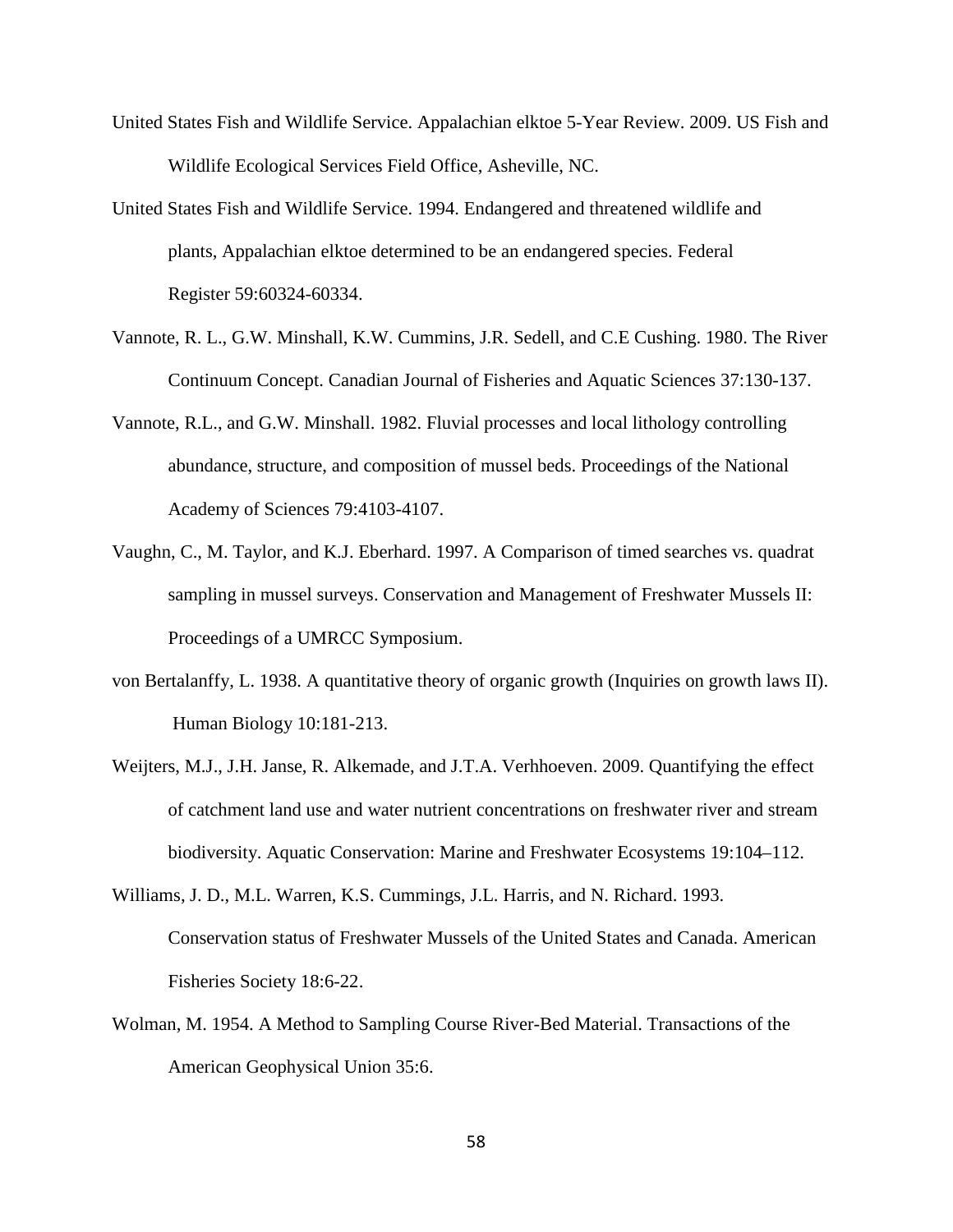Woodward, G., D. Perkins, and L. Brown. 2010. Climate change and freshwater ecosystems: impacts across multiple levels of organization. Transactions of the Royal Society of Biology 365:2093-2106.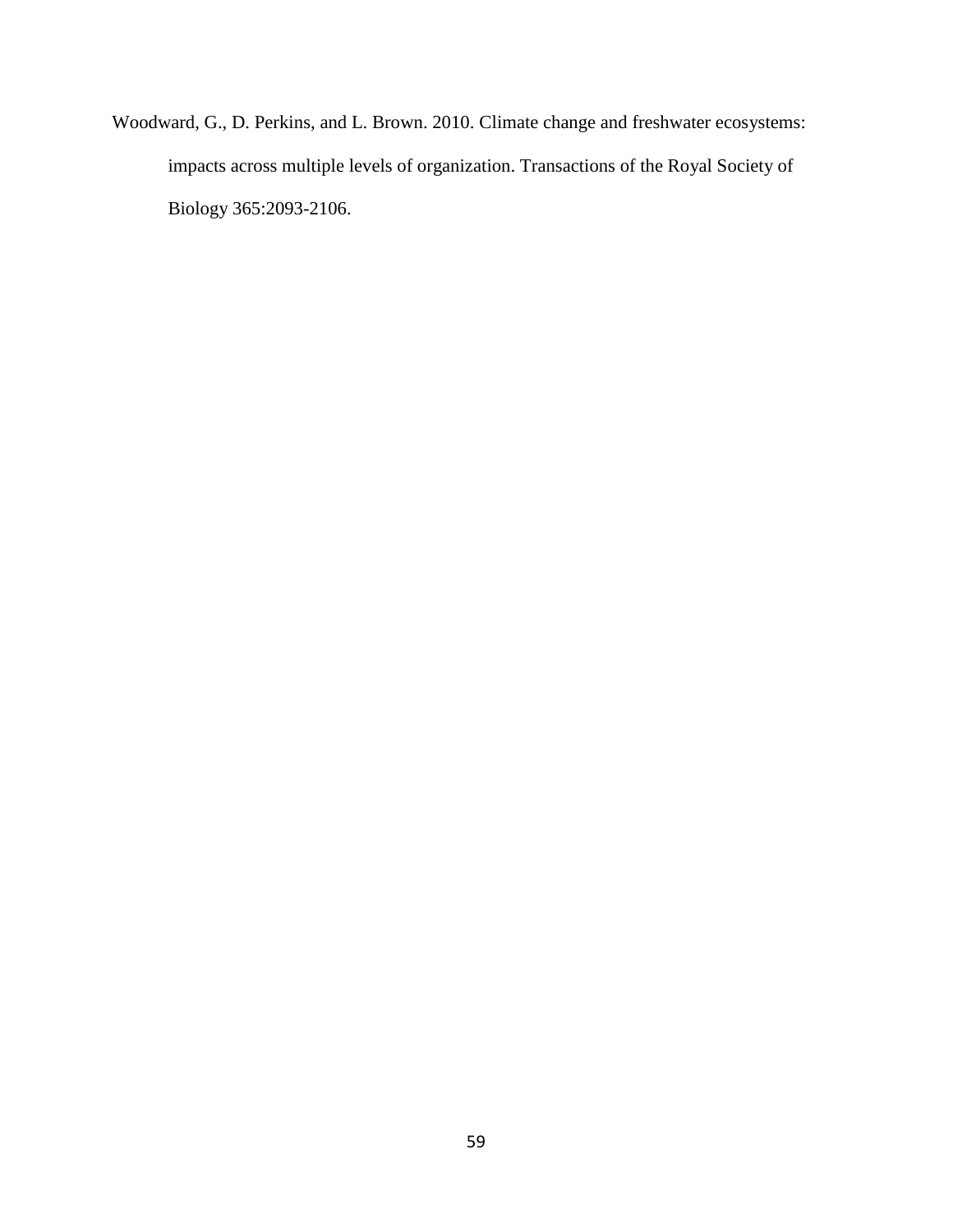**Tables and Figures**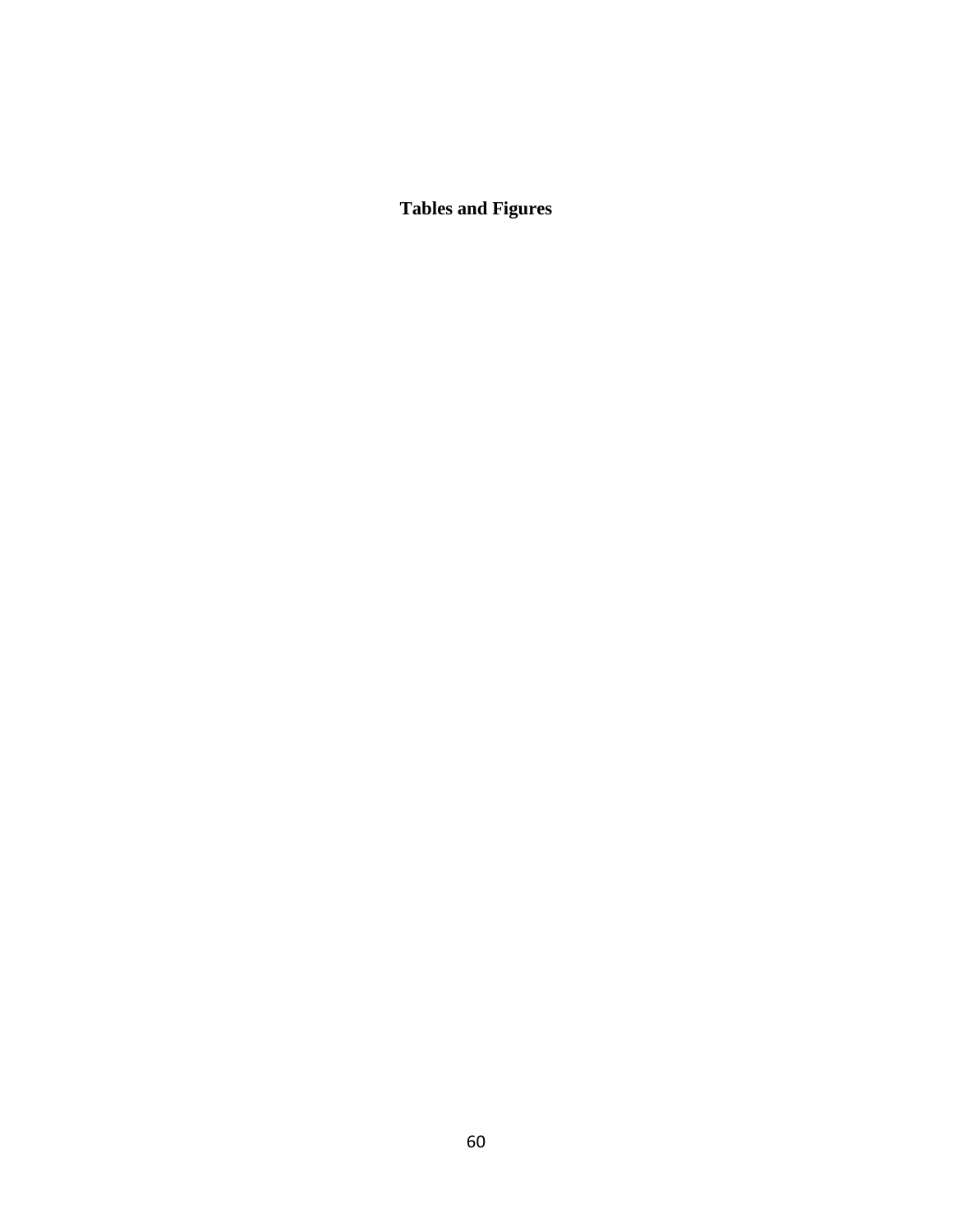Table 1. Number, search time, catch-per-unit-effort (CPUE), and mean mussel length and standard deviation of *Alasmidonta raveneliana* encountered during Nolichucky drainage surveys and number of *Lampsilis fasciola* encountered in surveys between June 1 and August 14, 2015.  $CR = Cane River, ST = South Toe, NT = North Toe and Toe = Toe River. Site number$ corresponds to placement in respective stream, ascending in downstream direction.

|                  |                       |                | Alasmidonta raveneliana |                    | Lampsilis fasciola |                    |
|------------------|-----------------------|----------------|-------------------------|--------------------|--------------------|--------------------|
|                  |                       | <b>Search</b>  | No. Live                | <b>Mean Length</b> | No. Live           | <b>Mean Length</b> |
| <b>Site</b>      | Locality              | <b>Effort</b>  | <b>Mussels</b>          | $(mm)$ SD          | <b>Mussels</b>     | (mm) SD Length     |
|                  |                       | (hours)        | <b>CPUE</b>             | Length (mm)        | <b>CPUE</b>        | (mm)               |
| CR1              | 35.901928, -82.311812 | 2.5            | 1, 0.41                 | 67(0)              |                    |                    |
| CR <sub>2</sub>  | 35.902318, -82.328052 | 4.4            | 3,0.68                  | 71.2(3.5)          |                    |                    |
| CR <sub>3</sub>  | 35.91619, -82.35736   | 1.5            |                         |                    |                    |                    |
| CR4              | 35.913875, -82.384771 | 1.3            |                         |                    |                    |                    |
| CR5              | 35.942306, -82.390349 | $\overline{2}$ |                         |                    |                    |                    |
| CR <sub>6</sub>  | 36.00019, -82.35673   | 2.3            | 1,0.44                  | 55 $(0)$           |                    |                    |
| NT1              | 35.99587, -82.01877   | 3.5            |                         |                    |                    |                    |
| NT <sub>2</sub>  | 35.97805, -82.01685   | $\overline{2}$ |                         |                    |                    |                    |
| NT3              | 35.944044, -82.00402  | 3.2            |                         |                    |                    |                    |
| NT4              | 35.929205, -82.114801 | $\overline{2}$ |                         |                    |                    |                    |
| NT <sub>5</sub>  | 35.914949, -82.069168 | 2.2            |                         |                    |                    |                    |
| NT <sub>6</sub>  | 35.90479, -82.04472   | 2.3            |                         |                    |                    |                    |
| ST <sub>1</sub>  | 35.87119, -82.196812  | 6              | 30, 5.03                | 57.7 (9.6)         | 1, 0.16            | 59 $(0)$           |
| ST <sub>2</sub>  | 35.9051, -82.191674   | 6.4            | 217, 34.17              | 59.5 (9.8)         |                    |                    |
| ST <sub>3</sub>  | 35.908732, -82.191452 | 4.8            | 17, 3.54                | 55.6(8.6)          |                    |                    |
| ST <sub>4</sub>  | 35.915051, -82.213237 | $\overline{4}$ | 9, 2.27                 | 39.9 (9.8)         | 1, 0.25            | 69(0)              |
| ST <sub>5</sub>  | 35.92133, -82.20711   | 5.3            | 31, 5.89                | 46.3(11.3)         | 4, 0.75            | 60.3(8.3)          |
| ST <sub>6</sub>  | 35.926794, -82.202692 | 4.5            | 6, 1.33                 | 56(5.9)            |                    |                    |
| Toe1             | 36.005635, -82.19315  | 10.3           | 7,0.68                  | 54.2 (10.9)        | 9,0.87             | 69(10.5)           |
| Toe2             | 36.008022, -82.237381 | 5.4            |                         |                    |                    |                    |
| Toe3             | 35.993532, -82.249744 | 7.9            | 4, 0.51                 | 62(12)             | 6, 0.75            | 56.4 (11.2)        |
| Toe <sub>4</sub> | 35.993993, -82.258602 | $8\,$          | 1, 0.12                 | 42(0)              | 4,0.50             | 70.2(7.9)          |
| Toe <sub>5</sub> | 36.00399, -82.24755   | 3.2            |                         |                    |                    |                    |
| Toe <sub>6</sub> | 36.045831, -82.299447 | 3.9            |                         |                    |                    |                    |
| Toe7             | 36.02653, -82.321303  | 8.6            |                         |                    | 4, 0.47            | 59.1 $(7.1)$       |
| <b>Total</b>     |                       | 107.1          | 327, 3.05               | 57.3 (10.9)        | 29, 0.27           | 64.6(10.7)         |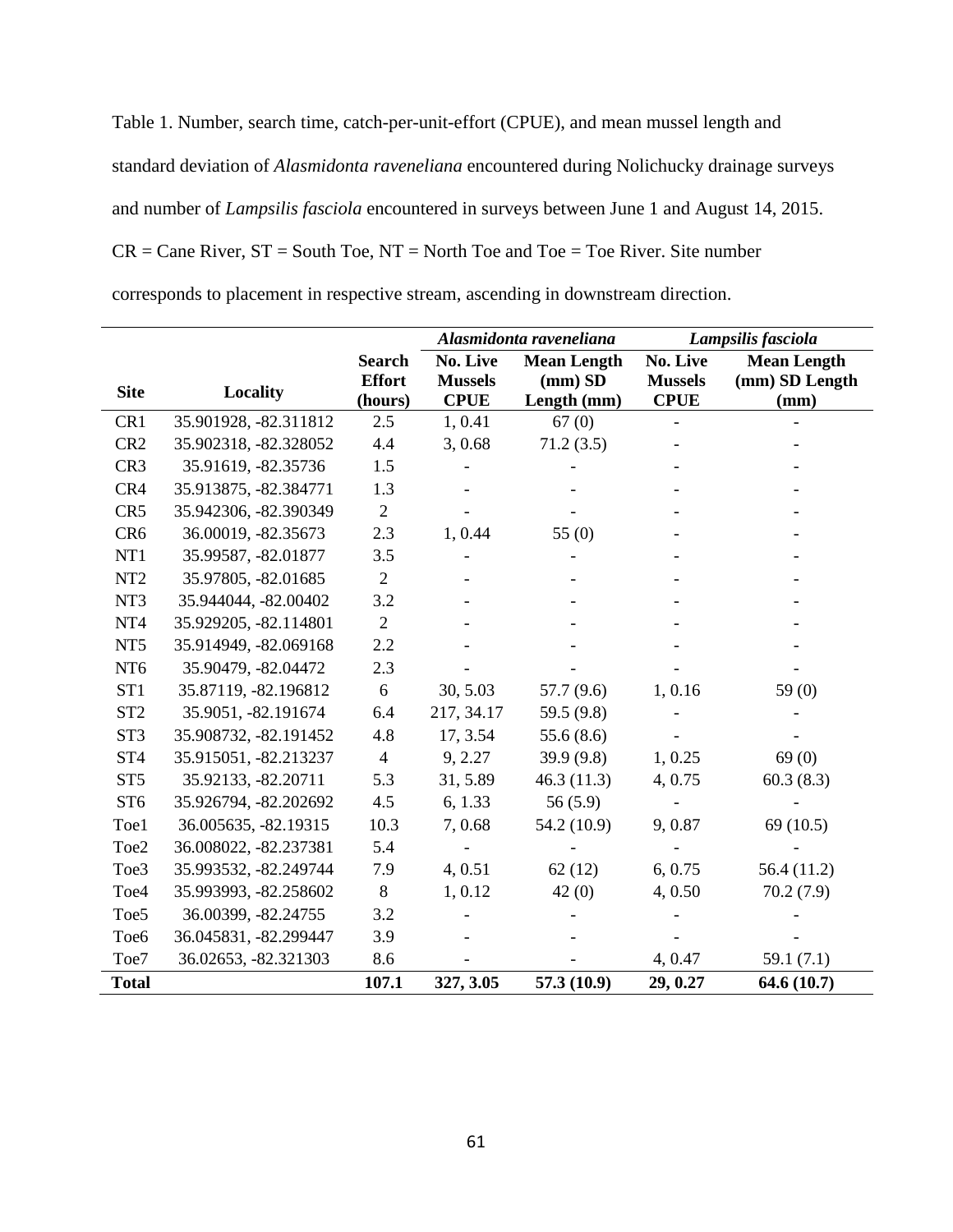Table 2. Loading factors and percent variation explained for principal component analysis for Stream Habitat. Underlined values indicated loading factors with absolute values > 0.4 and bolded percentages indicate variance explained values.

| <b>Habitat Variable</b> | PC <sub>1</sub> | PC <sub>2</sub> | PC <sub>3</sub> | PC <sub>4</sub> |
|-------------------------|-----------------|-----------------|-----------------|-----------------|
| <b>Stream Power</b>     | 0.07            | 0.24            | 0.73            | 0.48            |
| Mean Depth              | 0.84            | $-0.28$         | 0.27            | $-0.05$         |
| Mean Velocity           | 0.50            | $-0.40$         | $-0.40$         | 0.47            |
| <b>Median Substrate</b> | 0.37            | 0.62            | 0.03            | $-0.54$         |
| Mean Width              | 0.75            | 0.38            | $-0.33$         | 0.09            |
| % Wood                  | 0.22            | $-0.82$         | $-0.10$         | $-0.01$         |
| % Bedrock               | 0.40            | 0.62            | $-0.39$         | 0.38            |
| % Organic               | $-0.67$         | 0.08            | 0.16            | 0.28            |
| % Boulder               | 0.67            | 0.18            | 0.38            | 0.15            |
| % Fines                 | 0.79            | $-0.30$         | 0.24            | $-0.20$         |
| % Variation Explained   | 33.9            | 20.1            | 12.7            | 10.3            |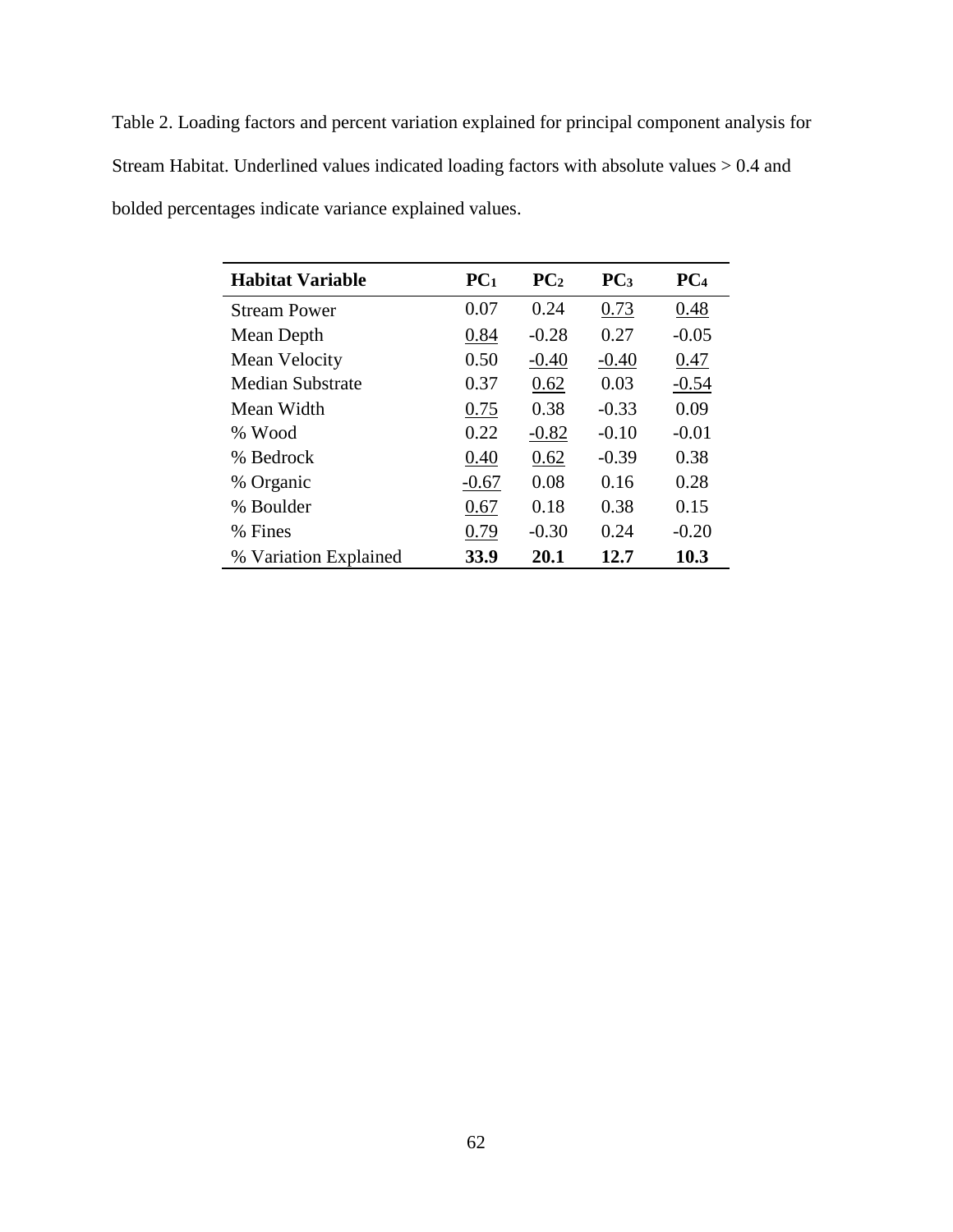Table 3. Akaike Information Criterion with correction for finite sample size (AIC<sub>C</sub>), change in Akaike Information Criterion ( $\triangle AIC_C$ ), Akaike weight (*W*<sub>i</sub>), Model likelihood (*X*<sup>2</sup>), *p* values for Principal Components (PCs). *n* = 25 for all analyses.

| <b>Variable</b>                   | AICC  | $\Delta AIC_C$ | $W_i$ | Model $X^2$ | Model p |
|-----------------------------------|-------|----------------|-------|-------------|---------|
| $PC_1$ , $PC_2$                   | 32.37 | 0.00           | 0.40  | 9.39        | 0.01    |
| PC <sub>2</sub>                   | 34.36 | 1.98           | 0.15  | 4.81        | 0.03    |
| $PC_1$ , $PC_2$ , $PC_3$          | 34.38 | 2.00           | 0.15  | 10.24       | 0.02    |
| $PC_1$                            | 36.14 | 3.76           | 0.06  | 3.03        | 0.08    |
| $PC2$ , $PC4$                     | 36.41 | 4.04           | 0.05  | 5.35        | 0.07    |
| PC <sub>2</sub> , PC <sub>3</sub> | 36.50 | 4.13           | 0.05  | 5.26        | 0.72    |
| $PC1$ , $PC2$ , $PC3$ , $PC4$     | 37.03 | 4.66           | 0.04  | 10.75       | 0.03    |
| $PC_1$ , $PC_4$                   | 38.17 | 5.80           | 0.02  | 3.59        | 0.17    |
| $PC_1$ , $PC_3$                   | 38.27 | 5.89           | 0.02  | 3.50        | 0.17    |
| PC <sub>4</sub>                   | 38.66 | 6.29           | 0.02  | 0.50        | 0.48    |
| PC <sub>3</sub>                   | 38.76 | 6.39           | 0.02  | 0.41        | 0.53    |
| $PC2, PC3, PC4$                   | 38.80 | 6.43           | 0.02  | 5.82        | 0.12    |
| PC <sub>3</sub> , PC <sub>4</sub> | 40.84 | 8.47           | 0.01  | 0.92        | 0.63    |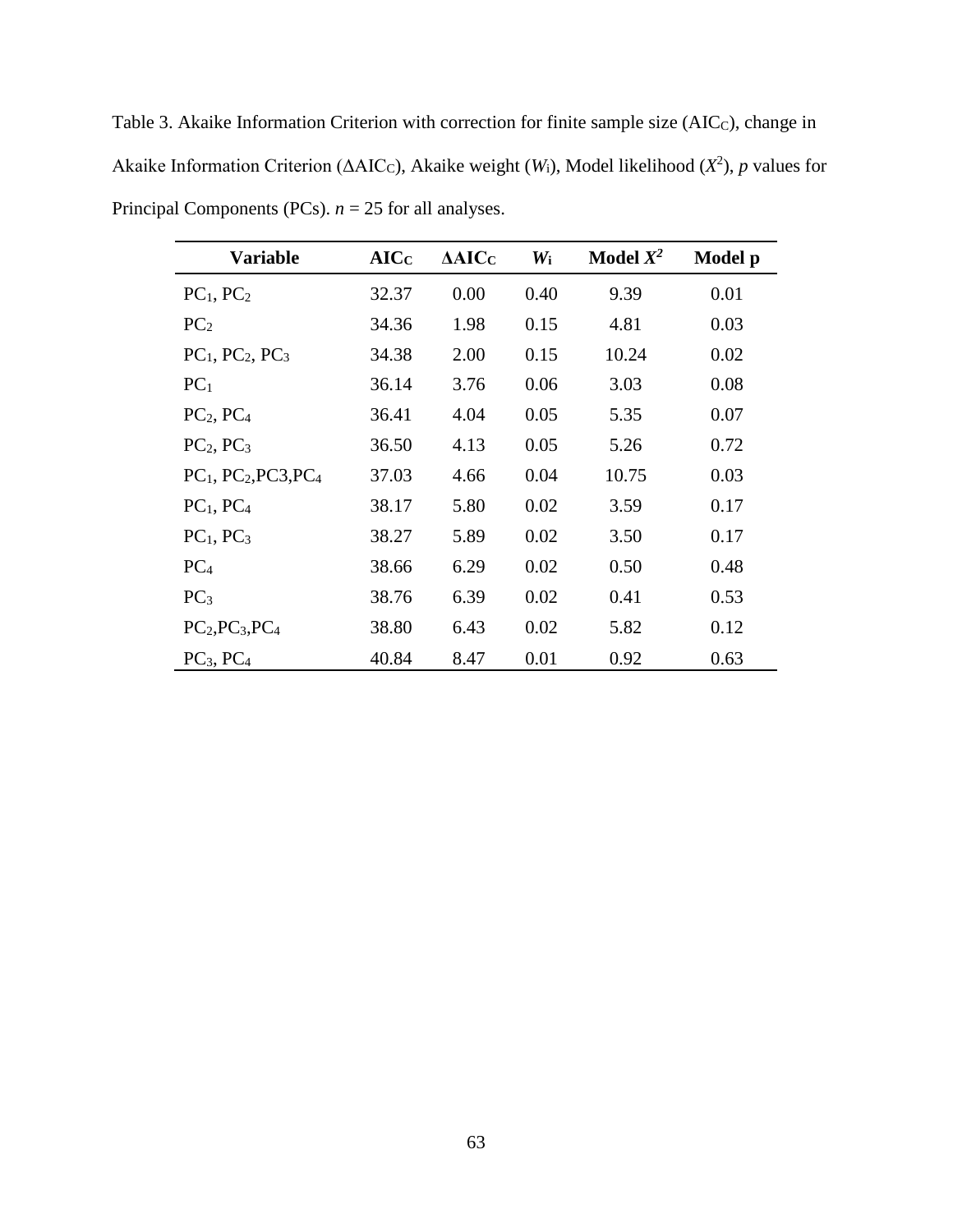

Figure 1. Map of study localities in the Nolichucky drainage in North Carolina. Solid circles represent sites with extant Appalachian elktoe populations whereas open circles indicate nonoccupied sites during 2015 surveys.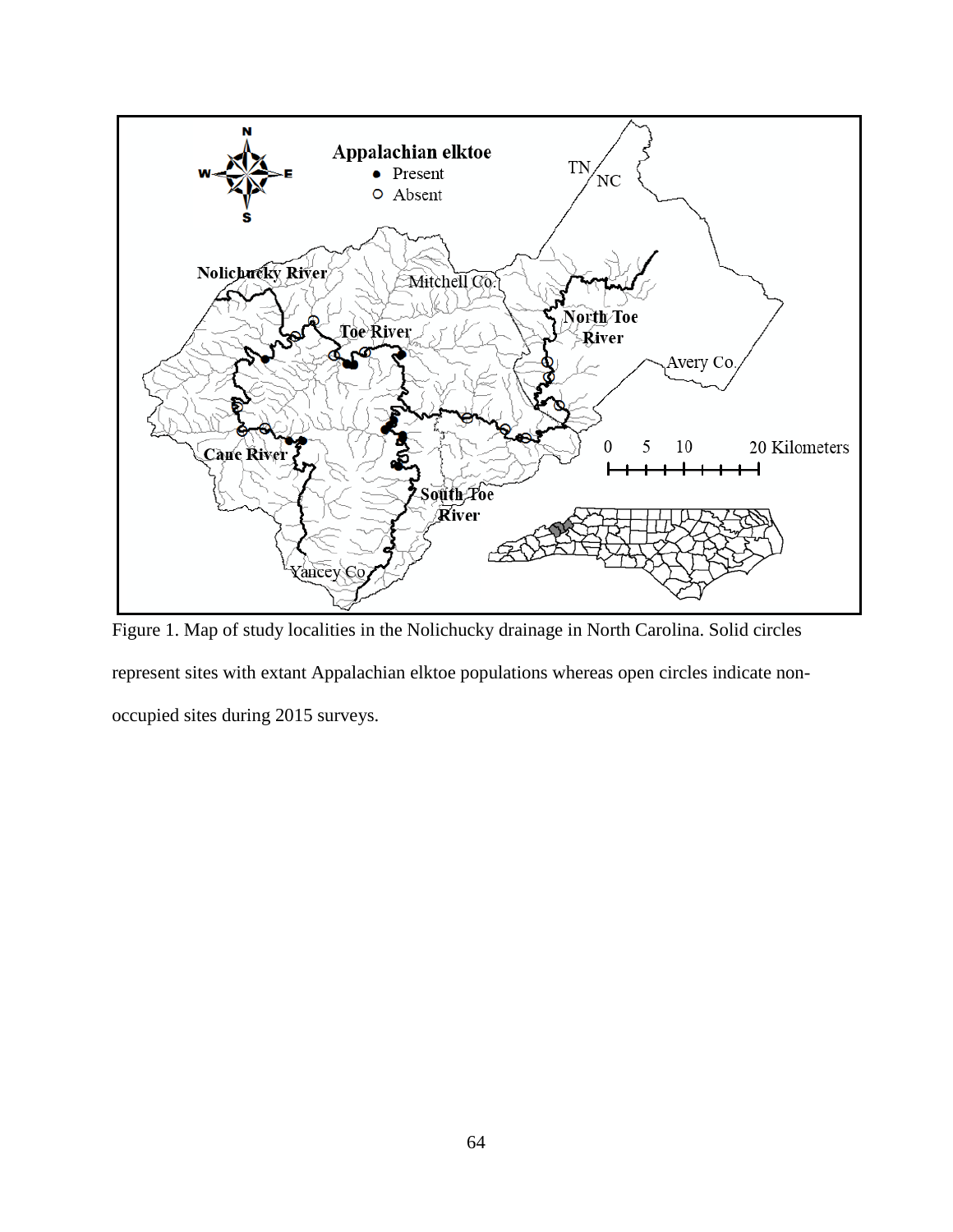

Figure 2. Distribution of Appalachian elktoe size classes for 327 mussels encountered alive at 12 of 25 sites in the Nolichucky River Drainage in 2015. The mean total length of mussels was 57.5 mm, the maximum length was 87 mm and the minimum length was 21 mm.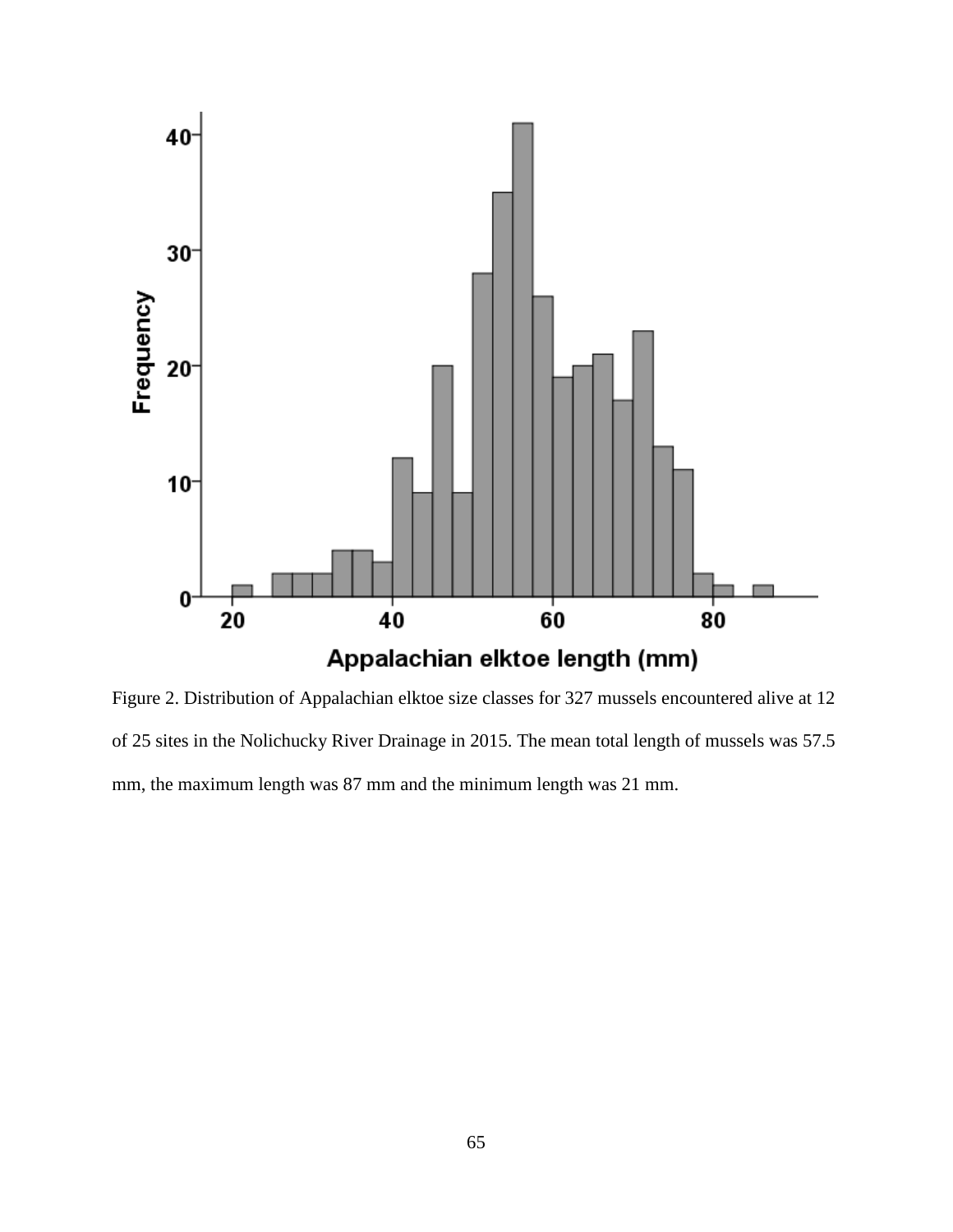

Figure 3. Scatter plot of the relationship between percent 2011 % riparian forest cover and the frequency of occupied (FOO) sections ( $n = 16$  per site) within each 150-m focal reach in which Appalachian elktoe were detected (Spearman correlation, *p*<0.0001, *r*=0.711, *n*=25).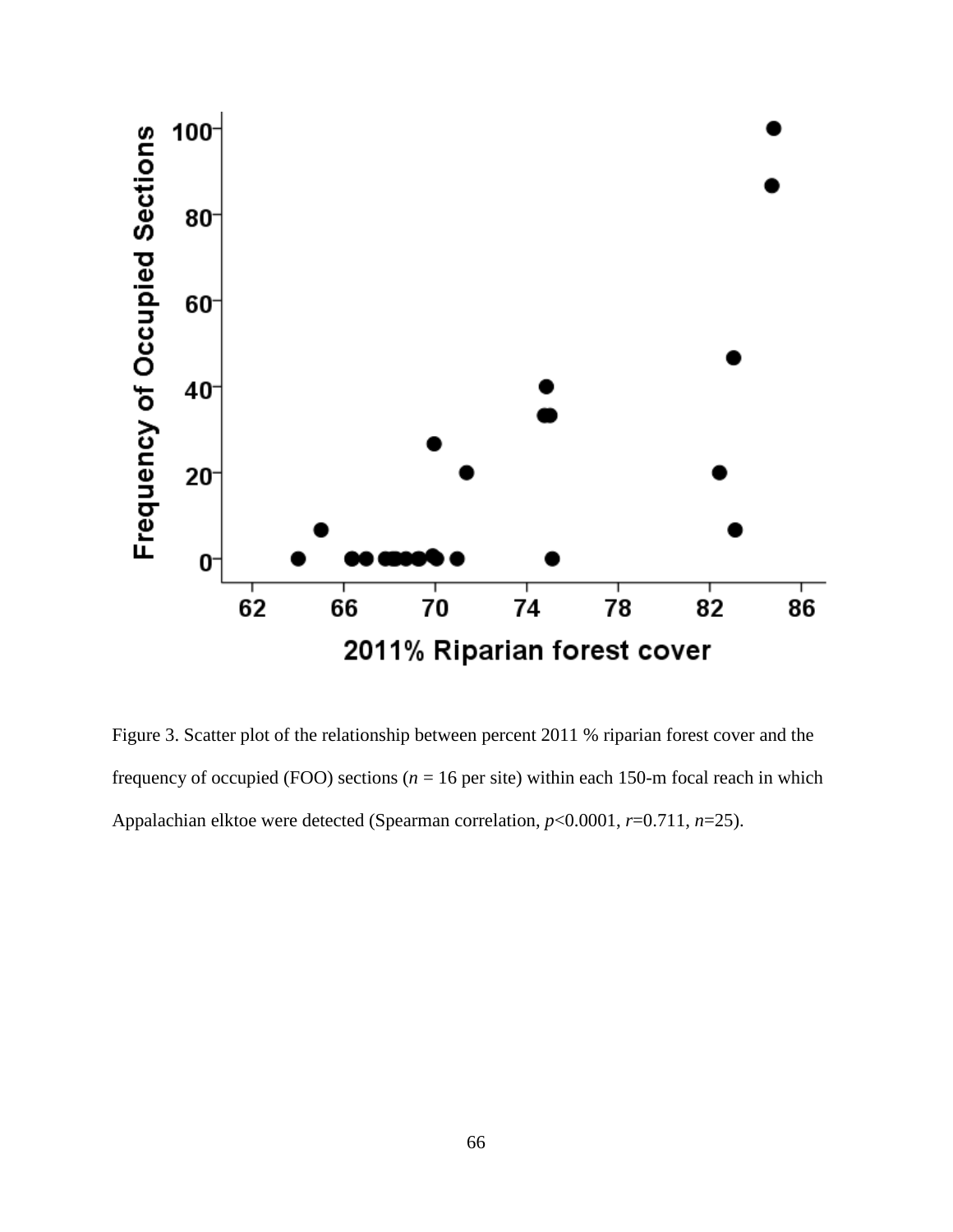

Figure 4. Mean  $(+95\%$  confidence interval) PC<sub>2</sub> scores for sites where Appalachian elktoe were absent and present in the Nolichucky River Drainage during 2015 surveys. Streams with wider channels, higher flow velocities, larger median substrate diameters more bedrock and fewer fines or organic matter were more likely to support Appalachian elktoe compared to streams with lower flows, smaller particles and more organic matter.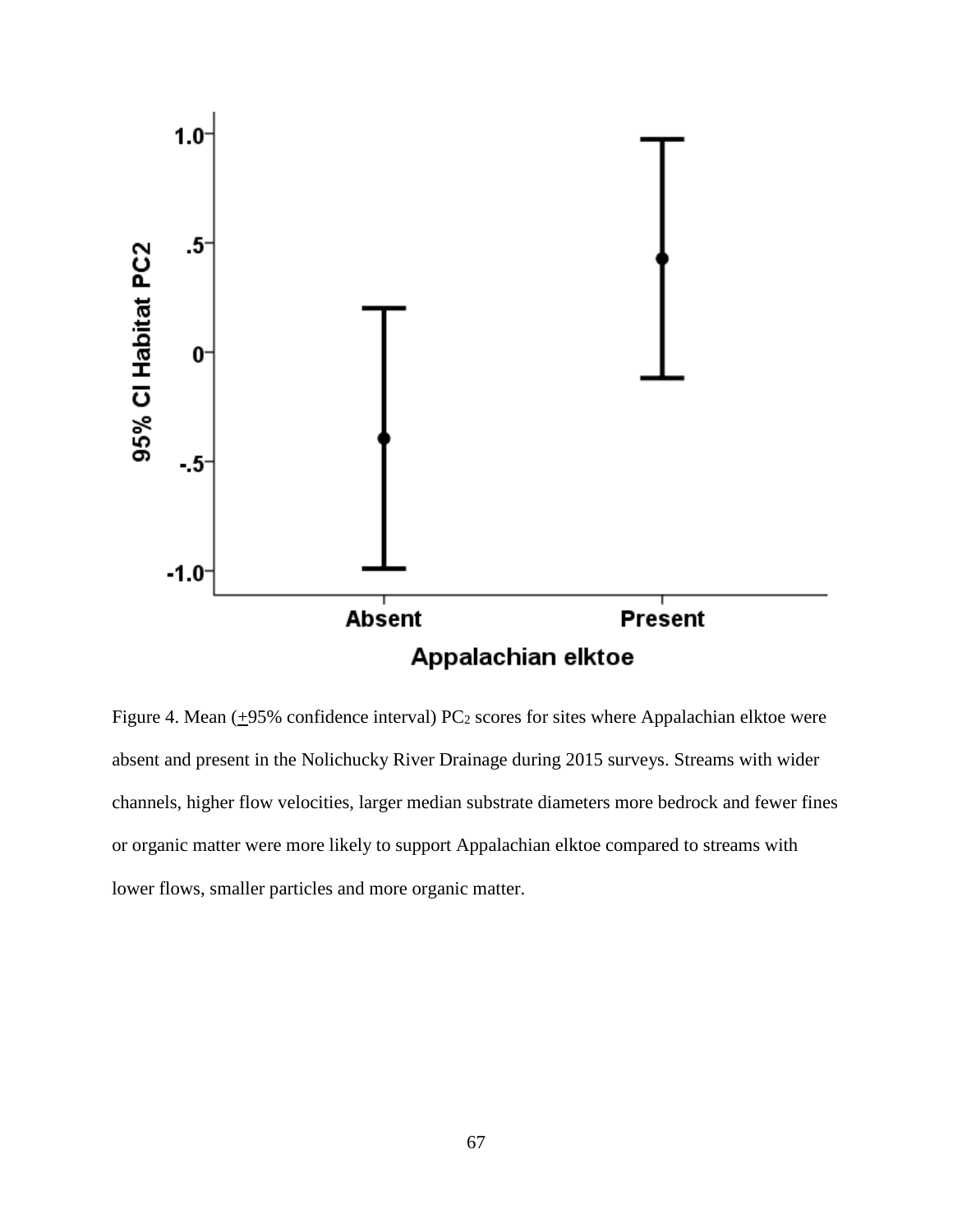

Figure 5. Relationship between the percent of 2011 forest cover at the watershed scale and the percentage of fine substrates (< 2 mm diameter) observed during Wolman pebble counts at sites in the Nolichucky Drainage in 2015 (Spearman correlation,  $p<0.006$ ,  $r=0.534$ ,  $n=25$ ).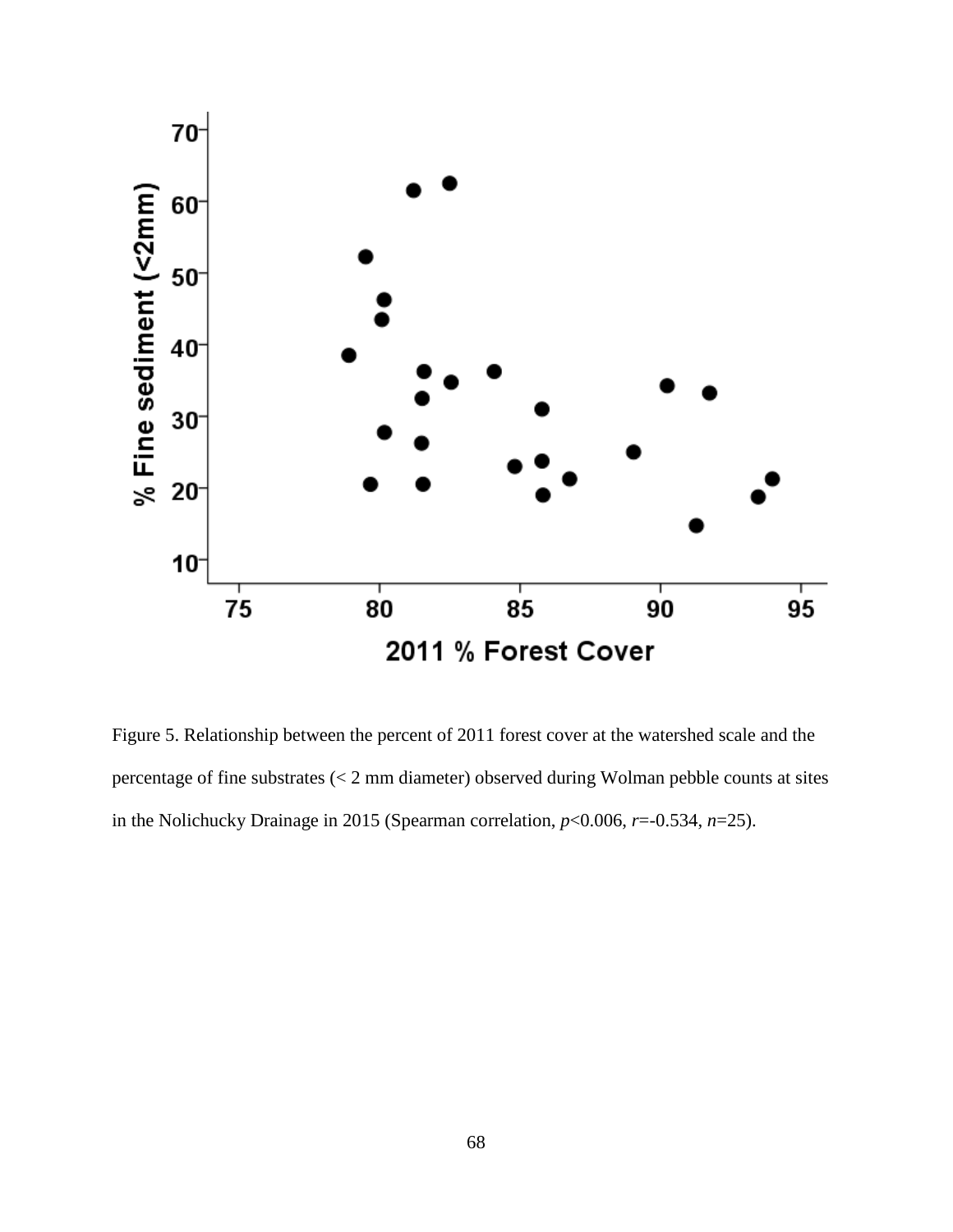

Figure 6. Relationship between Appalachian elktoe presence and the percent of fine substrates (<2 mm diameter) at sites in the Nolichucky Drainage in 2015. Sites with lower amounts of fine sediment (silt + sand) are significantly more likely to have Appalachian elktoe present (*p*<0.011, *n*=25). Error bars represent 95% confidence intervals.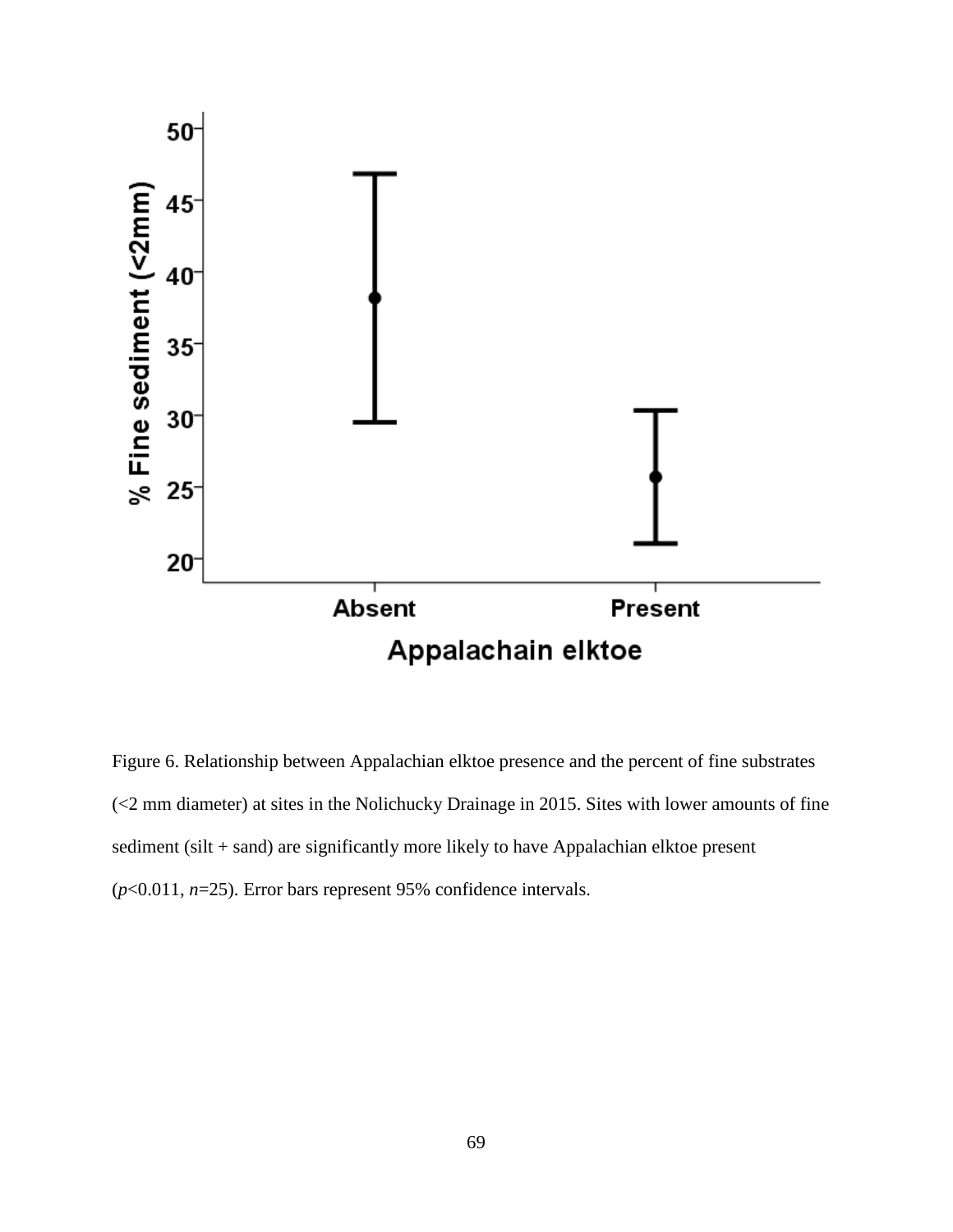

Figure 7. von Bertalanffy length-at-age data representing Appalachian elktoe shells thin-sections collected during 2014-2015 from 4 sites in the South Toe River (*n*=89 shells).